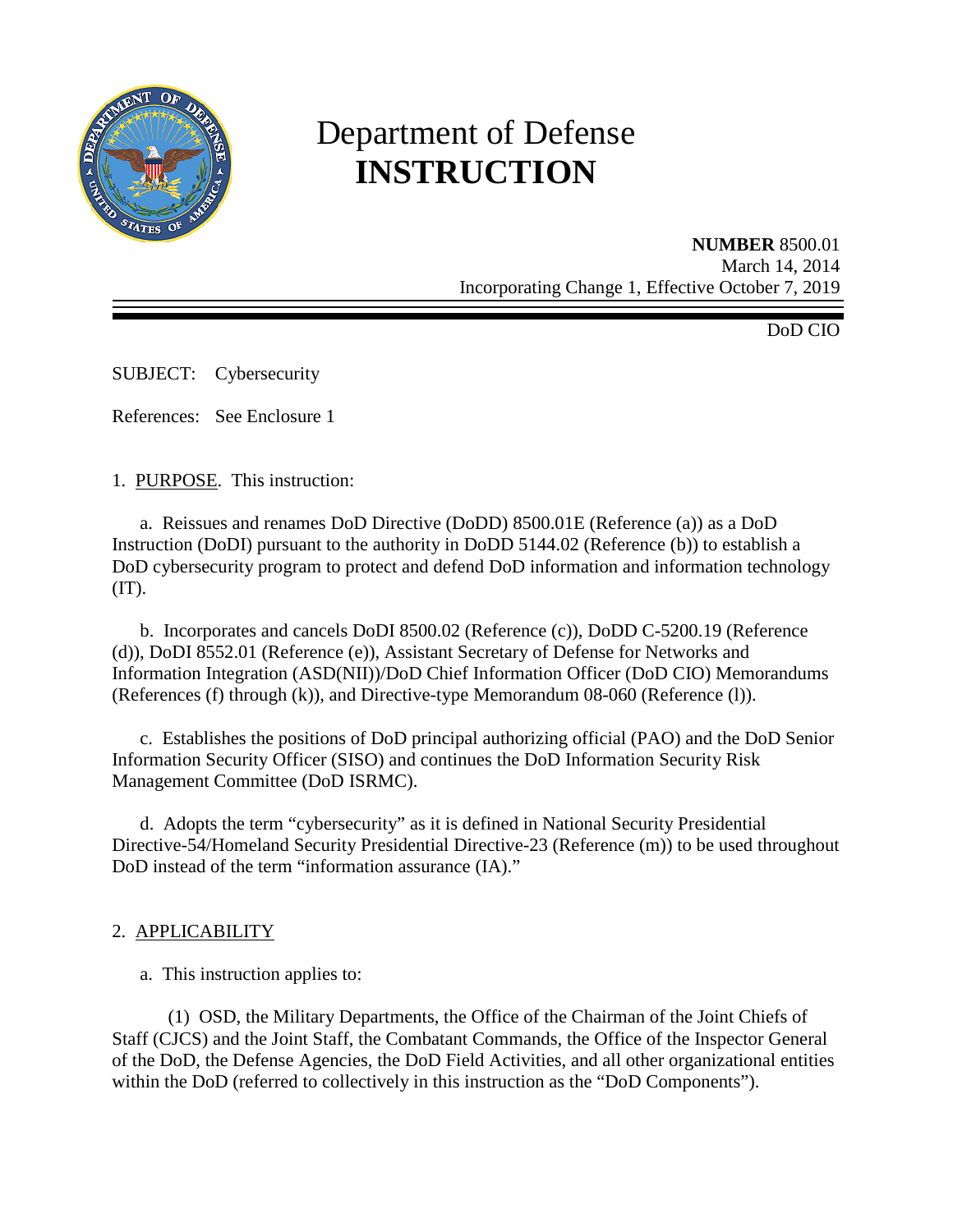(2) All DoD IT.

(3) All DoD information in electronic format.

(4) Special access program (SAP) information technology, other than SAP ISs handling sensitive compartmented information (SCI) material.

 b. Nothing in this instruction alters or supersedes the existing authorities and policies of the Director of National Intelligence (DNI) regarding the protection of SCI as directed by Executive Order 12333 (Reference (n)) and other laws and regulations.

3. POLICY. It is DoD policy that:

a. Risk Management

(1) DoD will implement a multi-tiered cybersecurity risk management process to protect U.S. interests, DoD operational capabilities, and DoD individuals, organizations, and assets from the DoD Information Enterprise level, through the DoD Component level, down to the IS level as described in National Institute of Standards and Technology (NIST) Special Publication (SP) 800-39 (Reference (o)) and Committee on National Security Systems (CNSS) Policy (CNSSP) 22 (Reference (p)).

 (2) Risks associated with vulnerabilities inherent in IT, global sourcing and distribution, and adversary threats to DoD use of cyberspace must be considered in DoD employment of capabilities to achieve objectives in military, intelligence, and business operations.

 (3) All DoD IT will be assigned to, and governed by, a DoD Component cybersecurity program that manages risk commensurate with the importance of supported missions and the value of potentially affected information or assets.

 (4) Risk management will be addressed as early as possible in the acquisition of IT and in an integrated manner across the IT life cycle.

 (5) Documentation regarding the security posture of DoD IS and PIT systems will be made available to promote reciprocity as described in DoDI 8510.01 (Reference (q)) and to assist authorizing officials (AOs) from other organizations in making credible, risk-based decisions regarding the acceptance and use of systems and the information that they process, store, or transmit.

 b. Operational Resilience. DoD IT will be planned, developed, tested, implemented, evaluated, and operated to ensure that:

 (1) Information and services are available to authorized users whenever and wherever required according to mission needs, priorities, and changing roles and responsibilities.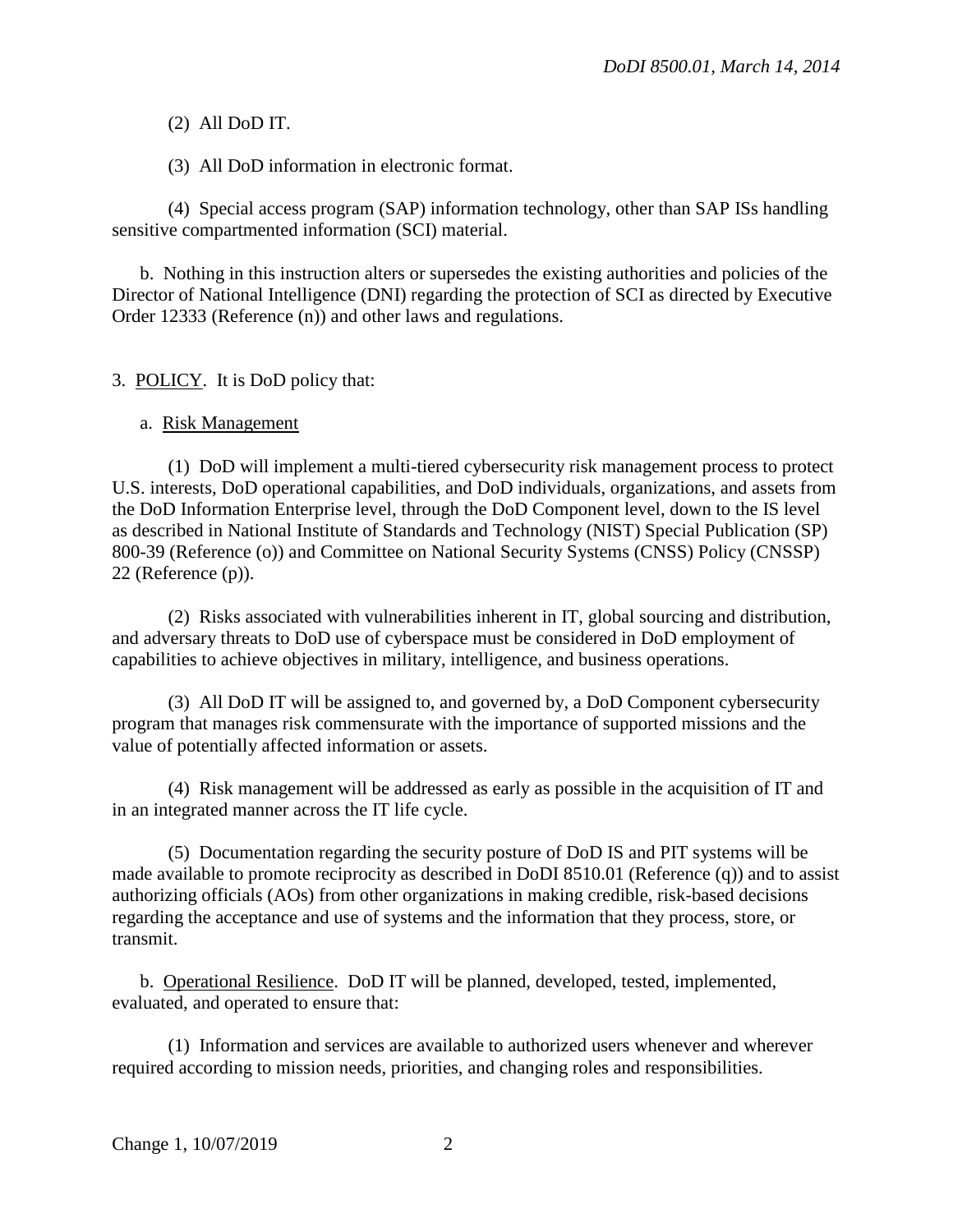(2) Security posture, from individual device or software object to aggregated systems of systems, is sensed, correlated, and made visible to mission owners, network operators, and to the DoD Information Enterprise consistent with DoDD 8000.01 (Reference (r)).

 (3) Whenever possible, technology components (e.g., hardware and software) have the ability to reconfigure, optimize, self-defend, and recover with little or no human intervention. Attempts made to reconfigure, self-defend, and recover should produce an incident audit trail.

#### c. Integration and Interoperability

(1) Cybersecurity must be fully integrated into system life cycles and will be a visible element of organizational, joint, and DoD Component IT portfolios.

 (2) Interoperability will be achieved through adherence to DoD architecture principles, adopting a standards-based approach, and by all DoD Components sharing the level of risk necessary to achieve mission success.

 (3) All interconnections of DoD IT will be managed to minimize shared risk by ensuring that the security posture of one system is not undermined by vulnerabilities of interconnected systems.

d. Cyberspace Defense. Cyberspace defense actions are taken within cyberspace to defeat specific threats that have breached or are threatening to beach system cybersecurity measures. Actions include detecting, characterizing, countering, mitigating threats, (e.g., malware, unauthorized activity, and vulnerabilities) and restoring systems to a secure configuration as described in Joint Publication 3-12 (Reference (s)).

#### e. Performance

 (1) Implementation of cybersecurity will be overseen and governed through the integrated decision structures and processes described in this instruction.

(2) Performance will be measured, assessed for effectiveness, and managed relative to contributions to mission outcomes and strategic goals and objectives, in accordance with Sections 11103 and 11313 of Title 40, United States Code (U.S.C.) (Reference (t)).

(3) Data will be collected to support reporting and cybersecurity management activities across the system life cycle.

(4) Standardized IT tools, methods, and processes will be used to the greatest extent possible to eliminate duplicate costs and to focus resources on creating technologically mature and verified solutions.

f. DoD Information. All DoD information in electronic format will be given an appropriate level of confidentiality, integrity, and availability that reflects the importance of both information sharing and protection.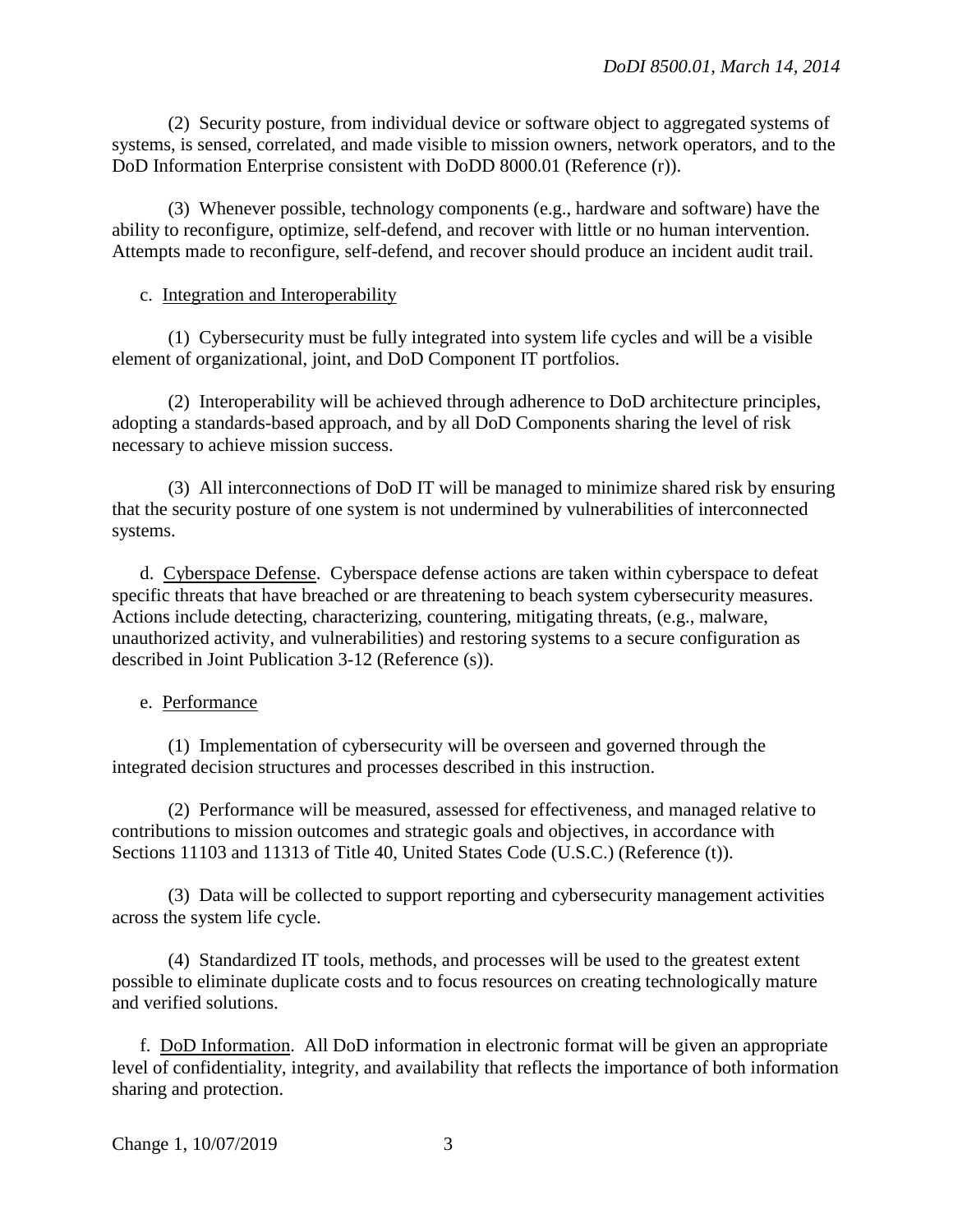#### g. Identity Assurance

 (1) Identity assurance must be used to ensure strong identification, authentication, and eliminate anonymity in DoD IS and PIT systems.

 (2) DoD will public key-enable DoD ISs and implement a DoD-wide Public Key Infrastructure (PKI) solution that will be managed by the DoD PKI Program Management Office in accordance with DoDI 8520.02 (Reference (u)).

 (3) Biometrics used in support of identity assurance will be managed in accordance with DoDD 8521.01 (Reference (v)).

#### h. Information Technology

 (1) All IT that receives, processes, stores, displays, or transmits DoD information will be acquired, configured, operated, maintained, and disposed of consistent with applicable DoD cybersecurity policies, standards, and architectures.

(2) Risks associated with global sourcing and distribution, weaknesses or flaws inherent in the IT, and vulnerabilities introduced through faulty design, configuration, or use will be managed, mitigated, and monitored as appropriate.

 (3) Cybersecurity requirements must be identified and included throughout the lifecycle of systems including acquisition, design, development, developmental testing, operational testing, integration, implementation, operation, upgrade, or replacement of all DoD IT supporting DoD tasks and missions.

## i. Cybersecurity Workforce

 (1) Cybersecurity workforce functions must be identified and managed, and personnel performing cybersecurity functions will be appropriately screened in accordance with this instruction and DoD Manual (DoDM) 5200.2 (Reference (w)), and qualified in accordance with DoDD 8140.01 (Reference (x)) and supporting issuances.

 (2) Qualified cybersecurity personnel must be identified and integrated into all phases of the system development life cycle.

## j. Mission Partners

(1) Capabilities built to support cybersecurity objectives that are shared with mission partners will be consistent with guidance contained in Reference (r) and governed through integrated decision structures and processes described in this instruction.

 (2) DoD-originated and DoD-provided information residing on mission partner ISs must be properly and adequately safeguarded, with documented agreements indicating required levels of protection.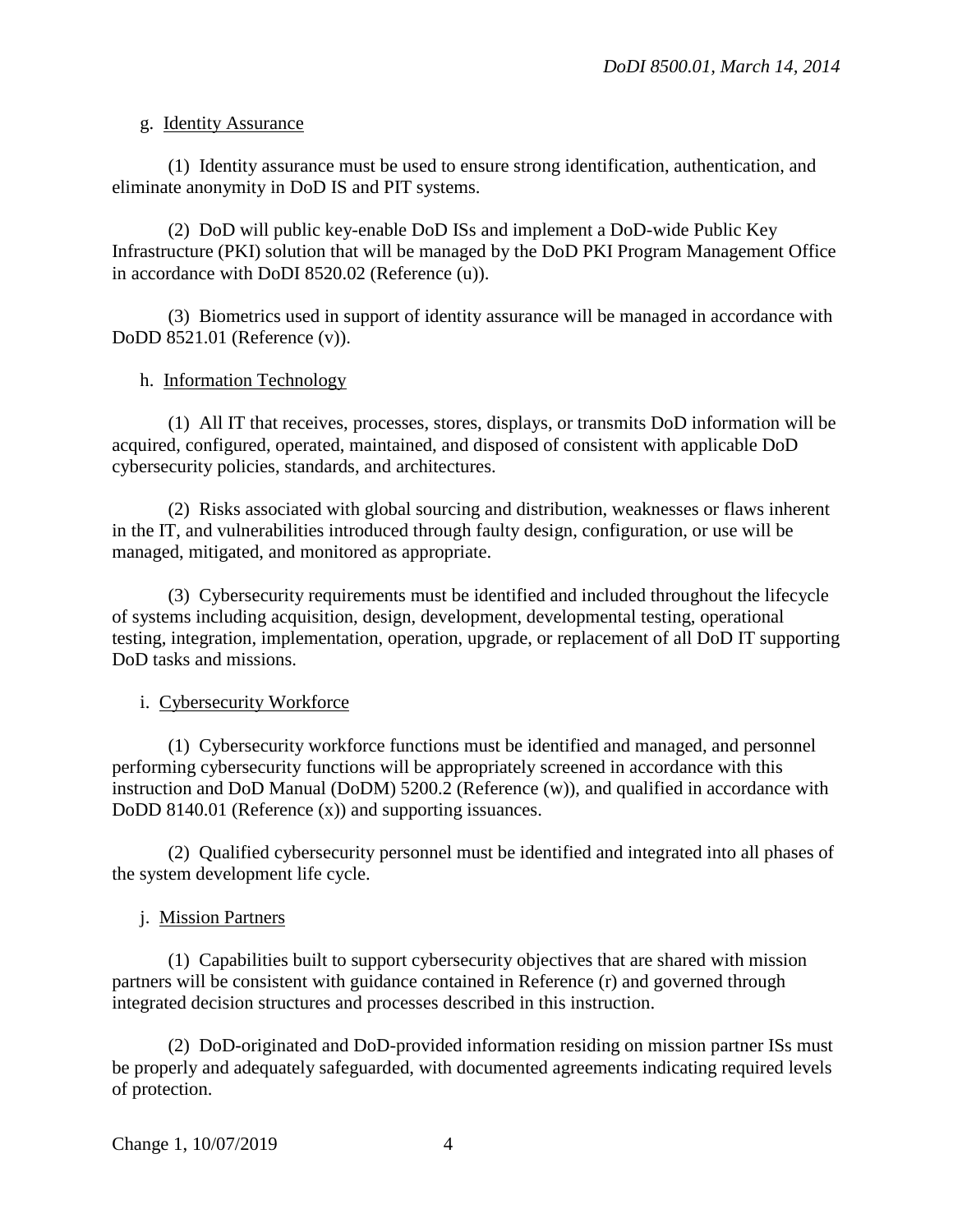4. RESPONSIBILITIES. See Enclosure 2.

5. PROCEDURES. See Enclosure 3.

6. RELEASABILITY. **Cleared for public release.** This instruction is available on the Directives Division Website at https://www.esd.whs.mil/DD/.

7. SUMMARY OF CHANGE 1. The changes to this issuance are administrative and:

a. Update organizational titles, references, and internet addresses.

b. Update the description of cyberspace defense in accordance with Reference (s).

c. Require cybersecurity scorecard reporting be accomplished in accordance with the March 22, 2019 DoD CIO Memorandum (Reference (y)).

d. Require systems processing controlled unclassified information (CUI) be categorized at no less than the moderate confidentiality impact level in accordance with Part 2002 of Title 32, Code of Federal Regulations (Reference (z)).

e. Change the Defense Security Service to the Defense Counterintelligence and Security Agency (DCSA) and the United States Strategic Command (USSTRATCOM) to the United States Cyber Command (USCYBERCOM) in accordance with the August 15, 2017 Presidential Memorandum.

8. EFFECTIVE DATE. This instruction is effective March 14, 2014.

June L. Jun.

Teresa M. Takai DoD Chief Information Officer

Enclosures

1. References

2. Responsibilities

3. Procedures

Glossary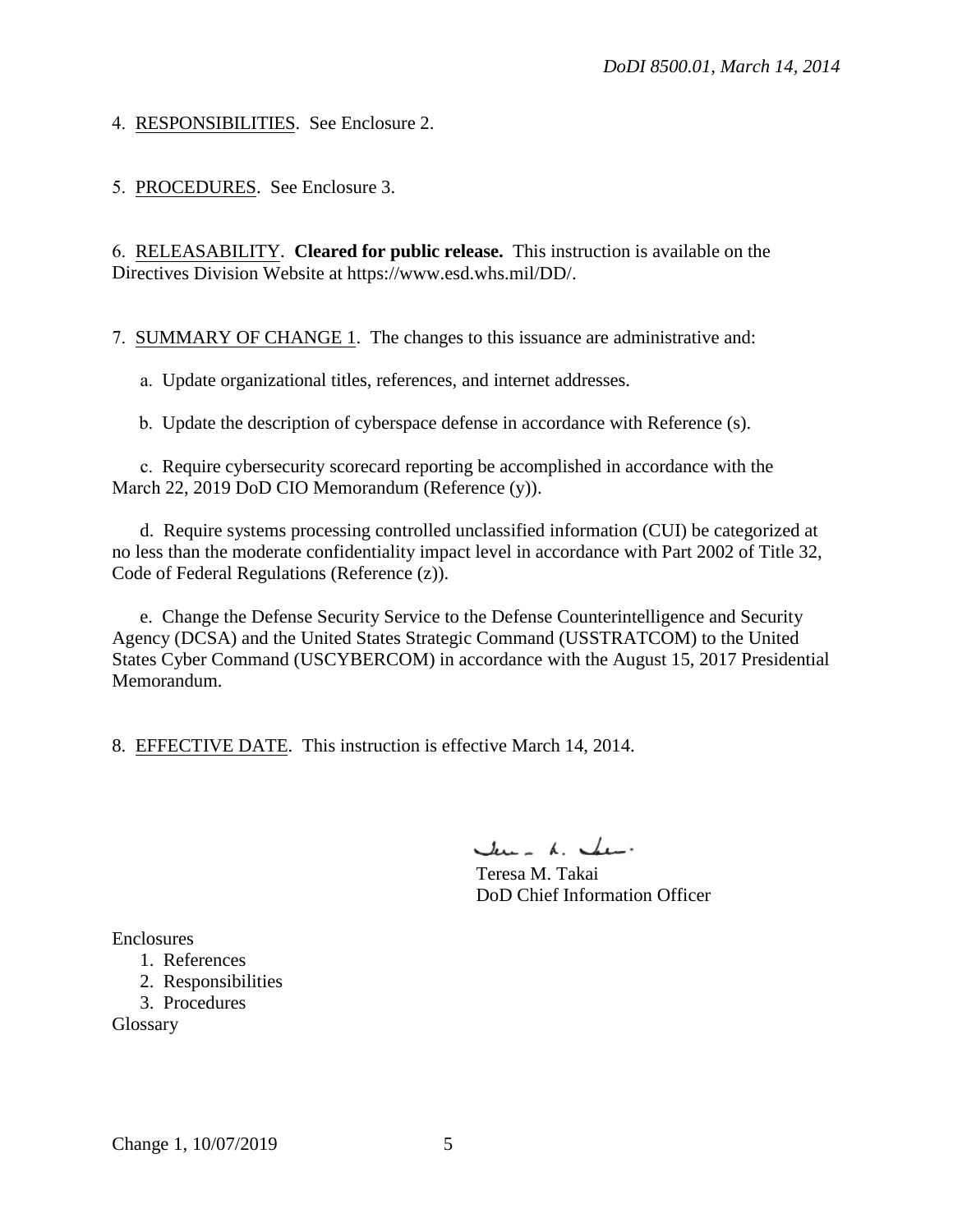# **TABLE OF CONTENTS**

| DEPUTY ASSISTANT SECRETARY OF DEFENSE FOR DT&E (DASD(DT&E)) 18<br>CHIEF MANAGEMENT OFFICER OF THE DEPARTMENT OF DEFENSE 21<br>Change 1, 10/07/2019<br><b>CONTENTS</b><br>6 |  |
|----------------------------------------------------------------------------------------------------------------------------------------------------------------------------|--|
|                                                                                                                                                                            |  |
|                                                                                                                                                                            |  |
|                                                                                                                                                                            |  |
|                                                                                                                                                                            |  |
|                                                                                                                                                                            |  |
|                                                                                                                                                                            |  |
|                                                                                                                                                                            |  |
|                                                                                                                                                                            |  |
|                                                                                                                                                                            |  |
|                                                                                                                                                                            |  |
|                                                                                                                                                                            |  |
|                                                                                                                                                                            |  |
|                                                                                                                                                                            |  |
|                                                                                                                                                                            |  |
|                                                                                                                                                                            |  |
|                                                                                                                                                                            |  |
|                                                                                                                                                                            |  |
|                                                                                                                                                                            |  |
|                                                                                                                                                                            |  |
|                                                                                                                                                                            |  |
|                                                                                                                                                                            |  |
|                                                                                                                                                                            |  |
|                                                                                                                                                                            |  |
|                                                                                                                                                                            |  |
|                                                                                                                                                                            |  |
|                                                                                                                                                                            |  |
|                                                                                                                                                                            |  |
|                                                                                                                                                                            |  |
|                                                                                                                                                                            |  |
|                                                                                                                                                                            |  |
|                                                                                                                                                                            |  |
|                                                                                                                                                                            |  |
|                                                                                                                                                                            |  |
|                                                                                                                                                                            |  |
|                                                                                                                                                                            |  |
|                                                                                                                                                                            |  |
|                                                                                                                                                                            |  |
|                                                                                                                                                                            |  |
|                                                                                                                                                                            |  |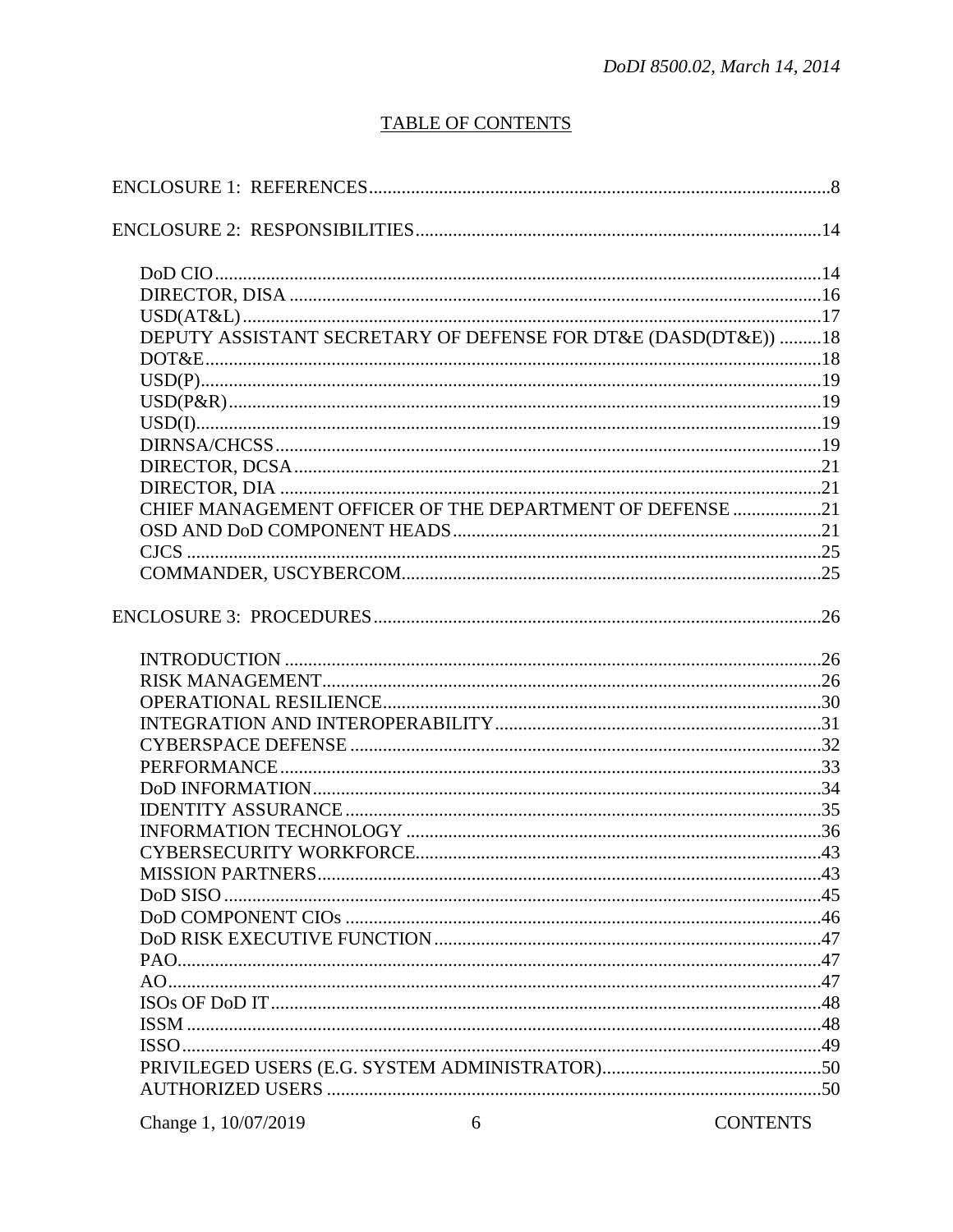# ${\hbox{FIGURE}}$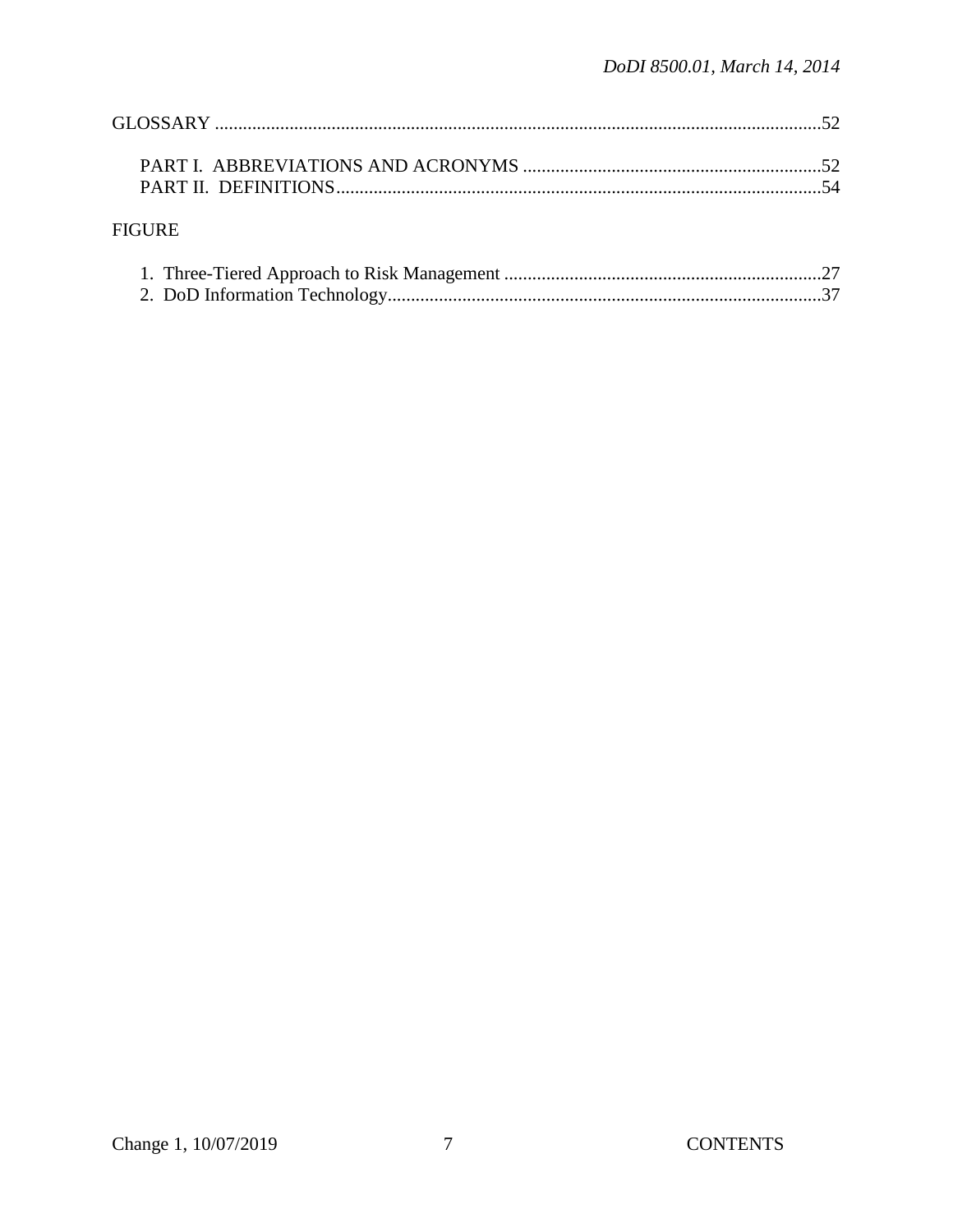## ENCLOSURE 1

## REFERENCES

- (a) DoD Directive 8500.01, "Information Assurance (IA)," October 4, 2002 (hereby cancelled)
- (b) DoD Directive 5144.02, "DoD Chief Information Officer (DoD CIO)," November 21, 2014, as amended
- (c) DoD Instruction 8500.2, "Information Assurance (IA) Implementation," February 6, 2003 (hereby cancelled)
- (d) DoD Directive C-5200.19, "Control of Compromising Emanations (U)," May 16, 1995 (hereby cancelled)
- (e) DoD Instruction 8552.01, "Use of Mobile Code Technologies in DoD Information Systems," October 23, 2006 (hereby cancelled)
- (f) Assistant Secretary of Defense for Networks and Information Integration/DoD Chief Information Officer Memorandum, "Disposition of Unclassified DoD Computer Hard Drives," June 4, 2001 (hereby cancelled)
- (g) Assistant Secretary of Defense for Networks and Information Integration/DoD Chief Information Officer Memorandum, "Certification and Accreditation Requirements for DoD-wide Managed Enterprise Services Procurements," June 22, 2006 (hereby cancelled)
- (h) Assistant Secretary of Defense for Networks and Information Integration/DoD Chief Information Officer Memorandum, "Use of Peer-to-Peer (P2P) File-Sharing Applications Across DoD," November 23, 2004 (hereby cancelled)
- (i) Assistant Secretary of Defense for Networks and Information Integration/DoD Chief Information Officer Memorandum, "Department of Defense (DoD) Guidance on Protecting Personally Identifiable Information (PII)," August 18, 2006 (hereby cancelled)
- (j) Assistant Secretary of Defense for Networks and Information Integration/DoD Chief Information Officer Memorandum, "Encryption of Sensitive Unclassified Data At Rest on Mobile Computing Devices and Removable Storage Media," July 3, 2007 (hereby cancelled)
- (k) Assistant Secretary of Defense for Networks and Information Integration/DoD Chief Information Officer Memorandum, "Protection of Sensitive Department of Defense (DoD) Data at Rest On Portable Computing Devices," April 18, 2006 (hereby cancelled)
- (l) Directive-type Memorandum 08-060, "Policy on Use of Department of Defense (DoD) Information Systems — Standard Consent Banner and User Agreement," May 9, 2008, as amended (hereby cancelled)
- (m) National Security Presidential Directive-54/Homeland Security Presidential Directive-23, "Cybersecurity Policy," January 8, 2008[1](#page-7-0)
- (n) Executive Order 12333, "United States Intelligence Activities," as amended
- (o) National Institute of Standards and Technology Special Publication 800-39, "Managing Information Security Risk: Organization, Mission, and Information System View," current edition

<span id="page-7-0"></span> $\overline{a}$ <sup>1</sup> Document is classified TOP SECRET. To obtain a copy, fax a request to the Homeland Security Council Executive Secretary at 202-456-5158 and the National Security Council's Senior Director for Records and Access Management at 202-456-9200.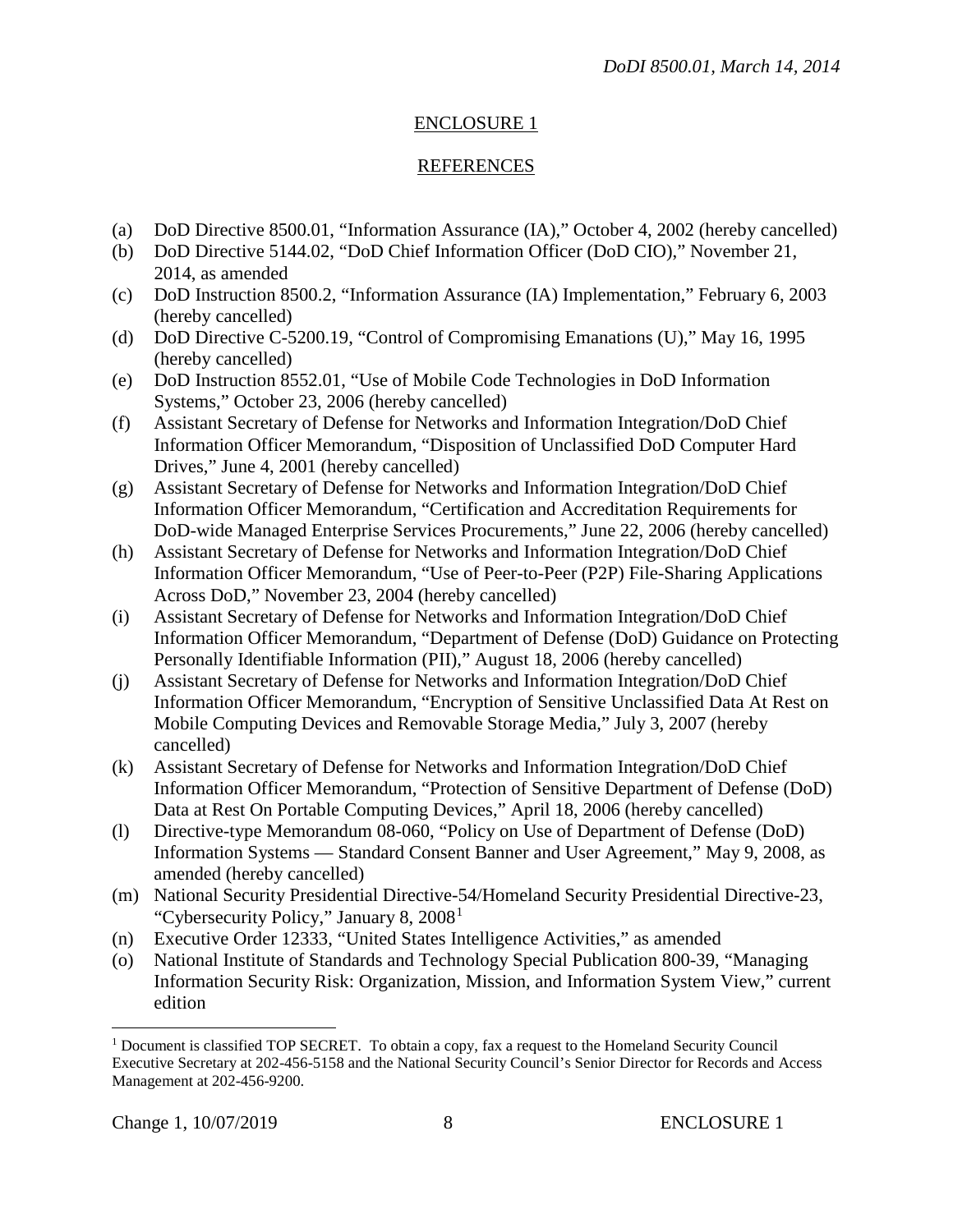- (p) Committee on National Security Systems Policy 22, "Cybersecurity Risk Management Policy," August, 2016
- (q) DoD Instruction 8510.01, "Risk Management Framework (RMF) for DoD Information Technology (IT)," March 12, 2014, as amended
- (r) DoD Directive 8000.01, "Management of the Department of Defense Information Enterprise," March 17, 2016, as amended
- (s) Joint Publication 3-12, "Cyberspace Operations," June 8, 2018
- (t) Title 40, United States Code
- (u) DoD Instruction 8520.02, "Public Key Infrastructure (PKI) and Public Key (PK) Enabling," May 24, 2011
- (v) DoD Directive 8521.01E, "DoD Biometrics," January 13, 2016, as amended
- (w) DoD Manual 5200.02, "Procedures for the Personnel Security Program (PSP)," April 3, 2017
- (x) DoD Directive 8140.01, "Cyberspace Workforce Management," August 11,2015, as ammended
- (y) DoD Chief Information Officer Memorandum, "DoD Cyber Hygiene Scorecard Supplemental Guidance," March 22, 2019[2](#page-8-0)
- (z) Title 32, Part 2002, Code of Federal Regulations
- (aa) Title 44, United States Code
- (ab) DoD Directive 5230.11, "Disclosure of Classified Military Information to Foreign Governments and International Organizations," June 16, 1992
- (ac) DoD Directive 8115.01, "Information Technology Portfolio Management," October 10, 2005
- (ad) DoD Instruction 5205.13, "Defense Industrial Base (DIB) Cybersecurity (CS) Activities," January 29, 2010, as amended
- (ae) DoD Directive 3020.40, "Mission Assurance (MA)," November 29, 2016, as amended
- (af) Deputy Secretary of Defense Memorandum, "Delegation of Authority to Negotiate and Conclude International Agreements on Cooperation in Information Assurance and Computer Network Defense," March 5, 2002[3](#page-8-1)
- (ag) DoD Directive 5530.3, "International Agreements," June 11, 1987, as amended
- (ah) DoD Instruction 8540.01, "Cross Domain (CS) Policy), May 8, 2015, as amended
- (ai) National Security Directive 42, "National Policy for the Security of National Security Telecommunications and Information Systems," July 5, 1990
- (aj) Office of Management and Budget Circular A-130, "Management of Federal Information Resources," as amended
- (ak) DoD Instruction 8010.01, "Department of Defense Information Network (DODIN) Transport," September 10, 2018
- (al) DoD Instruction 8551.01, "Ports, Protocols, and Services Management (PPSM)," May 28, 2014, as amended
- (am) DoD Instruction 8100.04, "DoD Unified Capabilities (UC)," December 9, 2010
- (an) Defense Security/Cybersecurity Authorization Working Group (DSAWG) Charter, April 8,  $2016<sup>4</sup>$  $2016<sup>4</sup>$  $2016<sup>4</sup>$

 $\overline{a}$ 

<span id="page-8-0"></span><sup>2</sup> https://dodcio.defense.gov/Library/

<span id="page-8-1"></span><sup>&</sup>lt;sup>3</sup> Requests for copies can be forwarded to the DoD CIO.

<span id="page-8-2"></span><sup>4</sup> https://dodcio.defense.gov/Library/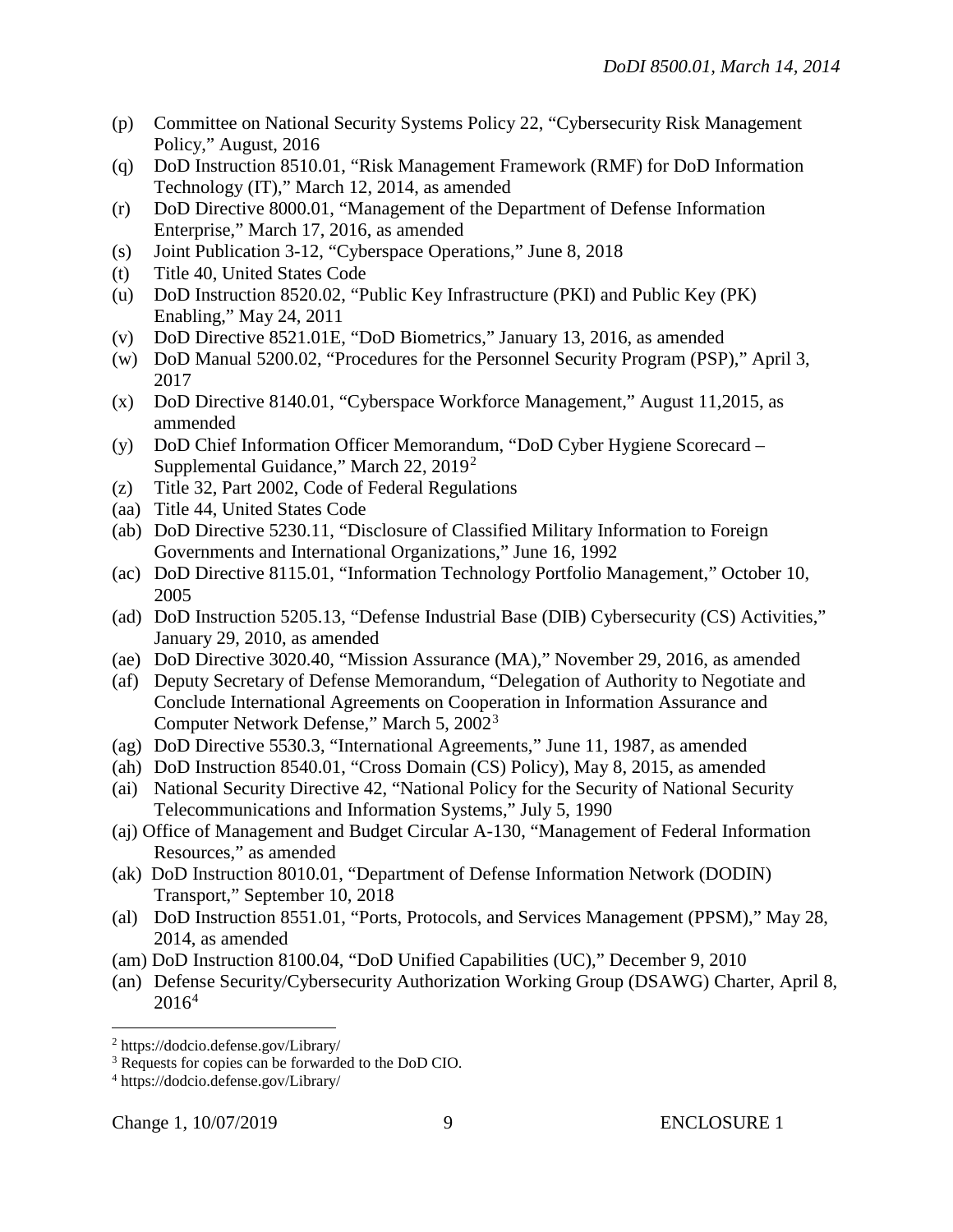- (ao) Department of Defense Information Security Risk Management Charter, May, 2016, as amended<sup>[5](#page-9-0)</sup>
- (ap) DoD Directive 5134.01, "Under Secretary of Defense for Acquisition, Technology, and Logistics (USD(AT&L))," December 9, 2005, as amended
- (aq) DoD Instruction 3200.12, "DoD Scientific and Technical Information Program (STIP)," August 22, 2013, as amended
- (ar) DoD Instruction 8580.1, "Information Assurance (IA) in the Defense Acquisition System," July 9, 2004
- (as) DoD Directive 5000.01, "The Defense Acquisition System," May 12, 2003, as amended
- (at) DoD Instruction 5000.02, "Operation of the Defense Acquisition System," January 7, 2015, as amended
- (au) DoD Instruction 8330.01, "Interoperability of Information Technology (IT), Including National Security Systems (NSS)," May 21, 2014, as amended
- (av) Section 1043 of Public Law 106-65, "Information Assurance Initiative," October 5, 1999
- (aw) DoD Instruction 5200.39, "Critical Program Information (CPI) Identification and Protection within Research, Development, Test, and Evaluation (RDT&E)," May 28, 2015, as amended
- (ax) DoD Instruction 5134.16, "Deputy Assistant Secretary of Defense for Systems Engineering (DASD(SE))," August 19, 2011, as amended
- (ay) DoD Manual 8570.01, "Information Assurance Workforce Improvement Program," December 19, 2005, as amended
- (az) DoD Instruction 5134.17, "Deputy Assistant Secretary of Defense for Developmental Test and Evaluation (DASD(DT&E))," October 25, 2011, as amended
- (ba) Director, Operational Test and Evaluation Memorandum, "Procedures for Operational Test and Evaluation of Cybersecurity in Acquisition Programs," April 3, 2018[6](#page-9-1)
- (bb) DoD Directive 5100.20, "National Security Agency/Central Security Service (NSA/CSS)," January 26, 2010
- (bc) Committee on National Security Systems Policy 11, "National Policy Governing the Acquisition of Information Assurance (IA) and IA-Enabled Information Technology Products," June 10, 2013, as amended
- (bd) Title 10, United States Code
- (be) Committee on National Security Systems Policy 15, "Use of Public Standards for Information Sharing," October 20, 2016
- (bf) DoD 5220.22-M, "National Industrial Security Program Operating Manual," February 28, 2006, as amended
- (bg) DoD Instruction 8530.01, "Cybersecurity Activities Support to DoD Information Network Operations," March 7, 2016
- (bh) DoD Instruction 5200.44, "Protection of Mission Critical Functions to Achieve Trusted Systems and Networks (TSN)," November 5, 2012, as amended
- (bi) DoD Instruction 8560.01, "Communications Security (COMSEC) Monitoring," August 22, 2018

 $\overline{a}$ 

<span id="page-9-0"></span><sup>5</sup> Requests for copies can be forwarded to the DoD CIO.

<span id="page-9-1"></span><sup>6</sup> Available at

https://www.dote.osd.mil/pub/policies/2018/20180403ProcsForOTEofCybersecurityInAcqProgs(17092).pdf.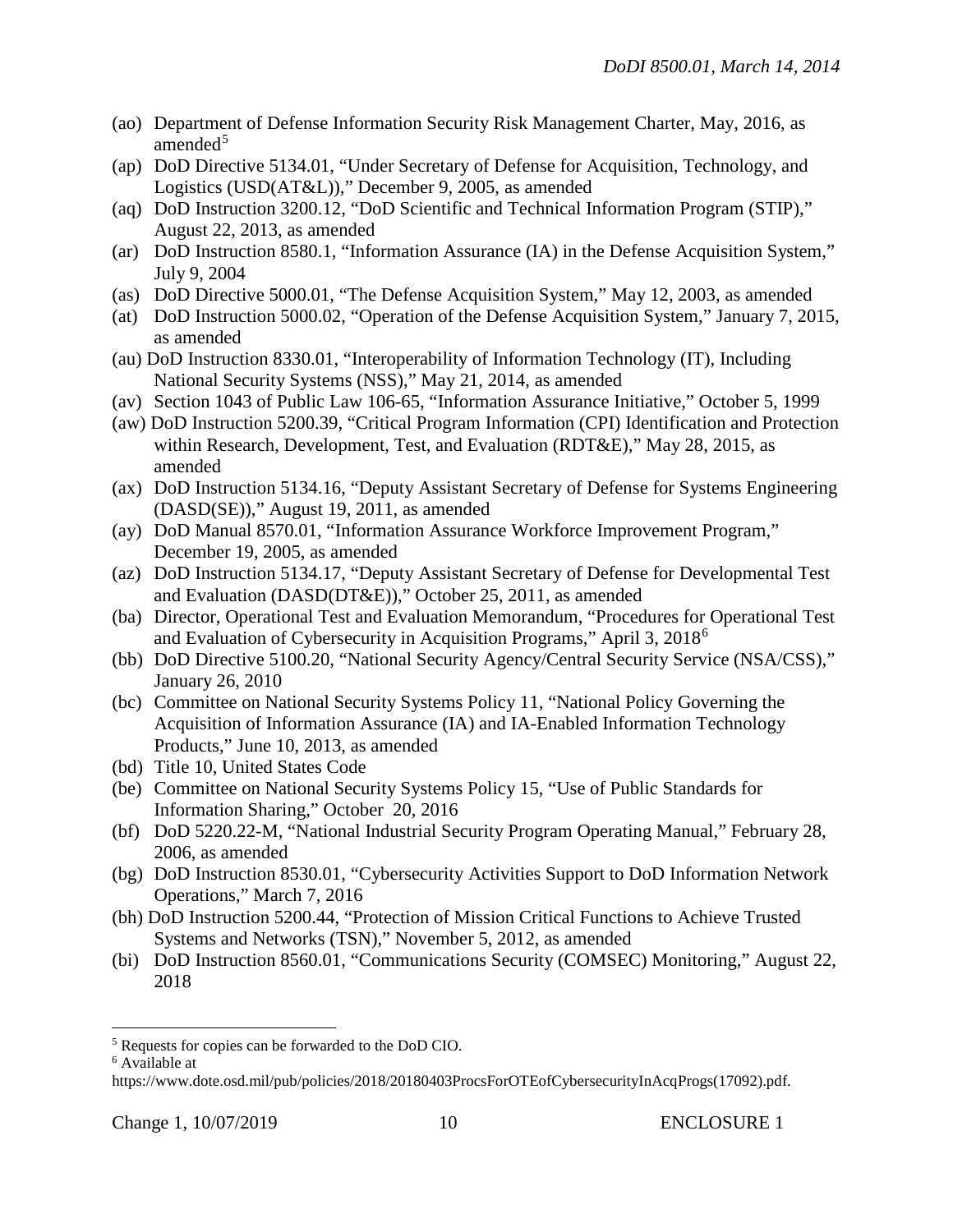- (bj) DoD Manual 5200.01, Volume 3, "DoD Information Security Program: Protection of Classified Information," February 24, 2012, as amended
- (bk) DoD Manual 5200.01, Volume 4, "DoD Information Security Program: Controlled Unclassified Information (CUI)," February 24, 2012, as amended
- (bl) DoD 5400.11-R, "Department of Defense Privacy Program," May 14, 2007
- (bm) Committee on National Security Systems Instruction 1010, "Cyber Incident Response," December 16, 2016
- (bn) DoD Manual 5200.01, Volume 1, "DoD Information Security Program: Overview, Classification, and Declassification," February 24, 2012, as amended
- (bo) DoD Instruction 1400.25, Volume 731, "DoD Civilian Personnel Management System: Suitability and Fitness Adjudication For Civilian Employees," August 24, 2012
- (bp) Title 29, United States Code
- (bq) National Institute of Standards and Technology Special Publication 800-34, Revision 1, "Contingency Planning Guide for Federal Information Systems," current edition
- (br) DoD 5200.08-R, "Physical Security Program," April 9, 2007, as amended
- (bs) DoD Manual 5200.01, Volume 2, "DoD Information Security Program: Marking of Classified Information," February 24, 2012, as amended
- (bt) DoD 5220.22-R, "Industrial Security Regulation," April 12, 1985
- (bu) Committee on National Security Systems Policy 300, "National Policy on Control of Compromising Emanations," January 11, 2006, as amended
- (bv) Committee on National Security Systems Instruction 7000, "TEMPEST Countermeasures for Facilities," May 2004, as amended
- (bw) DoD Instruction 5015.02, "DoD Records Management Program," August 17, 2017
- (bx) Unified Command Plan, current edition
- (by) National Institute of Standards and Technology Special Publication 800-30, "Guide for Conducting Risk Assessments," current edition
- (bz) DoD Directive 5105.53, "Director of Administration and Management (DA&M)," February 26, 2008
- (ca) National Institute of Standards and Technology Special Publication 800-37, "Guide for Applying the Risk Management Framework to Federal Information Systems: A Security Life Cycle Approach," current edition
- (cb) Committee on National Security Systems Instruction 1253, "Security Categorization and Control Selection for National Security Systems," March 27, 2014
- (cc) National Institute of Standards and Technology Special Publication 800-53, "Security and Privacy Controls for Federal Information Systems and Organizations," current edition
- (cd) National Institute of Standards and Technology Special Publication 800-53A, "Guide for Assessing the Security and Privacy Controls in Federal Information Systems and Organizations," current edition
- (ce) Section 806 of the Ike Skelton National Defense Authorization Act for Fiscal Year 2011, January 7, 2011
- (cf) DoD Directive 3020.26, "DoD Continuity Programs," February 14, 2018
- (cg) Secretary of Defense Memorandum, "Maintaining Readiness to Operate in Cyberspace Domain," December 7, 2012
- (ch) DoD Instruction 8523.01, "Communications Security (COMSEC)," April 22, 2008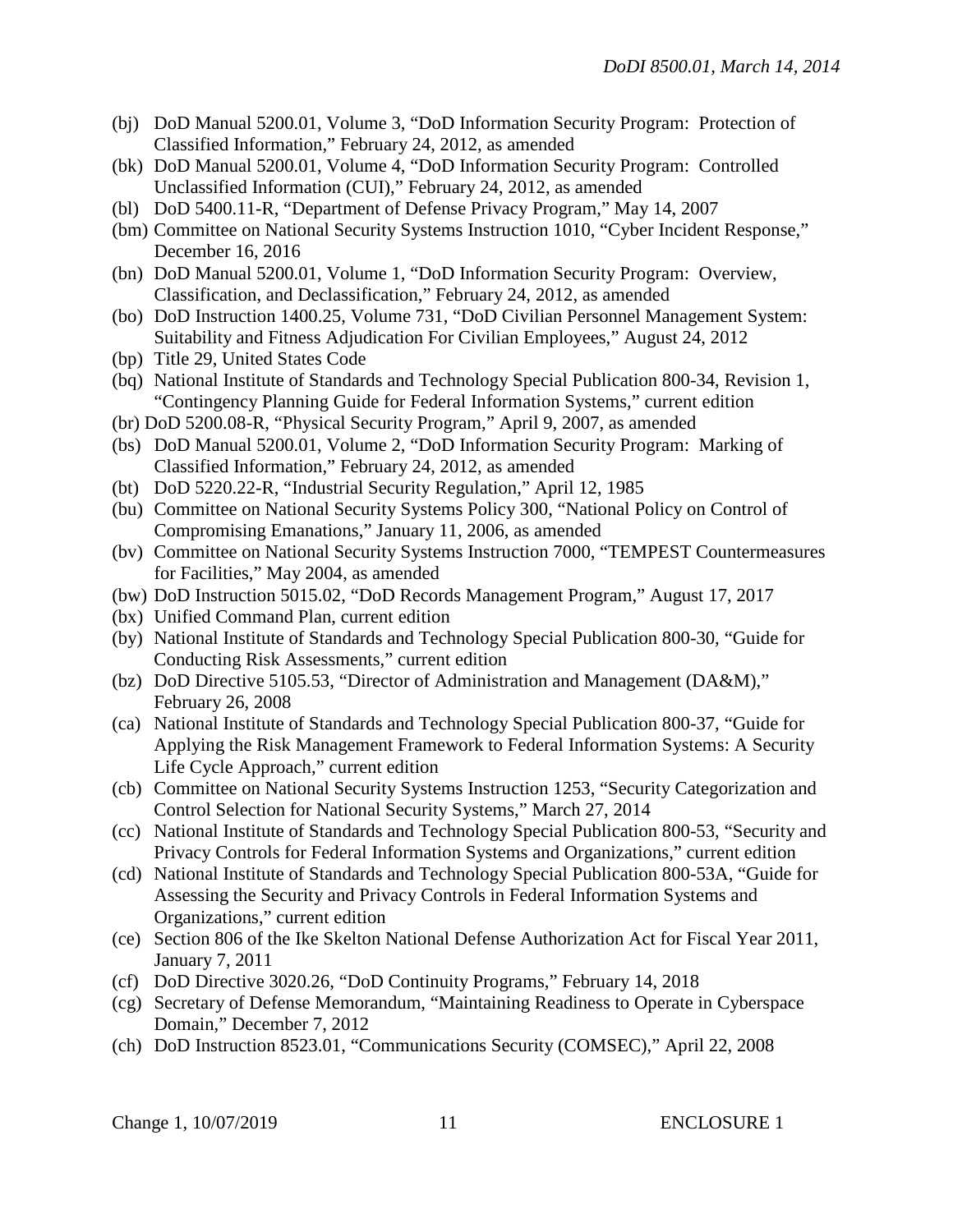- (ci) National Institute of Standards and Technology Special Publication 800-126, "The Technical Specification for Security Content Automation Protocol (SCAP): SCAP Version 1.1," current edition
- (cj) National Institute of Standards and Technology Special Publication 800-137, "Information Security Continuous Monitoring (ISCM) for Federal Information Systems and Organizations," current edition
- (ck) DoD Instruction 8520.03, "Identity Authentication for Information Systems," May 13, 2011, as amended
- (cl) DoD Directive 5505.13E, "DoD Executive Agent (EA) for the DoD Cyber Crime Center (DC3)," March 1, 2010, as amended
- (cm) DoD Instruction 5240.26, "Countering Espionage, International Terrorism, and the Counterintelligence (CI) Insider Threat," May 4, 2012, as amended
- (cn) Chairman of the Joint Chiefs of Staff Instruction 5123.01H, "Charter of the Joint Requirements Oversight Council (JROC) and Implementation of the Joint Capabilities Integration and Development System (JCIDS)," August 31, 2018
- (co) DoD Directive 7045.14, "The Planning, Programming, Budgeting, and Execution (PPBE) Process," January 25, 2013, as amended
- (cp) DoD Chief Information Officer Memorandum, "Department of Defense Chief Information Officer Executive Board Charter," February, 12, 2012
- (cq) DoD Instruction 5200.01, "DoD Information Security Program and Protection of Sensitive Compartmented Information," April 21, 2016, as amended
- (cr) DoD Instruction 8320.02, "Sharing Data Information, and Technology (IT) Services in the Department of Defense," August 5, 2013
- (cs) DoD Instruction 8320.07, "Implementing Sharing of Data, Information, and Information Technology (IT) Services in the Department of Defense," August 3, 2015, as amended
- (ct) DoD Instruction 5230.09, "Clearance of DoD Information for Public Release," January 25, 2019
- (cu) DoD Instruction 8582.01, "Security of Unclassified DoD Information on Non-DoD Information Systems," June 6, 2012, as amended
- (cv) DoD Instruction 5400.16, "DoD Privacy Impact Assessment (PIA) Guidance," July 14, 2015, as amended
- (cw) DoD 8580.02 Instruction, "Security of Individually Identifiable Health Information in DoD Health Care Programs," August 12, 2015
- (cx) DoD Manual 5205.02, "DoD Operations Security (OPSEC) Program Manual," November 3, 2008, as amended
- (cy) DoD Instruction 8170.01, "Online Information Management and Electronic Messaging," January 2, 2019
- (cz) Under Secretary of Defense for Acquisition, Technology, and Logistics Memorandum, "Document Streamlining Program Protection Plan," July 18, 2011
- (da) Section 811 of Public Law 106-398, "National Defense Authorization Fiscal Year 2001," October 30, 2000
- (db) Committee on National Security Systems Policy No. 12, "Cybersecurity Policy for Space Systems Used to Support National Security Missions," February 6, 2018
- (dc) Committee on National Security Systems Instruction 4004.1, "Destruction and Emergency Protection Procedures for COMSEC and Classified Material," January 10, 2008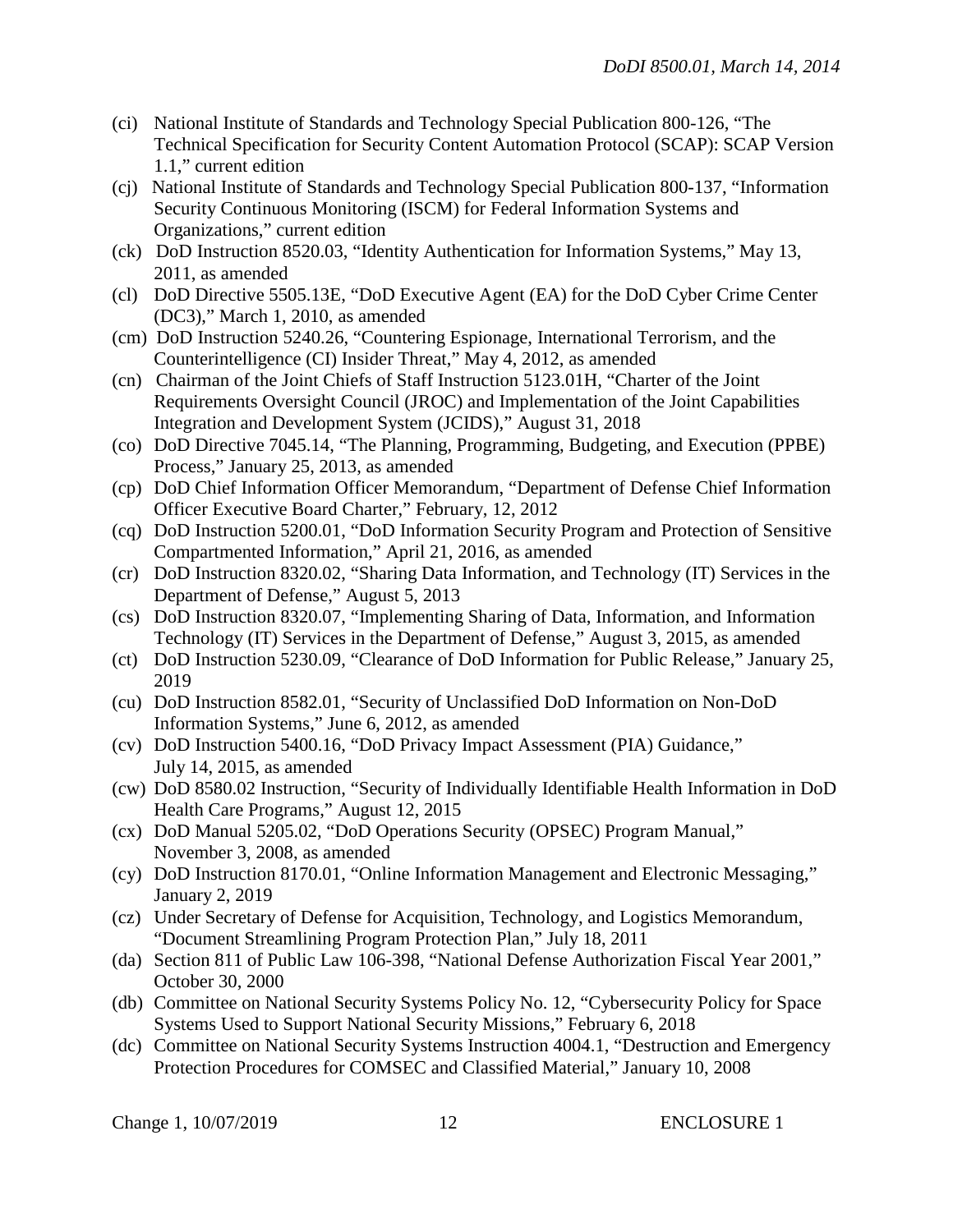- (dd) National Institute of Standards and Technology Special Publication 800-88, "Guidelines for Media Sanitization," current edition
- (de) DoD Architecture Framework Version 2.02, August  $2010<sup>7</sup>$  $2010<sup>7</sup>$  $2010<sup>7</sup>$
- (df) DoD Instruction 5000.64, "Accountability and Management of DoD Equipment and Other Accountable Property," April 27, 2017, as ammended
- (dg) DoD Instruction 2030.08, "Implementation of Trade Security Controls (TSC) for Transfers of DoD U.S. Munitions List (USML) and Commerce Control List (CCL) Personal Property to Parties Outside DoD Control," February 19, 2015, as ammended
- (dh) DoD Instruction 1035.01, "Telework Policy," April 4, 2012
- (di) National Institute of Standards and Technology Special Publication 800-114, "Users Guide to Telework and Bring Your Own Device (BYOD) Security," current edition
- (dj) National Institute of Standards and Technology Special Publication 800-147, "BIOS Protection Guidelines for Servers," current edition
- (dk) Assistant Secretary of Defense for Networks and Information Integration/DoD Chief Information Officer, "Coalition Public Key Infrastructure, X.509 Certificate Policy," current edition
- (dl) DoD Directive 5230.20, "Visits and Assignments of Foreign Nationals," June 22, 2005
- (dm) DoD Instruction 5230.27, "Presentation of DoD-Related Scientific and Technical Papers at Meetings," November 18, 2016, as amended
- (dn) DoD Instruction 2040.02, "International Transfers of Technology, Articles, and Services," March 27, 2014, as amended
- (do) DoD Instruction 1100.22, "Policy and Procedures for Determining Workforce Mix," April 12, 2010, as amended
- (dp) DoD Directive 5205.02E, "DoD Operations Security (OPSEC) Program," June 20, 2012, as amended
- (dq) Committee on National Security Systems Instruction Number 4009, "Committee on National Security Systems (CNSS) Glossary," April 6, 2015
- (dr) Office of the Chairman of the Joint Chiefs of Staff, "DoD Dictionary of Military and Associated Terms," current edition
- (ds) Presidential Memorandum, "Elevation of U.S. Cyber Command to a Unified Combatant Command," August 15, 2017

 $\overline{a}$ 

<span id="page-12-0"></span><sup>7</sup> Available at https://dodcio.defense.gov/Library/DoD-Architecture-Framework/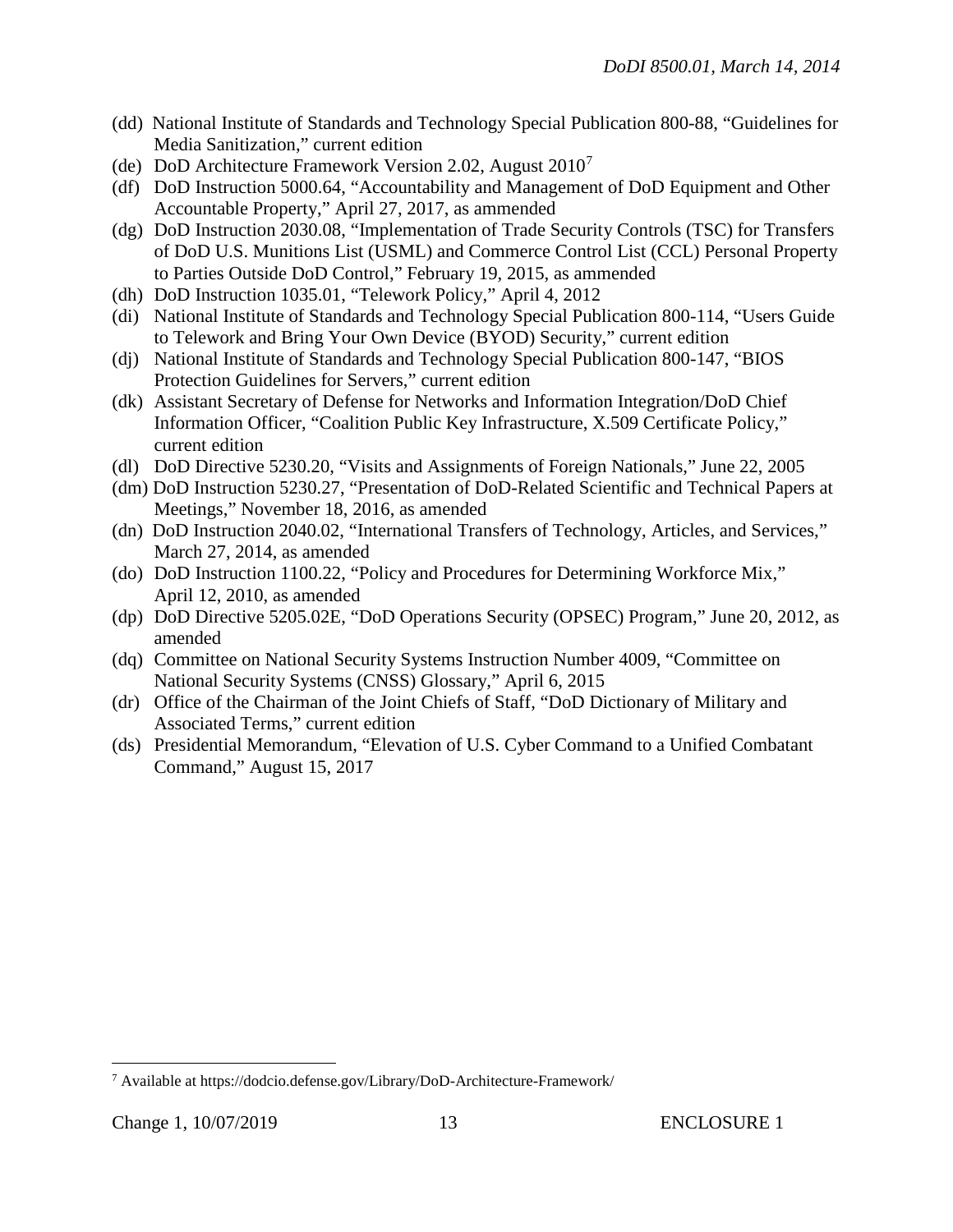#### ENCLOSURE 2

#### RESPONSIBILITIES

#### 1. DoD CIO. The DoD CIO:

a. Monitors, evaluates, and provides advice to the Secretary of Defense regarding all DoD cybersecurity activities and oversees implementation of this instruction.

 b. Develops and establishes DoD cybersecurity policy and guidance consistent with this instruction and in accordance with applicable federal law and regulations.

c. Appoints a DoD SISO in accordance with section 3554 of Title 44, U.S.C. (Reference (aa)).

 d. Coordinates with the Under Secretary of Defense for Policy (USD(P)) to ensure that cybersecurity strategies and policies are aligned with overarching DoD cyberspace policy and, in accordance with DoDD 5230.11 (Reference (ab)), support policies relating to the disclosure of classified military information to foreign governments and international organizations.

 e. Coordinates with the Under Secretary of Defense for Personnel and Readiness  $(USD(P\&R))$  to:

 (1) Ensure personnel identity policies and cybersecurity policies and capabilities are aligned and mutually supportive.

 (2) Develop cybersecurity workforce management policies and capabilities to support identification and qualifications for a professional cybersecurity workforce.

 f. Coordinates with the Under Secretary of Defense for Intelligence (USD(I)) to ensure that cybersecurity policies and capabilities are aligned with and mutually supportive of personnel, physical, industrial, information, and operations security policies and capabilities.

g. Coordinates with NIST in development of cybersecurity-related standards and guidelines.

 h. Maintains a formal coordination process with the Intelligence Community (IC) Chief Information Officer (CIO) to ensure proper protection of IC information within DoD, reciprocity of IS authorization and cybersecurity risk management processes, and alignment of cybersecurity.

 i. Coordinates with the Under Secretary of Defense for Acquisition, Technology, and Logistics (USD(AT&L)) to ensure that cybersecurity responsibilities are integrated into processes for DoD acquisition programs, including research and development.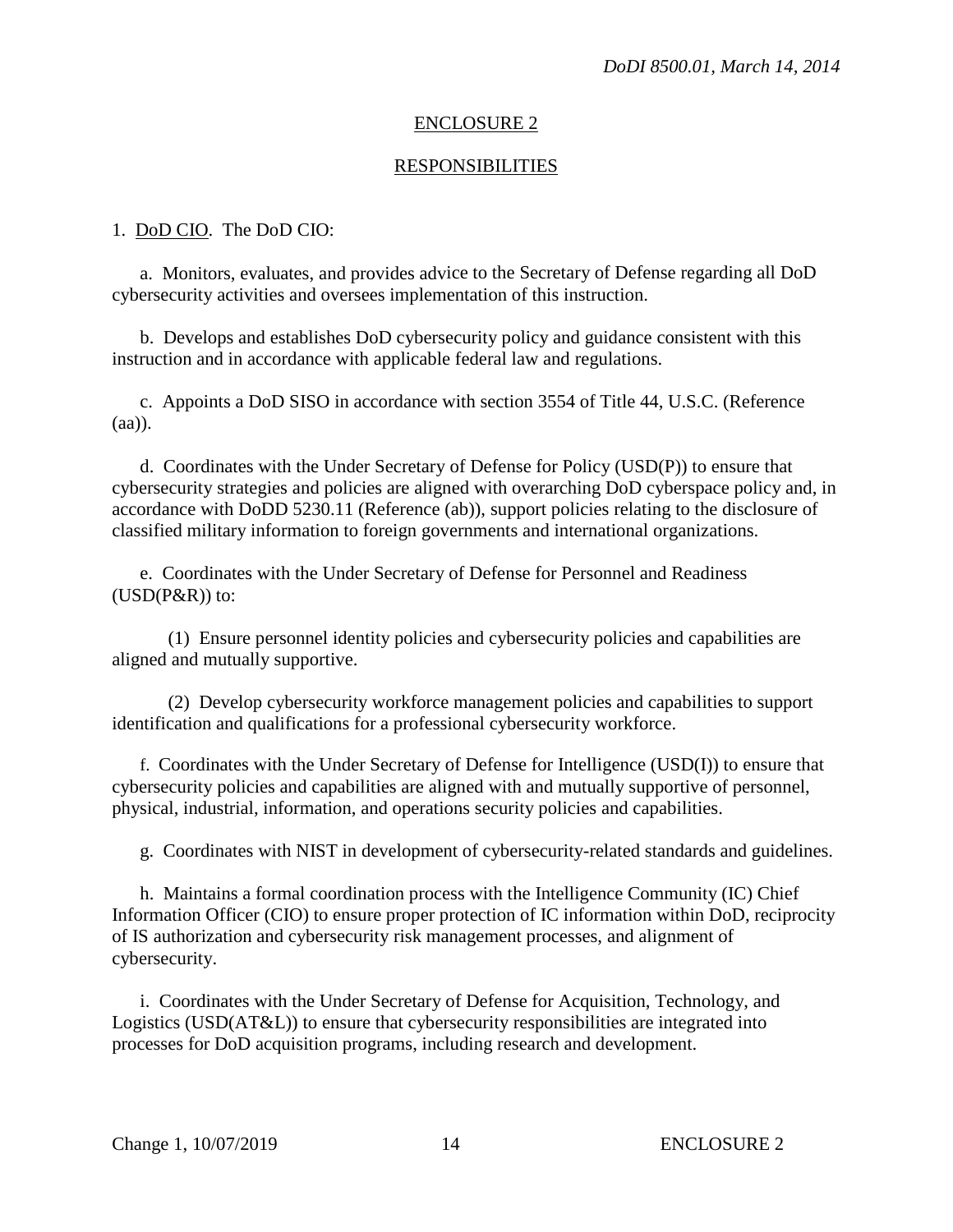j. Coordinates with the Director, Operational Test and Evaluation (DOT&E) to ensure that cybersecurity responsibilities are integrated into the operational testing and evaluation for DoD acquisition programs.

 k. Coordinates and advocates resources for DoD-wide cybersecurity solutions, including overseeing appropriations allocated to the DoD cybersecurity program.

 l. Appoints a PAO for DoD ISs and PIT systems governed by the Enterprise Information Environment Mission Area (EIEMA) as described in DoDD 8115.01 (Reference (ac)).

 m. Coordinates with the DoD mission area owners to ensure that cybersecurity responsibilities are addressed for all DoD IT.

n. Coordinates with the USD(P) and USD(I) on integrating Defense Industrial Base (DIB) cybersecurity threat information-sharing activities and enhancing DoD and DIB cyber situational awareness in accordance with DoDI 5205.13 (Reference (ad)) and in support of DoDD 3020.40 (Reference (ae)).

o. Develops policy for negotiating, performing, and concluding agreements with international partners to engage in cooperative international cybersecurity activities, in coordination with the USD(P), USD(I), and the Director, National Security Agency (NSA)/Chief, Central Security Service (DIRNSA/CHCSS).

p. Negotiates and concludes agreements with international partners to engage in cooperative international cybersecurity and cyberspace defense activities, according to authority described in Deputy Secretary of Defense Memorandum (Reference (af)) and subject to the provisions of DoDD 5530.3 (Reference (ag)), in coordination with the:

(1) USD(P).

(2) General Counsel of the Department of Defense.

(3) Under Secretary of Defense (Comptroller)/Chief Financial Officer, Department of Defense.

(4) USD(I), when such agreements materially affect cleared industry.

(5) CJCS.

q. Establishes policy for the life cycle management of cross-domain (CD) solutions (CDSs) in accordance with DoDI 8540.01 (Reference (ah).

r. Develops and implements policy regarding continuous monitoring of DoD IT with direct support from NSA/CSS and Defense Information Systems Agency (DISA), and input from the other DoD Components.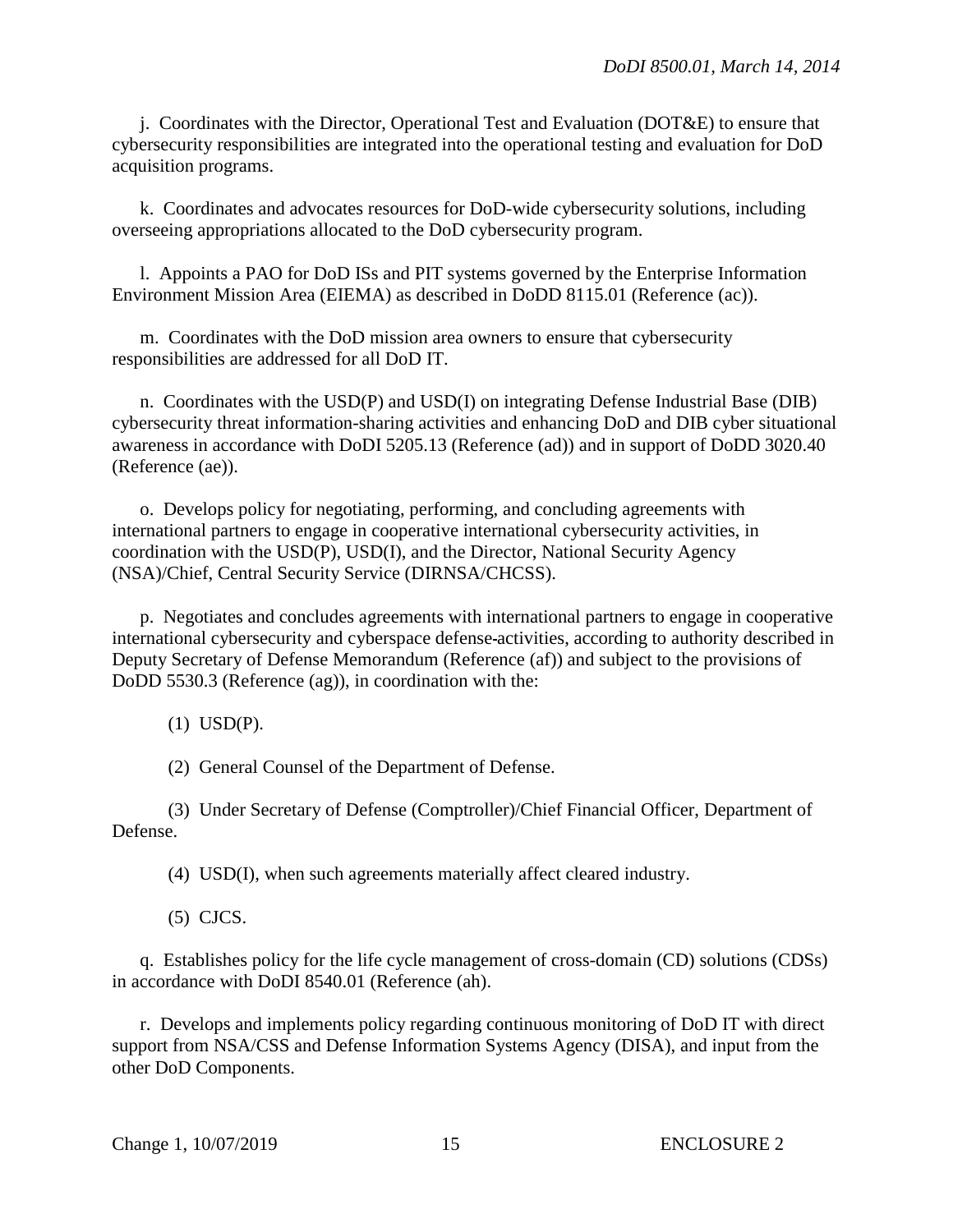s. Appoints a military officer in the grade of O-6 or an equivalent civilian employee as the Defense Security/Cybersecurity Authorization Working Group (DSAWG) Chair.

t. Develops and implements policy for cybersecurity workforce awareness, education, training, and qualification in coordination with the USD(P&R).

u. Maintains a Defense-wide view of cybersecurity resources that supports national, organizational, joint, and DoD Component cybersecurity program planning.

v. Conducts an annual assessment of DoD Component cybersecurity programs as required by section 3555 of Reference (aa).

w. Co-chairs the Enterprise-wide Cybersecurity Solutions Steering Group (ESSG).

x. Ensures that compromising emanations (i.e., TEMPEST) countermeasures implemented within DoD comply with current national policies.

y. Ensures compliance with the requirements of National Security Directive 42 (Reference (ai)) and collaborate with the DIRNSA/CHCSS on the performance of DIRNSA/CHCSS duties, pursuant to Reference (ai), as the National Manager for National Security Telecommunications and Information Systems Security.

2. DIRECTOR, DISA. Under the authority, direction, and control of the DoD CIO and in addition to the responsibilities in section 13 of this enclosure, the Director, DISA:

 a. Develops, implements, and, in coordination with Commander, USCYBERCOM, manages cybersecurity for the DISN, consistent with this instruction and its supporting guidance.

 b. Develops and maintains control correlation identifiers (CCIs), security requirements guides (SRGs), security technical implementation guides (STIGs), and mobile code risk categories and usage guides that implement and are consistent with DoD cybersecurity policies, standards, architectures, security controls, and validation procedures, with the support of the NSA/CSS, using input from stakeholders, and using automation whenever possible.

c. Develops or acquires solutions that support cybersecurity objectives for use throughout DoD via the ESSG.

d. Establishes and maintains the DoD Cyber Exchange in accordance with Office of Management and Budget Circular A-130 (Reference (aj)) as the DoD knowledge repository for cybersecurity related policy, guidance, and information.

 e. Oversees and maintains the connection approval process in accordance with DoDI 8010.01 (Reference (ak)), CD connection policy in accordance with Reference (ah), DoDI 8551.01 (Reference (al)), and DoDI 8100.04 (Reference (am)) for the DISN (e.g., the Secret Internet Protocol Router Network (SIPRNet) and the Non-Classified Internet Protocol Router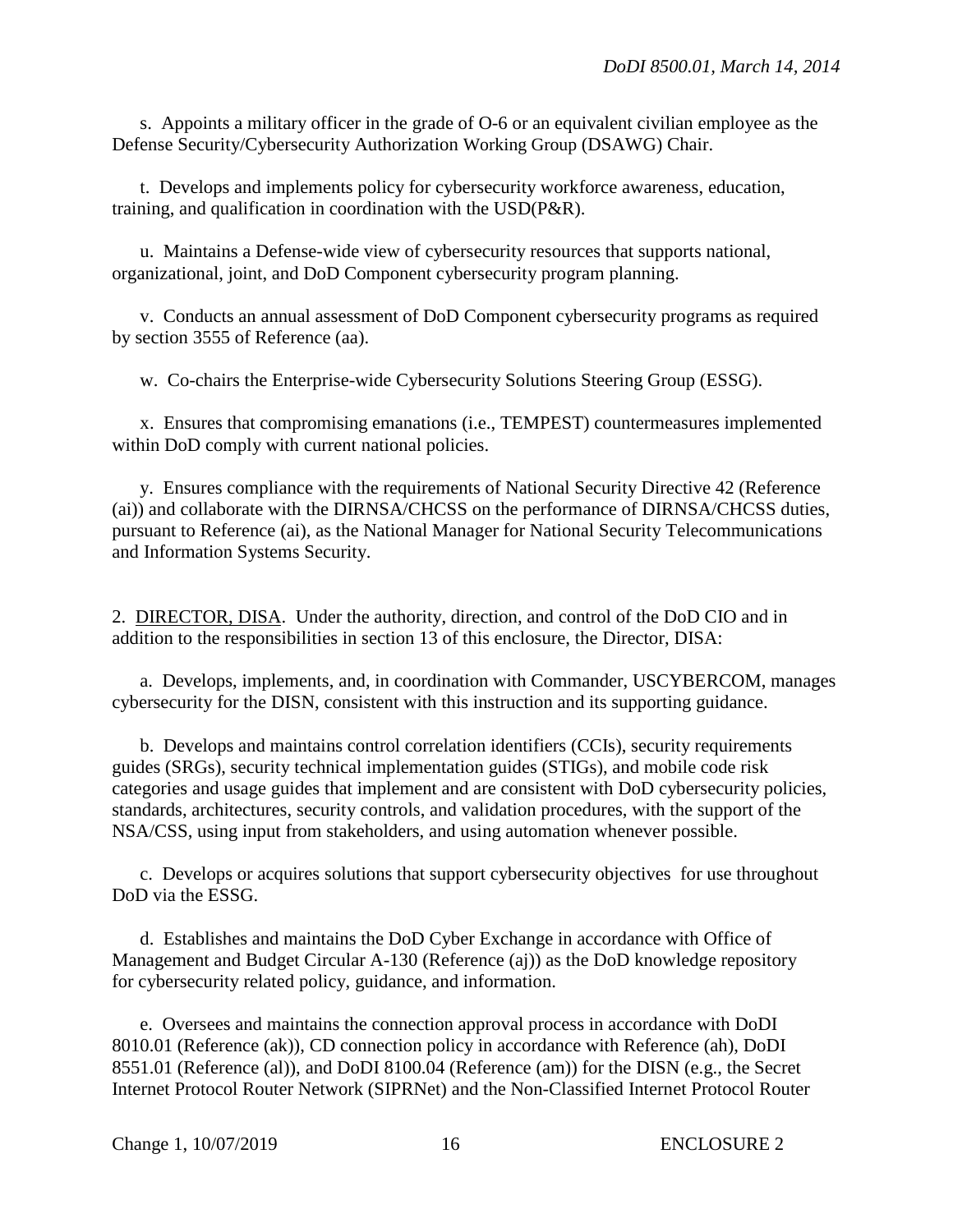Network (NIPRNet)) in coordination with the DSAWG (Reference (an)) and DoD ISRMC (Reference (ao)), when appropriate.

f. Facilitates multinational information sharing efforts, as well as information sharing between the DoD Components and eligible foreign nations in support of approved international cybersecurity and cyberspace defense agreements.

g. Supports training, exercises, workforce development, network evaluation, and other efforts to build international partner cybersecurity and cyberspace defense capacity.

h. Provides enterprise CD services compliant with Reference (ah).

i. Ensures the continued development and maintenance of guidance and standards procedures to catalog, regulate, and control the use and management of Internet protocols, data services, and associated ports on DoD networks, in accordance with Reference (al).

j. Develops and provides cybersecurity training and awareness products and a distributive training capability to support the DoD Components in accordance with Reference (x) and post the training materials on the DoD Cyber Exchange Website (https://public.cyber.mil/).

k. Conducts command cyber readiness inspections and operational risk assessments in support of USCYBERCOM.

l. Coordinates with the USD(I) to ensure command cyber readiness inspection guidance and metrics provide a unity of effort among the security disciplines (i.e., personnel, physical, industrial, information, operations, and cybersecurity).

## 3. USD(AT&L). The USD(AT&L):

a. Integrates policies established in this instruction and its supporting guidance into acquisition policy, regulations, and guidance consistent with DoDD 5134.01 (Reference (ap)).

 b. Through the Assistant Secretary of Defense for Research and Engineering, monitors and oversees all DoD cybersecurity research and engineering investments, including research at the NSA.

c. Integrates cybersecurity assessments into developmental testing and evaluation.

d. Establishes and maintains the Cybersecurity and Information Assurance Center in accordance with DoDI 3200.12 (Reference (aq)).

e. Ensures that the DoD acquisition process incorporates cybersecurity planning, implementation, testing, and evaluation consistent with Reference (q), DoDI 8580.01 (Reference (ar)), DoDD 5000.01 (Reference (as)), DoDI 5000.02 (Reference (at)), DoDI 8330.01 (Reference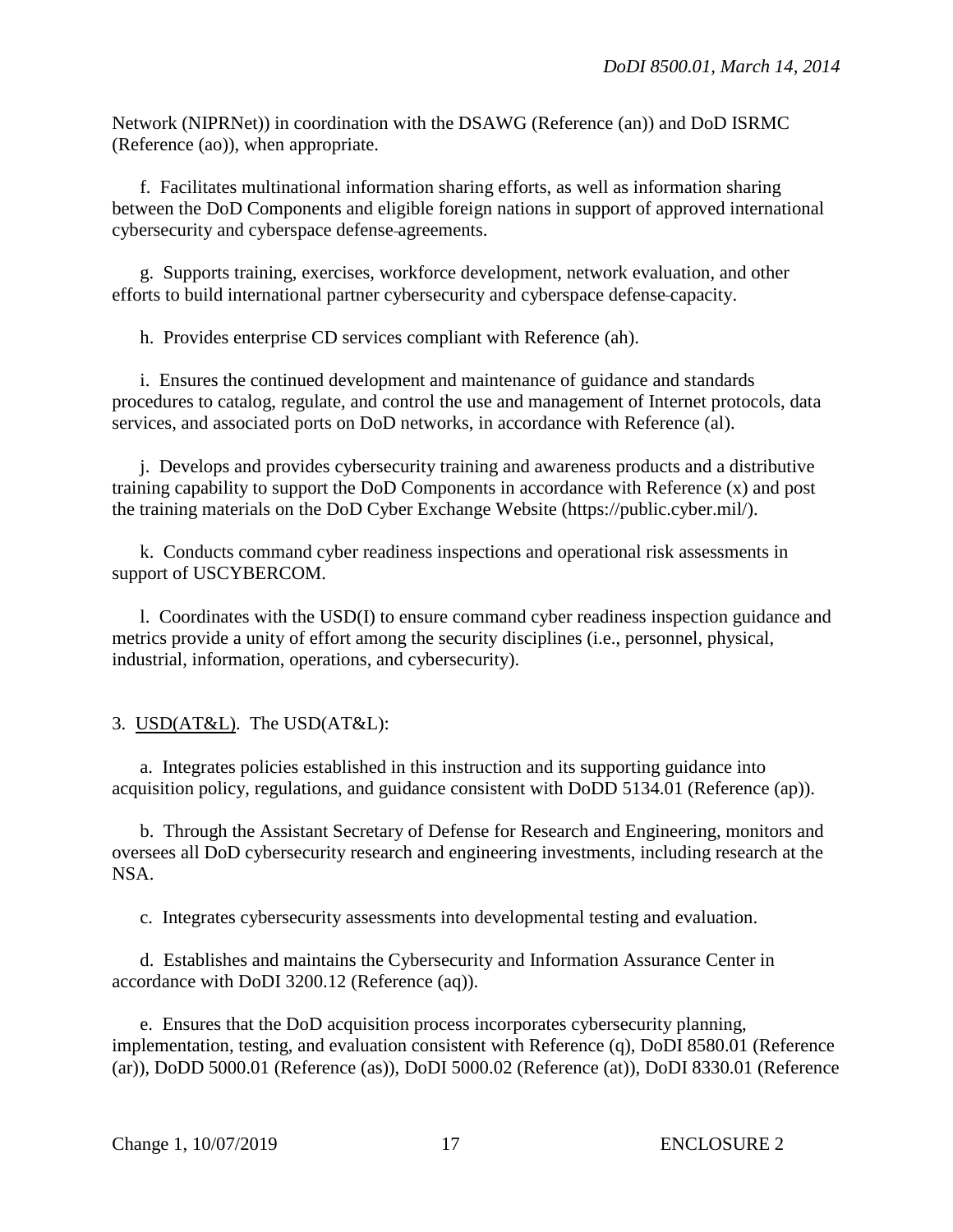(au)), section 1043 of Public Law 106-65 (Reference (av)), and this instruction, in coordination with the DoD CIO.

f. Assists with acquisition-related (e.g., research, development, test and evaluation (T&E)) agreements, and international cybersecurity and cyberspace defense negotiations and agreements, in accordance with Reference (ag), as needed.

 g. Ensures that PIT systems included in acquisition programs are designated, categorized, and have their authorization boundaries defined according to the guidelines provided in Reference (q).

h. Ensures that policy and procedures for developing program protection plans (PPPs) required by DoDI 5200.39 (Reference (aw)) address cybersecurity in accordance with this instruction.

i. Defines, develops, and integrates systems security engineering (SSE) into the systems engineering workforce and curriculum in accordance with DoDI 5134.16 (Reference (ax)).

j. Ensures that acquisition community personnel with IT development responsibilities are qualified in accordance with Reference (x) and DoD 8570.01-M (Reference (ay)).

k. Coordinates with the DoD Test Resource Management Center for establishment of developmental T&E (DT&E) specific cybersecurity architectures and requirements.

4. DEPUTY ASSISTANT SECRETARY OF DEFENSE FOR DT&E (DASD(DT&E)). Under the authority, direction, and control of the USD(AT&L), the DASD(DT&E):

a. Exercises oversight responsibility for developmental test planning in support of interoperability and cybersecurity for programs acquiring DoD IS and PIT systems in accordance with DoDI 5134.17 (Reference (az)).

b. Establishes procedures to ensure that cognizant DT&E authorities for acquisition programs verify that adequate DT&E to support cybersecurity is planned, resourced, documented, and can be executed in a timely manner prior to approval of program documents.

5. DOT&E. The DOT&E:

 a. Develops and provides policy for cybersecurity testing and evaluation during operational evaluations within DoD, including, but not limited to the DOT&E Memorandum (Reference (ba)) describing the cybersecurity testing process.

 b. Conducts independent cybersecurity assessments during operational test and evaluation (OT&E) for systems under acquisition and reports the findings as part of the acquisition process.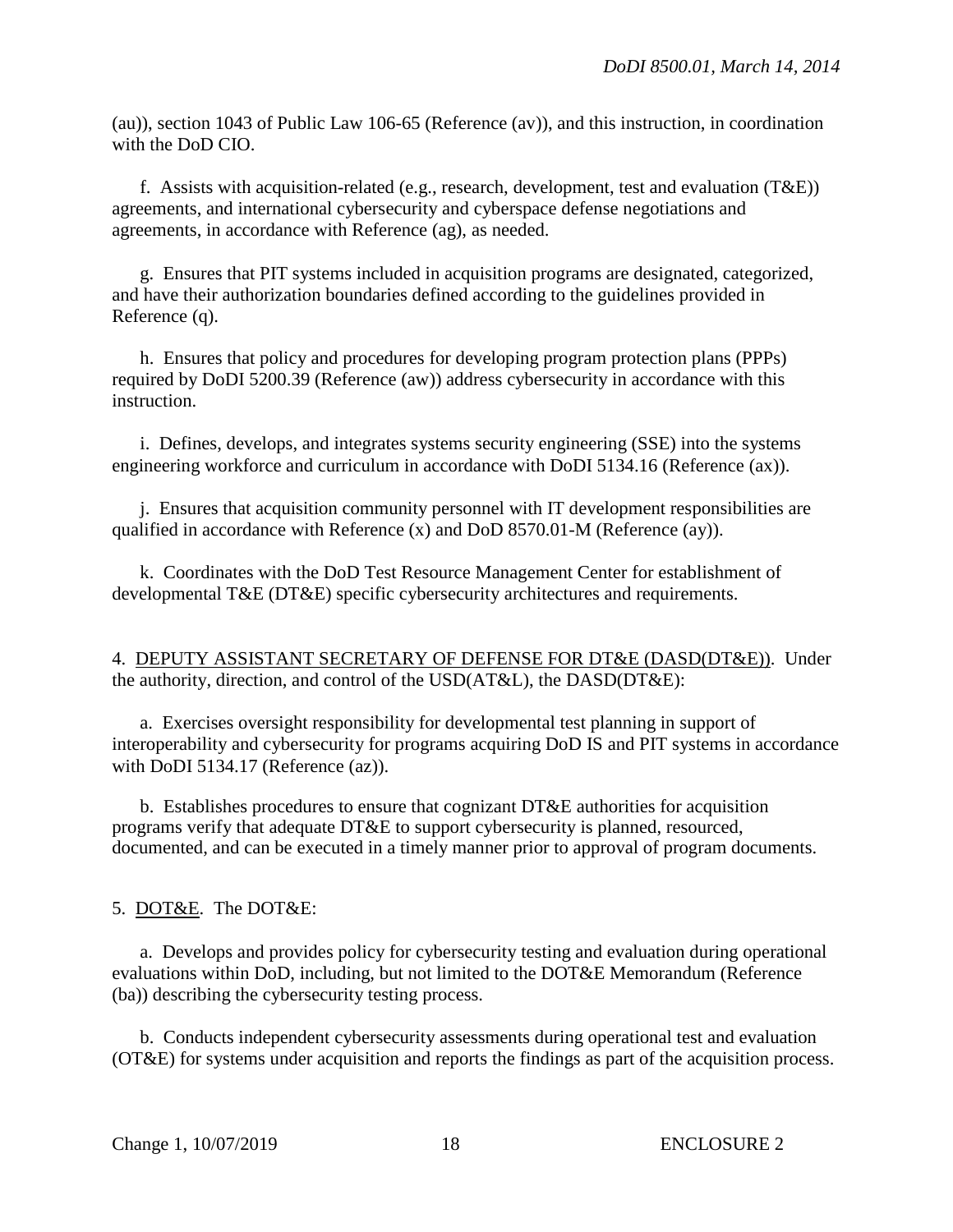c. Oversees cybersecurity assessments by test agencies during both acquisition and exercise events as mandated by relevant statutory requirements.

d. Reviews and approves cybersecurity OT&E documentation for all IT, IS, PIT, and special interest programs as required.

6. USD(P). The USD(P):

 a. Coordinates with the DoD CIO to ensure that cybersecurity strategies, policies, and capabilities are aligned with overarching DoD cyberspace policy, and are supportive of policies and capabilities relating to the disclosure of classified military information to foreign governments and international organizations in accordance with Reference (ab).

 b. Coordinates with the DoD CIO on international cybersecurity and cyberspace defense strategies and policies, as well as the negotiating, performing, and concluding agreements with international partners to engage in cooperative, international cybersecurity and cyberspace defense activities in accordance with Reference (af).

c. Coordinates with the DoD CIO on enhancing DoD and DIB cyber situational awareness in accordance with Reference (ad) and in support of Reference (ae).

7. USD(P&R). The USD(P&R) supports implementation of cybersecurity requirements for effective manning, management, and readiness assessment of the cybersecurity workforce in accordance with References (x) and (ax).

## 8. USD(I). The USD(I):

a. Coordinates with the DoD CIO on development and implementation of cybersecurity policy, guidance, procedures, and controls related to personnel, physical, industrial, information and operations security.

 b. Coordinates with the DoD CIO and the USD(P) on intelligence-related international cybersecurity and cyberspace defense strategies, policies, and agreements with international partners.

 c. Appoints the PAO for DoD ISs and PIT systems governed by the DoD portion of the Intelligence Mission Area (DIMA) as described in Reference (ac).

9. DIRNSA/CHCSS. Under the authority, direction, and control of the USD(I), and in addition to the cybersecurity-related responsibilities in DoDD 5100.20 (Reference (bb)) and the responsibilities in section 13 of this enclosure, the DIRNSA/CHCSS: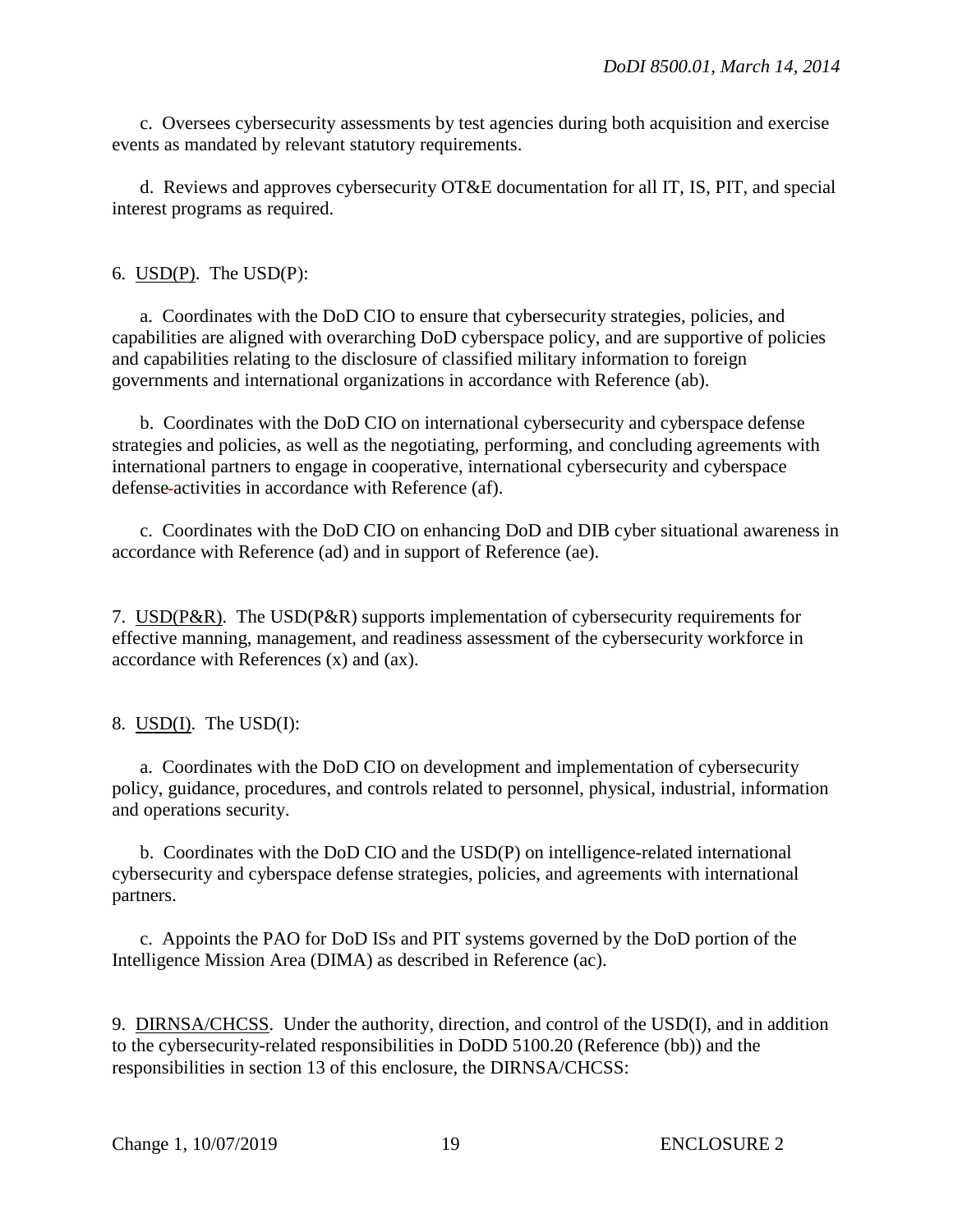a. Supports the DoD CIO by providing cybersecurity architecture and mechanisms to support Defense military, intelligence, and business functions, including but not limited to cryptography, PKI, and IS security engineering services.

b. Evaluates or validates security implementation specifications described in this instruction.

 c. Provides cybersecurity support to the DoD Components in order to assess threats to, and vulnerabilities of, information technologies.

 d. Engages the cybersecurity industry and DoD user community to foster development, evaluation, and deployment of cybersecurity solutions that satisfy the guidance in this instruction.

e. Provides SSE services to the DoD Components, including describing information protection needs, properly selecting and implementing appropriate security controls, and assessing the effectiveness of system security.

 f. Supports the development of NIST publications and provides engineering support and other technical assistance for their implementation within DoD.

g. Develops SSE training and qualification programs and oversees continuing education requirements for all trained IS security engineers and cybersecurity architects throughout DoD in accordance with Reference (ax).

h. Serves as the DoD focal point for the National IA Partnership and establishes criteria and processes for evaluating and validating all IA and IA-enabled products in accordance with CNSSP 11 (Reference (bc)).

i. Develops and issues security implementation specifications for the configuration of IAand IA-enabled products (e.g., security configuration guides) and supports DISA in the development of SRGs and STIGs.

 j. Serves as the DoD focal point for cybersecurity cryptographic research and development in accordance with Assistant Secretary of Defense for Research and Engineering direction and in coordination with the Director, Defense Advanced Research Projects Agency.

k. Manages the DoD Cyber Scholarship Program in accordance with sections 2200-2200f of Title 10, U.S.C. (Reference (bd)).

l. Plans, designs, manages, and executes the development and implementation of the key management infrastructure within DoD in coordination with DoD CIO.

m. Plans, designs, and manages the development and implementation of PKI within DoD, in coordination with DoD CIO and DISA.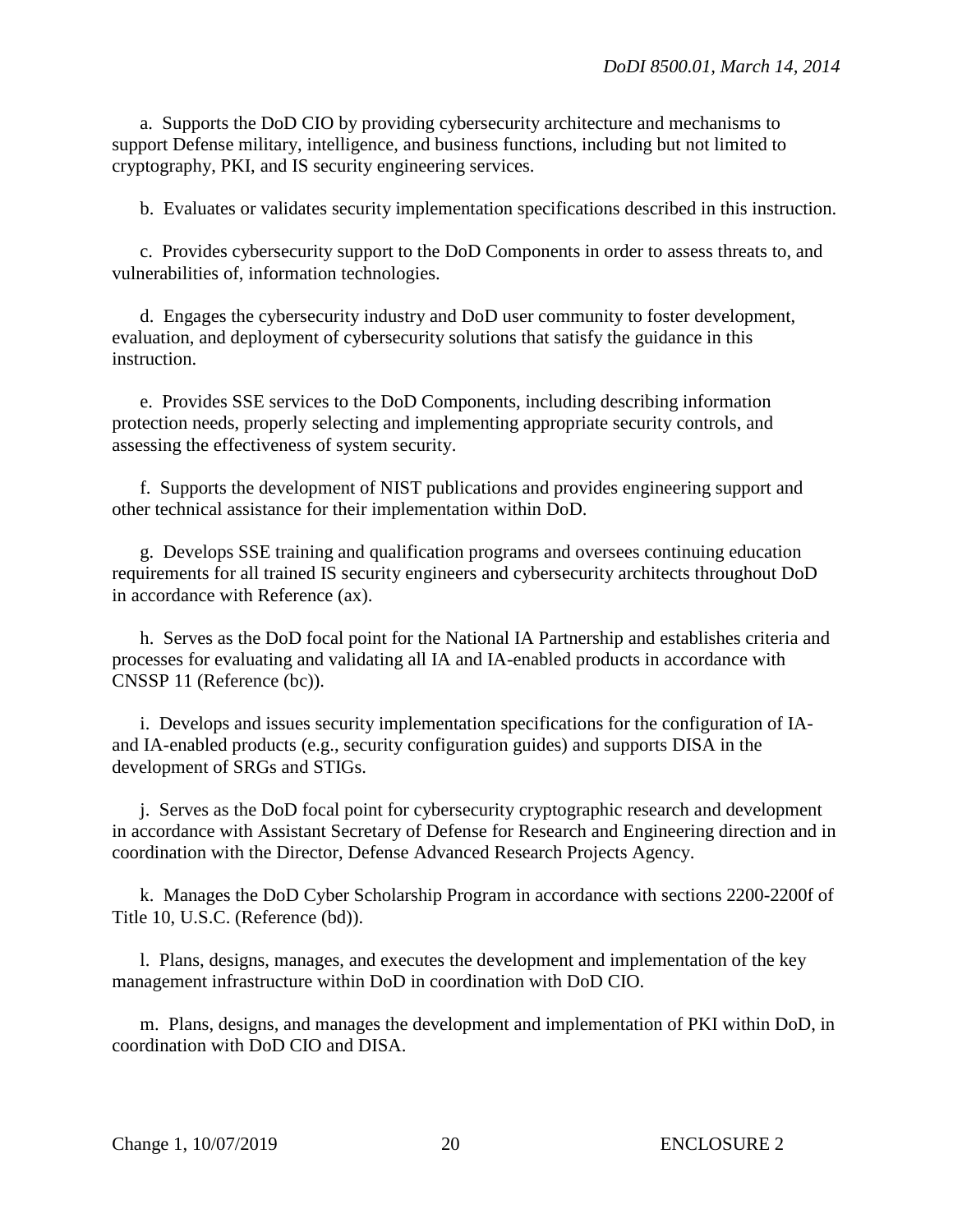n. Approves all applications of cryptographic algorithms for the protection of classified information.

o. Approves all cryptography used to protect classified information in accordance with CNSSP 15 (Reference (be)).

p. Develops, implements, and manages a cybersecurity program for layered protection of DoD cryptographic SCI systems and a cybersecurity education, training, and awareness program for users and administrators of DoD cryptographic SCI systems in accordance with applicable DoD and DNI policies and guidance.

q. Conducts risk assessments of mobile code technologies, recommends the assignment of mobile code technologies to specific risk categories, and provides technical advice and assistance in the development of countermeasures to identified risks associated with specific mobile code technology implementations.

10. DIRECTOR, DCSA. Under the authority, direction, and control of the USD(I) and in addition to the responsibilities in section 13 of this enclosure, the Director, DCSA, monitors and oversees IS security practices of DoD contractors and vendors processing classified DoD information in accordance with DoD 5220.22M (Reference (bf)) and DoDI 8530.01 (Reference (bg)).

11. DIRECTOR, DEFENSE INTELLIGENCE AGENCY (DIA). Under the authority, direction, and control of the USD(I) and in addition to the responsibilities in section 13 of this enclosure, the Director, DIA:

 a. Provides finished intelligence, including threat assessments, in support of cybersecurity activities.

b. Develops, implements, and manages a cybersecurity program for DoD non-cryptographic SCI systems, including the DoD Intelligence IS and Joint Worldwide Intelligence Communications System.

12. CHIEF MANAGEMENT OFFICER OF THE DEPARTMENT OF DEFENSE. The Chief Management Officer of the Department of Defense appoints the PAO for DoD ISs and PIT systems governed by the Business Mission Area (BMA), as described in Section 2222 of Reference (aa).

13. DoD COMPONENT HEADS. The DoD Component heads:

a. Ensure that IT under their purview complies with this instruction.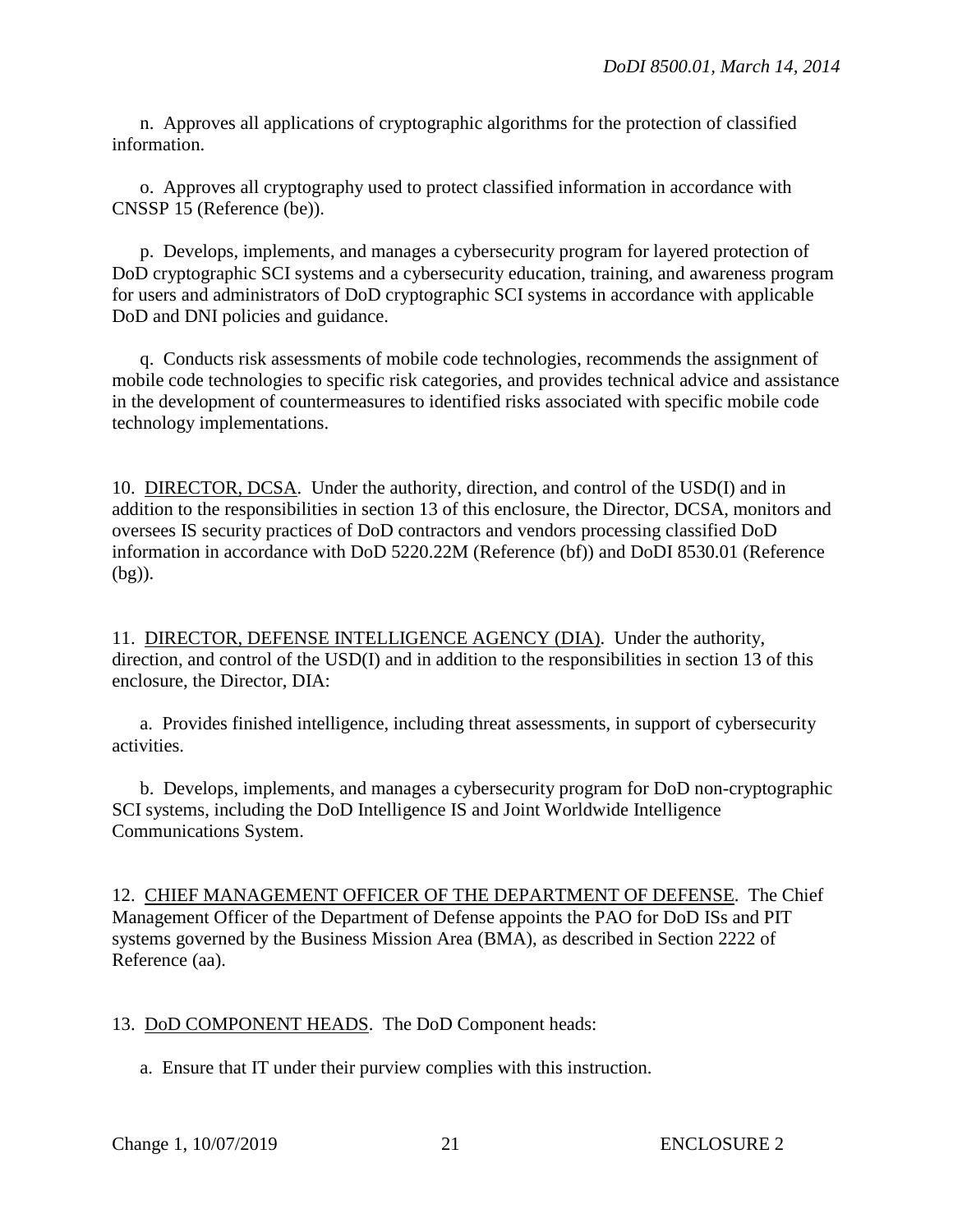b. Ensure that cybersecurity requirements are addressed and visible in all capability portfolios, IT life-cycle management processes, and investment programs incorporating IT.

c. Appoint an AO for all DoD IS and PIT systems under their purview and ensure all DoD ISs and PIT systems are authorized in accordance with Reference (q).

d. Ensure that PIT systems are identified, designated as such, and centrally registered at the DoD Component level.

e. Ensure that SSE and trusted systems and networks (TSN) processes, tools, and techniques described in DoDI 5200.44 (Reference (bh)) are used in the acquisition of all applicable IT under their purview.

f. Ensure that organizational solutions that support cybersecurity objectives acquired and developed via the ESSG process are implemented when possible, and participate in the ESSG process to ensure capabilities acquired or developed meet organizational requirements.

g. Provide for a cybersecurity monitoring and testing capability in accordance with DoDI 8560.01 (Reference (bi)) and other applicable laws and regulations.

h. Provide for vulnerability mitigation and incident response and reporting capabilities in order to:

(1) Comply with mitigations as directed by Commander, USCYBERCOM orders, or other directives such as alerts and bulletins and provide support to cyberspace defense, in accordance with Reference (bg).

(2) Limit damage and restore effective service following an incident.

(3) Collect and keep audit data to support technical analysis relating to misuse, penetration, or other incidents involving IT under their purview, and provide this data to appropriate law enforcement (LE) or other investigating agencies.

(4) Establish procedures to ensure prompt management action and reporting in accordance with:

(a) DoDM 5200.01, Volume 3 (Reference (bj)) for an actual or potential compromise of classified information.

(b) DoDM 5200.01, Volume 4 (Reference (bk)) for an actual or potential unauthorized disclosure of CUI (e.g., proprietary information, LE information).

(c) Reference (bf) when such losses occur on cleared contractor systems.

(d) DoD 5400.11-R (Reference (bl)) for a loss or unauthorized disclosure of personally identifiable information (PII) or other Privacy Act information.

```
Change 1, 10/07/2019 22 ENCLOSURE 2
```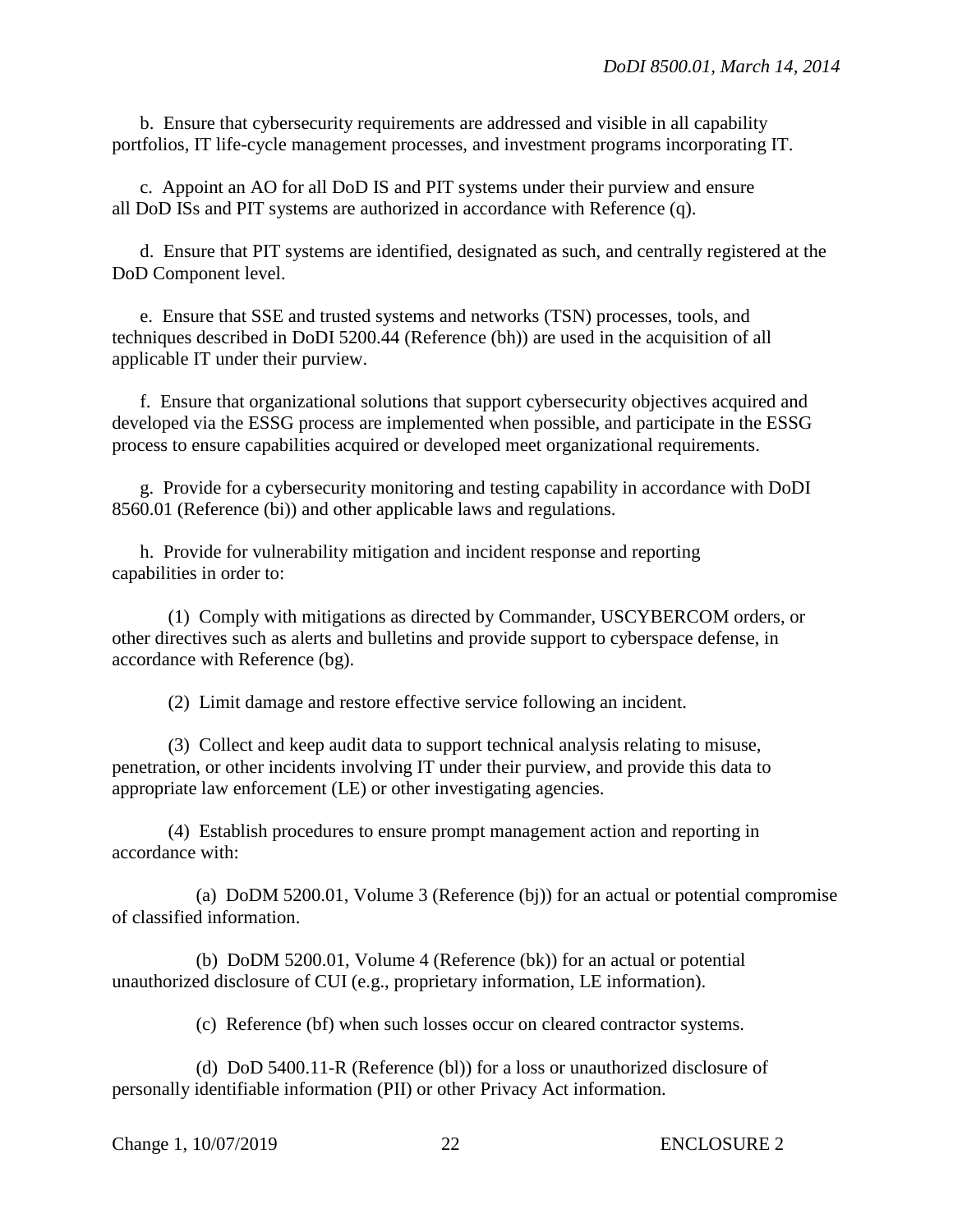(5) Comply with CNSS Instruction (CNSSI) 1010 (Reference (bm)).

i. Ensure that contracts and other agreements include specific requirements to provide cybersecurity for DoD information and the IT used to process that information in accordance with this instruction.

j. Ensure that all personnel with access to DoD IT are appropriately cleared and qualified under the provisions of Reference (w) and that access to all DoD IT processing specified types of information (e.g., collateral, SCI, CUI) under their purview is authorized in accordance with the provisions of Reference (bj) and DoDM 5200.01, Volume 1 (Reference (bn)) or Reference (bk).

k. Ensure that personnel occupying cybersecurity positions are:

- (1) Assigned in writing.
- (2) Trained and qualified in accordance with References (x) and (ay).

(3) Assigned a position designation using the criteria found in Reference (w) and DoDI 1400.25 Vol. 731 (Reference (bo)). The position designation will be documented in the Defense Civilian Personnel Data System.

(4) Meet the associated suitability and fitness requirements.

l. Cybersecurity training and awareness products developed by DISA will be used to meet the baseline user awareness training required by Reference (x). DoD Components will provide additional cybersecurity orientation, training, and awareness programs to reinforce the objectives of the DoD Enterprise cybersecurity awareness programs to authorized users of ISs. This includes conducting additional in-depth training on DoD Component-specific topics.

m. Ensure that appropriate notice of privacy rights and monitoring policies are provided to all individuals accessing DoD Component-owned or controlled DoD ISs.

n. Ensure that cybersecurity solutions do not unnecessarily restrict the use of assistive technology by individuals with disabilities or access to or use of information and data by individuals with disabilities in accordance with sections 791, 794, and 794d of Title 29, U.S.C. (Reference (bp)).

o. Conduct vulnerability assessments, Blue Team vulnerability evaluations and intrusion assessments, cybersecurity inspections, and Red Team operations (using internal or external capabilities) to provide a systemic view of enclave and IS cybersecurity posture.

p. Ensure that the cybersecurity testing and evaluation is conducted throughout the acquisition life cycle and integrated with interoperability and other functional testing, and that a cybersecurity representative participates in planning, execution, and reporting of integrated T&E activities as discussed in Enclosure 6 of Reference (at).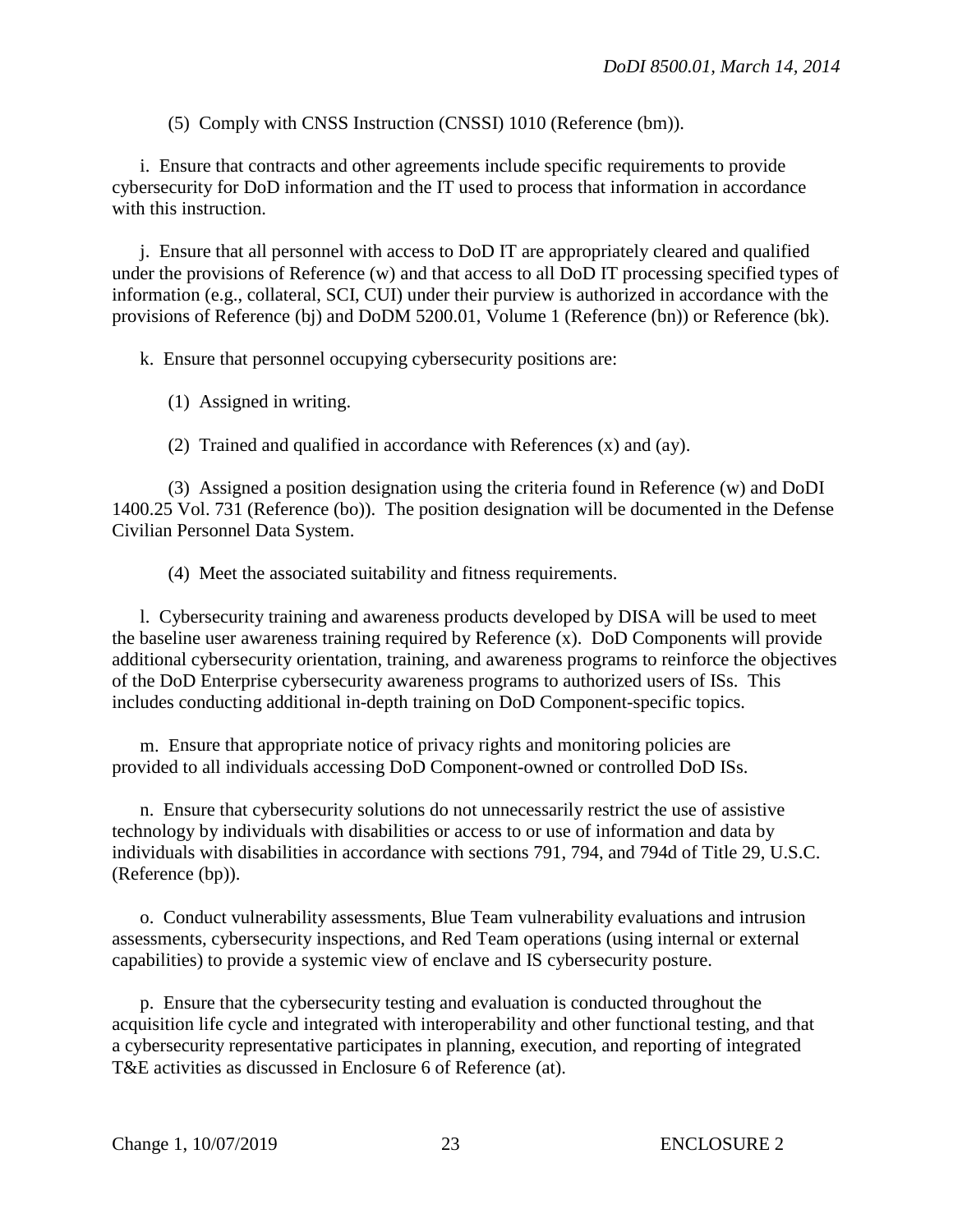q. Collect and report cybersecurity metrics, and ensure that an annual assessment of theDoD Component cybersecurity program is conducted as required by section 3555 of Reference (aa).

r. Develop DoD IS contingency plans and conduct exercises to recover IS services following an emergency or IS disruption using guidance found in NIST SP 800-34 (Reference (bq)).

s. Establish a physical security program to protect DoD IT from damage, loss, theft, or unauthorized physical access in accordance with DoD 5200.08-R (Reference (br)).

t. Ensure all systems are reported in either the Enterprise Mission Assurance Support Service (eMASS) or Enterprise Reporting System (ERS). Components using alternate tools for system data are required to work with the DoD CIO to ensure required system data can be regularly imported to ERS via an application programming interface or other method in accordance with Reference (y).

u. Ensure that all DoD IT under their purview complies with applicable STIGs, security configuration guides, and SRGs with any exceptions documented and approved by the responsible AO.

v. Establish a CD support element to coordinate CD activities with the National Cross Domain Strategy and Management Office (formerly the Unified Cross Domain Services Management Office) in accordance with DoDI 8540.01 (Reference (ah)).

w. Ensure use of the DISA-provided CD Services as the preferred method of addressing CD requirements.

x. Implement procedures issued by the DASD(DT&E) and DOT&E to ensure that cognizant T&E authorities for acquisition programs verify that adequate T&E support for cybersecurity requirements is planned, resourced, documented, and can be executed in a timely manner in accordance with References (az) and (ba).

y. Ensure individual and organization accountability within organizations under their purview, including:

(1) Hold commanders, IS owners (ISOs), AOs, information system security managers (ISSMs), information system security officers (ISSOs), program managers (PMs), project and application leads, supervisors, and system administrators responsible and accountable for the implementation of DoD security requirements in accordance with this instruction, References ( w), (bj), (bk), (bn), and (br), DoDM 5200.01, Volume 2 (Reference (bs), DoD 5220.22-R (Reference (bt)), and supplemental DoD Component guidance. Personnel filling positions with privileged access must be qualified and sign a Statement of Acceptance of Responsibilities in accordance with Reference (ay).

(2) Ensure that military and civilian personnel are considered for administrative or judicial sanctions if they knowingly, willfully, or negligently compromise, damage, or place at risk DoD information by not ensuring implementation of DoD security requirements in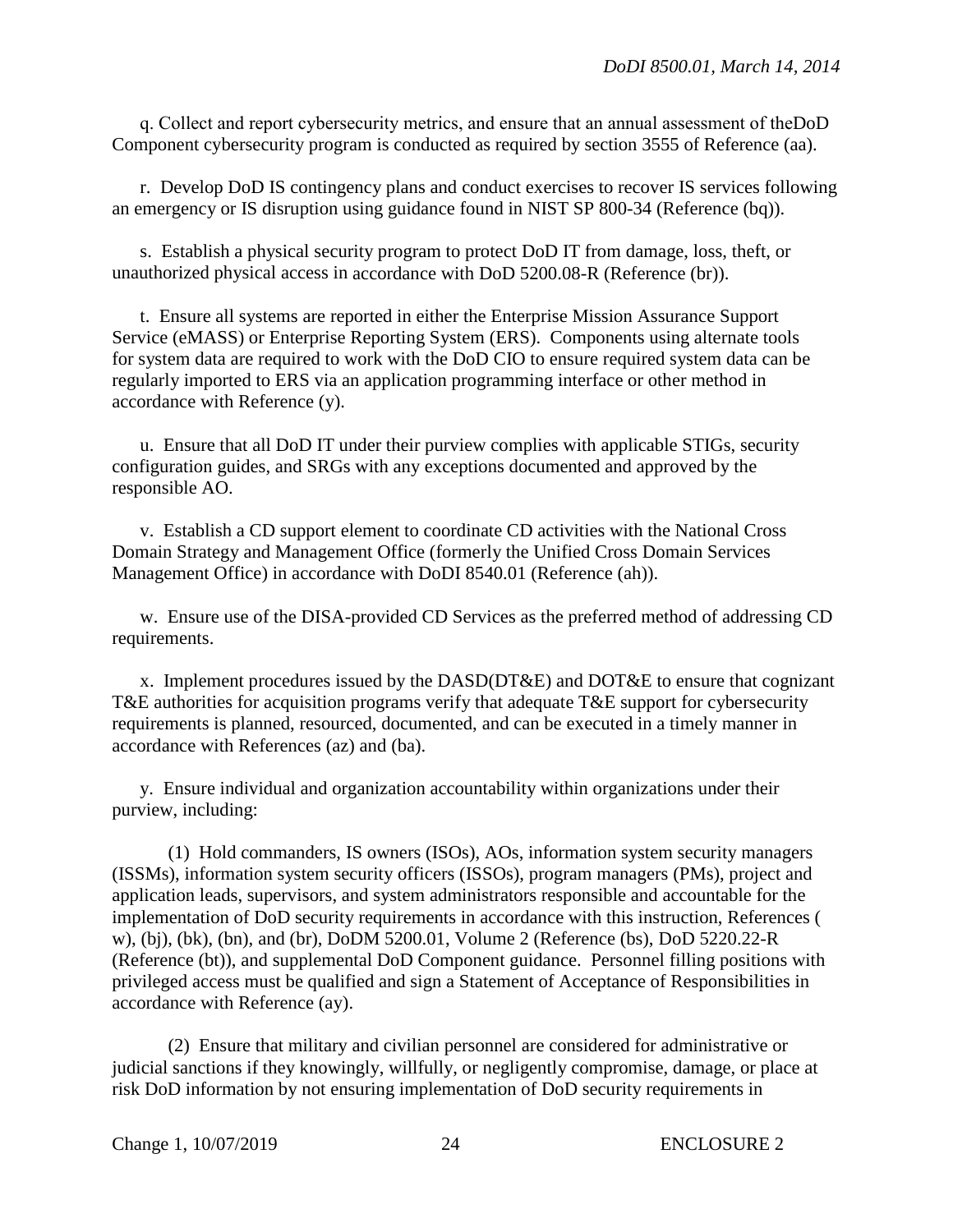accordance with this instruction, other DoD 8500 series directives and instructions, DoD 5200 series instructions and publications, and supplemental DoD Component policies and procedures.

 z. Ensure that requirements of CNSSP 300 (Reference (bu)), CNSSI 7000 (Reference (bv)), and other DIRNSA/CHNSS-issued guidance on compromising emanations (i.e., TEMPEST) are funded and implemented.

 aa. Implement cybersecurity and cyberspace defense activities responsive to DoD requirements in accordance with Reference (bg).

 ab. Ensure that maintenance and disposal of information on DoD IT complies with the provisions of DoDD 5015.2 (Reference (bw)).

14. CJCS. In addition to the responsibilities in section 13 of this enclosure, the CJCS:

a. Provides advice and assessment on joint military requirements for cybersecurity assisted by the Joint Requirements Oversight Council in accordance with References (as) and (at).

b. Supports international cybersecurity and cyberspace defense activities of the DoD CIO.

c. Develops, coordinates, and promulgates cybersecurity policy, doctrine, and guidance for joint and combined operations consistent with this instruction, as required.

 d. Appoints a PAO for DoD ISs and PIT systems governed by the Warfighting Mission Area as described in Reference (ac).

15. COMMANDER, USCYBERCOM. In addition to the responsibilities in section 13 of this enclosure, the Commander, USCYBERCOM:

 a. Coordinates and directs DoD Information Network (DODIN) operations and defense in accordance with the Unified Command Plan (Reference (bx)).

b. Ensures that orders addressing cybersecurity are consistent with the policy and guidance in this instruction and coordinated with the DoD CIO.

c. Chairs the DoD ISRMC and co-chairs the ESSG in accordance with References (ao).

 d. Oversees and ensures timely implementation of international cybersecurity and cyberspace defense agreements involving the geographic combatant commands.

e. Oversees DoD cybersecurity inspections as described in DoDI 8530.01 (Reference (bg)) and operational risk assessments as described in NIST SP 800-30 (Reference (bx)) to maintain and determine compliance with security policy, procedures, and practices.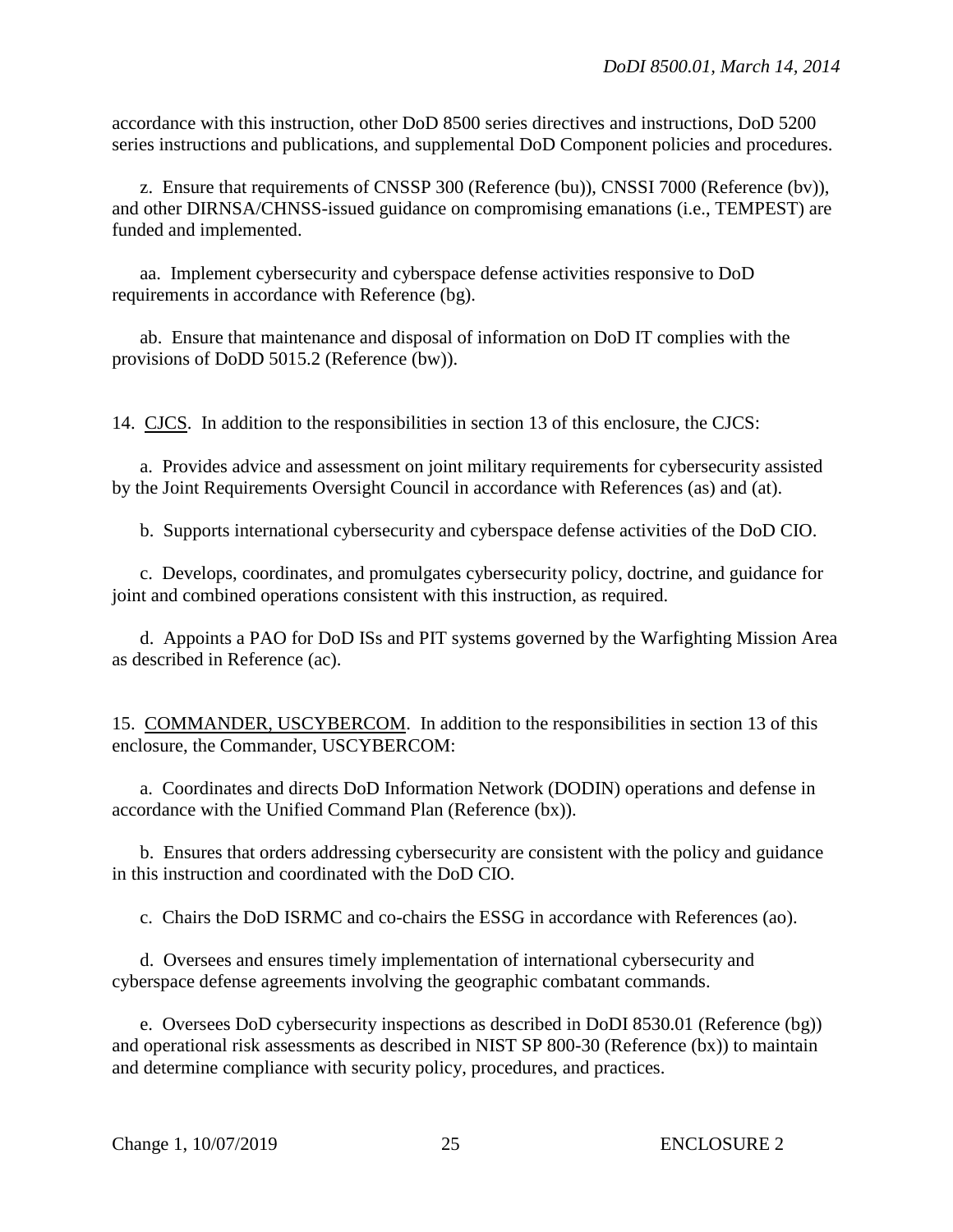#### ENCLOSURE 3

#### PROCEDURES

#### 1. INTRODUCTION

a. The purpose of the DoD cybersecurity program is to ensure that IT can be used in a way that allows mission owner s and operators to have confidence in the confidentiality, integrity, and availability of IT and DoD information, and to make choices based on that confidence.

b. The DoD cybersecurity program supports DoD's vision of effective operations in cyberspace where:

(1) DoD missions and operations continue under any cyber situation or condition.

 (2) The IT components of DoD weapons systems and other defense platforms perform as designed and adequately meet operational requirements.

 (3) The DoD Information Enterprise collectively, consistently, and effectively acts in its own defense.

 (4) DoD has ready access to its information and command and control channels, and its adversaries do not.

(5) The DoD Information Enterprise securely and seamlessly extends to mission partners.

c. In accordance with DoDD 5105.53 (Reference (bz)), the Director of Administration and Management is responsible for providing policy, oversight, direction, and control, including exercise of the authorities of the Secretary of Defense pursuant to chapter 159 of Reference (bd), for the management, operation, security, protection, safety, renovation, construction, and IT of the Pentagon Reservation and supported DoD facilities and space in the National Capital Region, including the Raven Rock Mountain Complex and alternate sites.

#### 2. RISK MANAGEMENT

a. Cybersecurity Risk Management. Managing cybersecurity risks is a complex, multifaceted undertaking that requires the involvement of the entire organization, from senior leaders planning and managing DoD operations, to individuals developing, implementing, and operating the IT supporting those operations. Cybersecurity risk management is a subset of the overall risk management process for all DoD acquisitions as defined in Reference (at), which includes cost, performance, and schedule risk associated with the execution of all programs of record, and all other acquisitions of DoD. The risk assessment process extends to the logistics support of fielded equipment and the need to maintain the integrity of supply sources.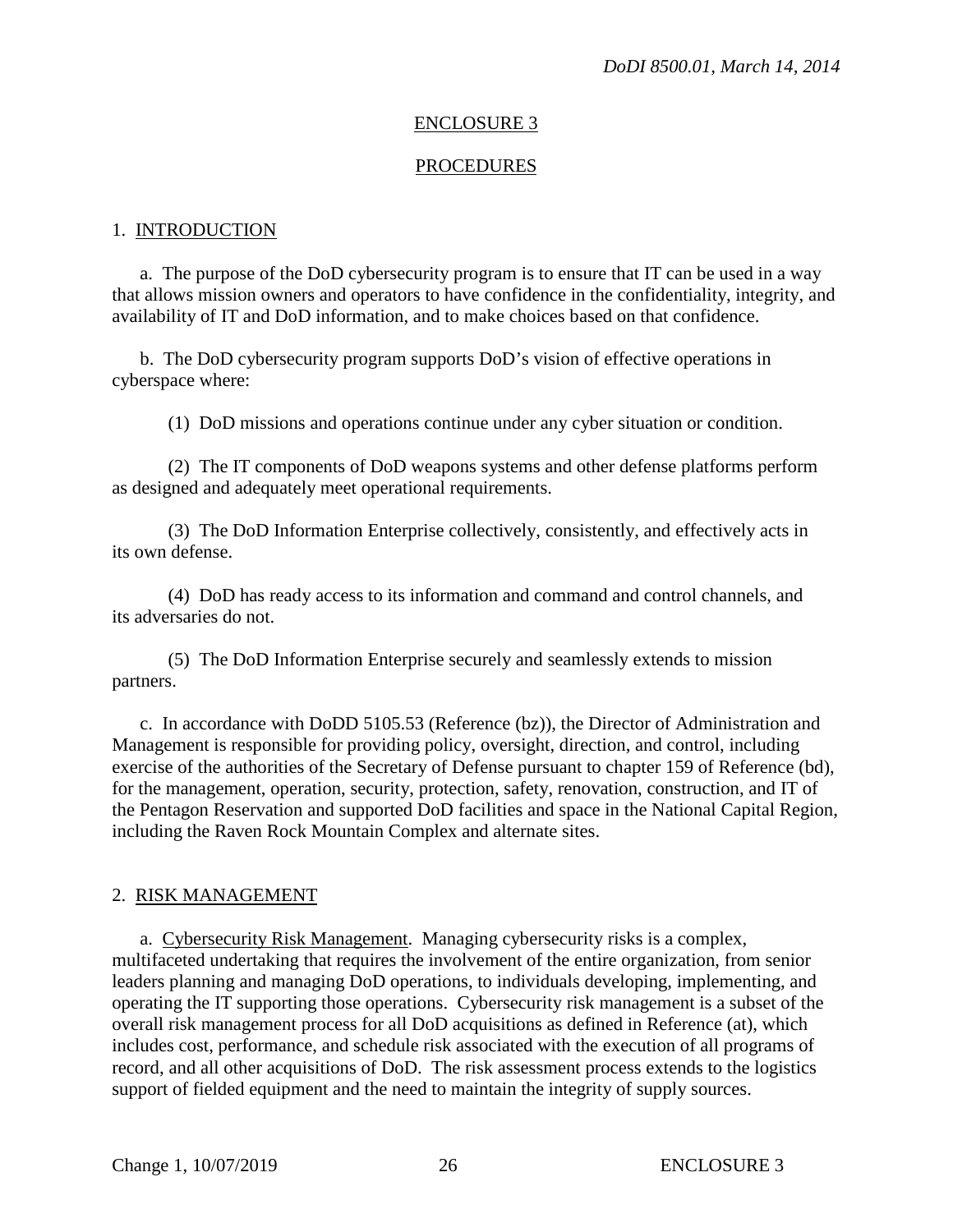(1) DoD will use NIST SP 800-37 (Reference (ca)), as implemented by Reference (q), to address risk management, including authorization to operate (ATO), for all DoD ISs and PIT systems.

(2) DoD IS and PIT systems will transition to CNSSI 1253 (Reference (cb)), NIST SP 800-53 (Reference (cc)), and Reference (ca) in accordance with transition guidance provided in Reference (q).

b. Integrated Organization-Wide Risk Management. Risk management can be viewed as a holistic activity that is fully integrated into every aspect of the organization as described in Reference (o). Figure 1 illustrates a three-tiered approach to risk management that addresses risk-related concerns at the organization level, the mission and business process level, and the IS level.



## Figure 1. Three-Tiered Approach to Risk Management

(1) Risk management at Tier 1 addresses risk from an organizational perspective. As part of the feedback loop, Tier 1 risk management is informed and influenced by risk decisions made in Tiers 2 and 3.

 (a) A comprehensive IS security governance structure is established that provides assurance that IS security strategies are aligned with and support mission and business objectives, are consistent with applicable laws and regulations through adherence to policies and internal controls, and provide assignment of responsibility.

(b) The DoD ISRMC, comprising the four mission area PAOs and other major DoD and IC stakeholders, provides the Tier 1 risk management governance for DoD.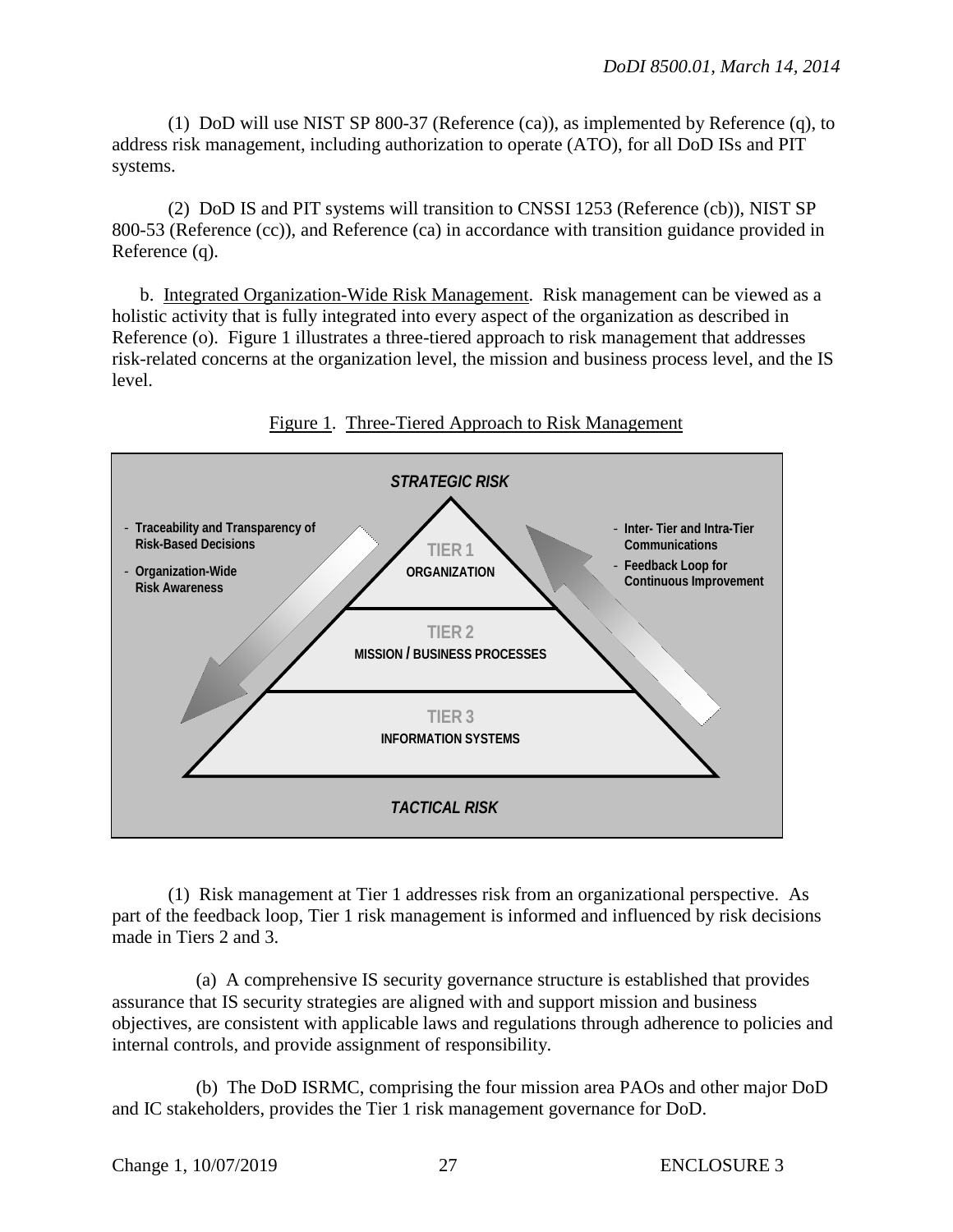(2) Tier 2 addresses risk from a mission and business process perspective and is guided by the risk decisions at Tier 1, and informed and influenced by risk decisions made in Tier 3.

(a) The activities at Tier 2 begin with the design, development, and implementation of the mission and business processes defined at Tier 1.

(b) The PAOs for each DoD mission area provide the Tier 2 governance for their respective MAs.

 (3) Tier 3 addresses risk from an IS and PIT system perspective and is guided by the risk decisions at Tiers 1 and 2.

(a) Though the need for specific protections is identified at Tiers 1 and 2, it is at Tier 3 where the information protections are applied to the system and its environment of operation for the benefit of successfully enabling mission and business success.

(b) Information protection requirements are satisfied by the selection and implementation of appropriate security controls in Reference (cc). Security controls are implemented at Tier 3 by common control providers, system managers (SMs), or PMs, and riskbased authorization decisions are granted by AOs.

## c. Risk Management in the System Development Life Cycle

(1) Risk management tasks begin early in the system development life cycle and are important in shaping the security capabilities of the IS. If these tasks are not adequately performed during the initiation, development, and acquisition phases of the system development life cycle, the tasks will, by necessity, be undertaken later in the life cycle and will be more costly and time consuming to implement, and could negatively impact the performance of the IS.

(2) Cybersecurity risk management is planned for and documented in a cybersecurity strategy in accordance with References (ar) and (at), and included in the PPP for all acquisition programs. Periodic reviews of the PPP and associated systems engineering documents should evaluate the status of cybersecurity solutions as part of the larger systems development.

(3) Risk management must continue during operations and sustainment. This may include the application of new or revised security controls prior to the integration of new IT services or products into an existing operational IS in order to maintain the security of the operational IS.

d. DoD ISRMC. The DoD ISRMC, supported by the DSAWG, is the DoD risk executive function as described in References (o) and (ca).

 e. Risk Management Framework (RMF). DoD uses Reference (ca) as implemented by Reference (q), and is applicable to all DoD ISs and PIT systems. The RMF provides a disciplined and structured process that combines IS security and risk management activities into the system development life cycle and authorizes their use within DoD. The RMF has six steps: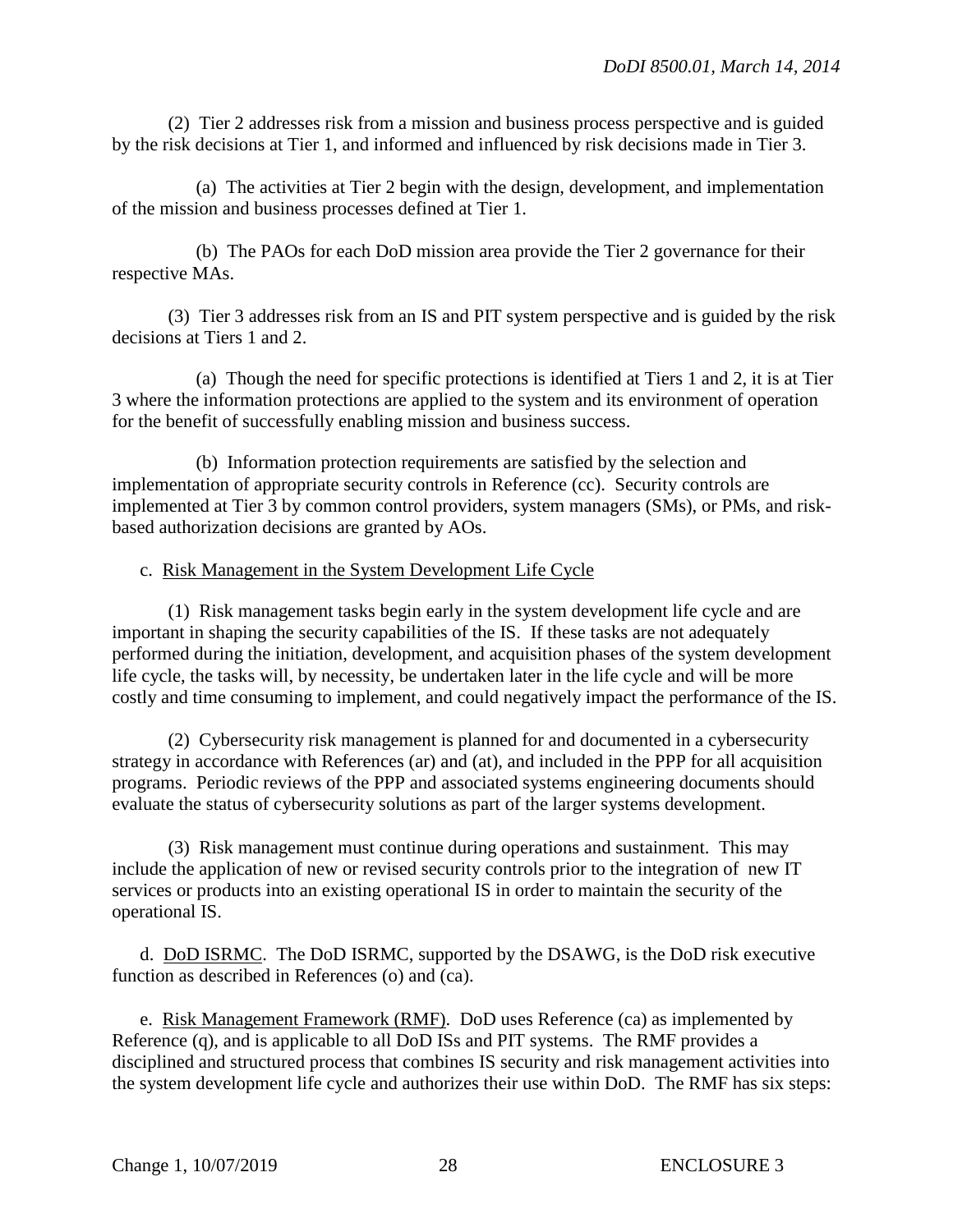categorize system; select security controls; implement security controls; assess security controls; authorize system; and monitor security controls.

 f. Risk Assessment. Risk assessment is a key step in the organizational risk management process. Risk assessments will be performed in accordance with the process in Reference (by) and as described on the Knowledge Service (KS) (i.e., recommending preferred risk assessment approaches and analysis approaches). In particular, all of the risk factors described in Reference (by) must be used across components and agencies of the DoD to ensure reciprocity and ease of sharing risk information. The robustness of the risk assessments may be tailored to accommodate resource constraints and the availability of detailed risk factor information (e.g., threat data); however, any tailoring must be clearly explained in risk assessment reports to ensure that AOs understand to what degree they can rely on the results of the risk assessments.

g. Security Controls. Security controls are expressed in a specified format (e.g., a control number, a control name, control text, and enhancement text).

(1) All DoD IS and PIT systems will be categorized in accordance with Reference (cb) and will implement a corresponding set of security controls that are published in Reference (cc) regardless of whether they are National Security System (NSS) or non-NSS.

(2) All security controls used by DoD are published in the security control catalog in Reference (cc), with supporting validation procedures in NIST 800-53A (Reference (cd).

(3) DoD-specific assignment values, implementation guidance, and validation procedures will be developed by the DoD CIO with direct support from NSA/CSS and DISA and input from the other DoD Components and will be published in the KS at https://rmfks.osd.mil/rmf/Pages/default.aspx.

 (4) The DoD CIO, with direct support from NSA/CSS and DISA, and input from the other DoD Components, works with NIST to ensure that the security control catalog remains upto-date and continues to represent DoD needs.

 (5) Detailed guidance on DoD IS and PIT system categorization and security control selection is provided in Reference (q).

## h. Cybersecurity Reciprocity

(1) Within DoD, reciprocity has been implemented as cybersecurity reciprocity to differentiate it from the application of reciprocity to other disciplines. Cybersecurity reciprocity reduces time and resources wasted on redundant test, assessment and documentation efforts.

(2) Cybersecurity reciprocity is best achieved through transparency (i.e., making sufficient evidence regarding the security posture of an IS or PIT system available, so that an AO from another organization can use that evidence to make credible, risk-based decisions regarding the acceptance and use of that system or the information it processes, stores, or transmits). DoD Components must share security authorization packages with affected information owners or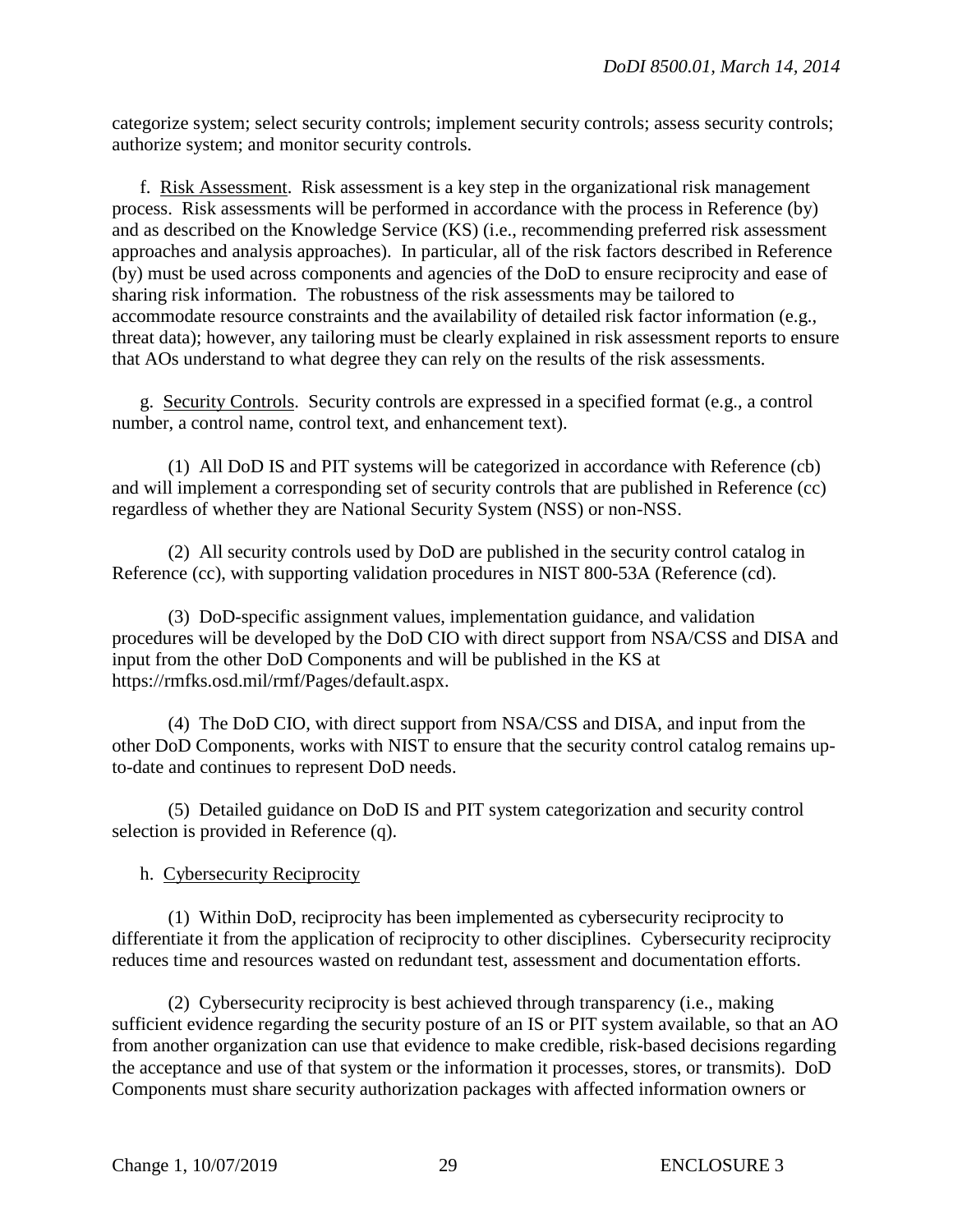stewards and interconnected ISOs to support cybersecurity reciprocity. The reciprocal acceptance of DoD and other federal agency and department security authorizations will be implemented in accordance with the procedures in Reference (q).

3. OPERATIONAL RESILIENCE. Operational resilience requires three conditions to be met: information resources are trustworthy; missions are ready for information resources degradation or loss; and network operations have the means to prevail in the face of adverse events. Operational resilience must be achieved by:

a. Using TSN requirements and best practices to protect mission-critical functions and components and manage risks to the integrity of critical information and communications technology in accordance with Reference (bh) for the sustainment of IT. This includes the use of criticality analysis, all-source threat informed acquisition, and engineering mitigations, and the authorities prescribed in section 806 of the Ike Skelton National Defense Authorization Act for Fiscal Year 2011(Reference (ce)). TSN processes and best practices must be applied early and across the system development life cycle, and be applied to system acquisitions and the purchase and integration of replacement IT as described in Reference (bh).

 b. Performing developmental T&E of cybersecurity in accordance with Reference (at) and OT&E in accordance with Reference (ba), including the ability to detect and react to penetrations and exploitations and to protect and restore data and information, in order to inform acquisition and fielding decisions.

c. Supporting acquisition program protection by:

(1) Ensuring cybersecurity is a key element of program protection planning activities that manage risks to advance technology and mission-critical system functionality from foreign collection due to design vulnerability or supply chain exploit insertion, and battlefield loss throughout the system life cycle.

(2) Having mission criteria for identifying critical components and critical program information as established in References (bh) and (aw).

 d. Planning for mission continuation in the face of degraded or unavailable information resources in accordance with DoDD 3020.26 (Reference (cf)), and integrating those plans and priorities into the DoD Information Enterprise.

 e. Exercising under realistic cyber conditions and testing procedures and tactics for workarounds and fall-backs in the face of hostility in accordance with Secretary of Defense Memorandum (Reference (cg)). This includes:

 (1) Conducting periodic exercises or evaluations of the ability to operate during loss of all information resources and connectivity.

 (2) Being able to allocate information resources dynamically as needed to sustain mission operations while addressing cyber failures, no matter the cause.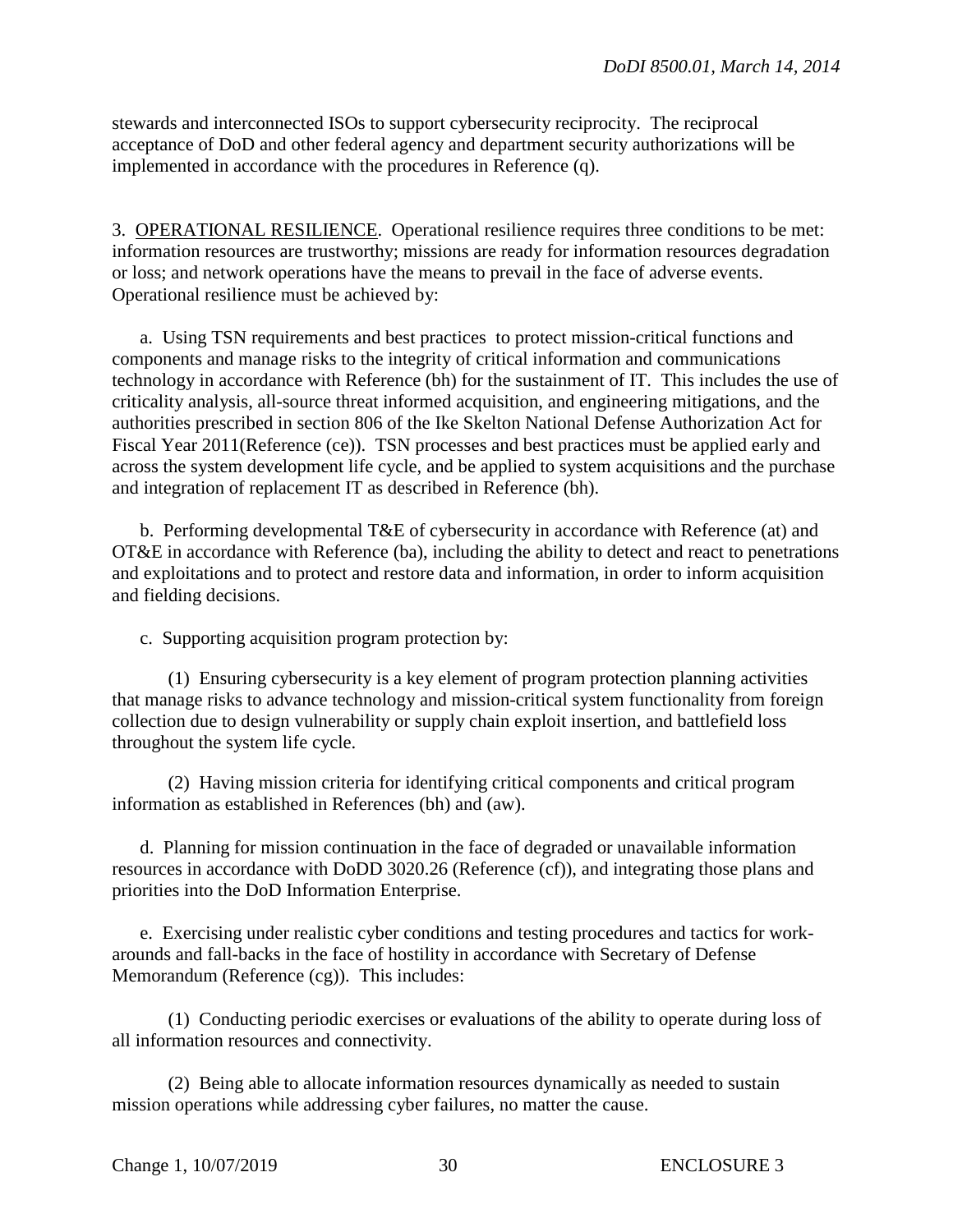(3) Being able to restore information resources rapidly to a trusted state while maintaining support to ongoing missions.

f. Preserving the trust in the security of DoD information during transmission.

(1) Transmission of DoD information must be protected through the communications security (COMSEC) measures and procedures established in DoDI 8523.01 (Reference (ch)) and security controls that support transmission security (TRANSEC) in Reference (cc).

(2) COMSEC monitoring will be conducted in accordance with Reference (bi).

(3) Compromising emanations (i.e., TEMPEST) countermeasures must be applied in accordance with policy in Reference (bu), guidance in Reference (bv), and other TEMPEST guidance as issued by the DIRNSA/CHCSS.

g. Using automation whenever possible in support of cybersecurity objectives including, but not limited to, secure configuration management, continuous monitoring, active cyber defense, and incident reporting and situational awareness.

## 4. INTEGRATION AND INTEROPERABILITY

a. Net-Centric Operations. A net-centric model provides people, services, and platforms the ability to discover one another and connect to form new capabilities or teams without being constrained by geographic, organizational, or technical barriers. The net-centric model allows people, services, and platforms to work together to achieve shared ends. To be net-centric, cybersecurity will be designed, organized, and managed such that it can work together in any combination that events demand and maintain an expected level of readiness so that all required cybersecurity assets can be brought to bear in a rapid and flexible manner to meet new or changing mission needs.

b. Integration. Cybersecurity must be fully integrated into system life cycles so that it will be a visible element of organizational, joint, and DoD Component architectures, capability identification and development processes, integrated testing, information technology portfolios, acquisition, operational readiness assessments, supply chain risk management, SSE, and operations and maintenance activities.

## c. Interoperability

(1) Cybersecurity products (e.g., firewalls, file integrity checkers, virus scanners, intrusion detection systems, anti-malware software) should operate in a net-centric manner to enhance the exchange of data and shared security policies.

(2) Semantic, technical, and policy interoperability will be used to integrate disparate cybersecurity products into a net-centric enterprise that can work together to create new intelligence and make and implement decisions at network speed.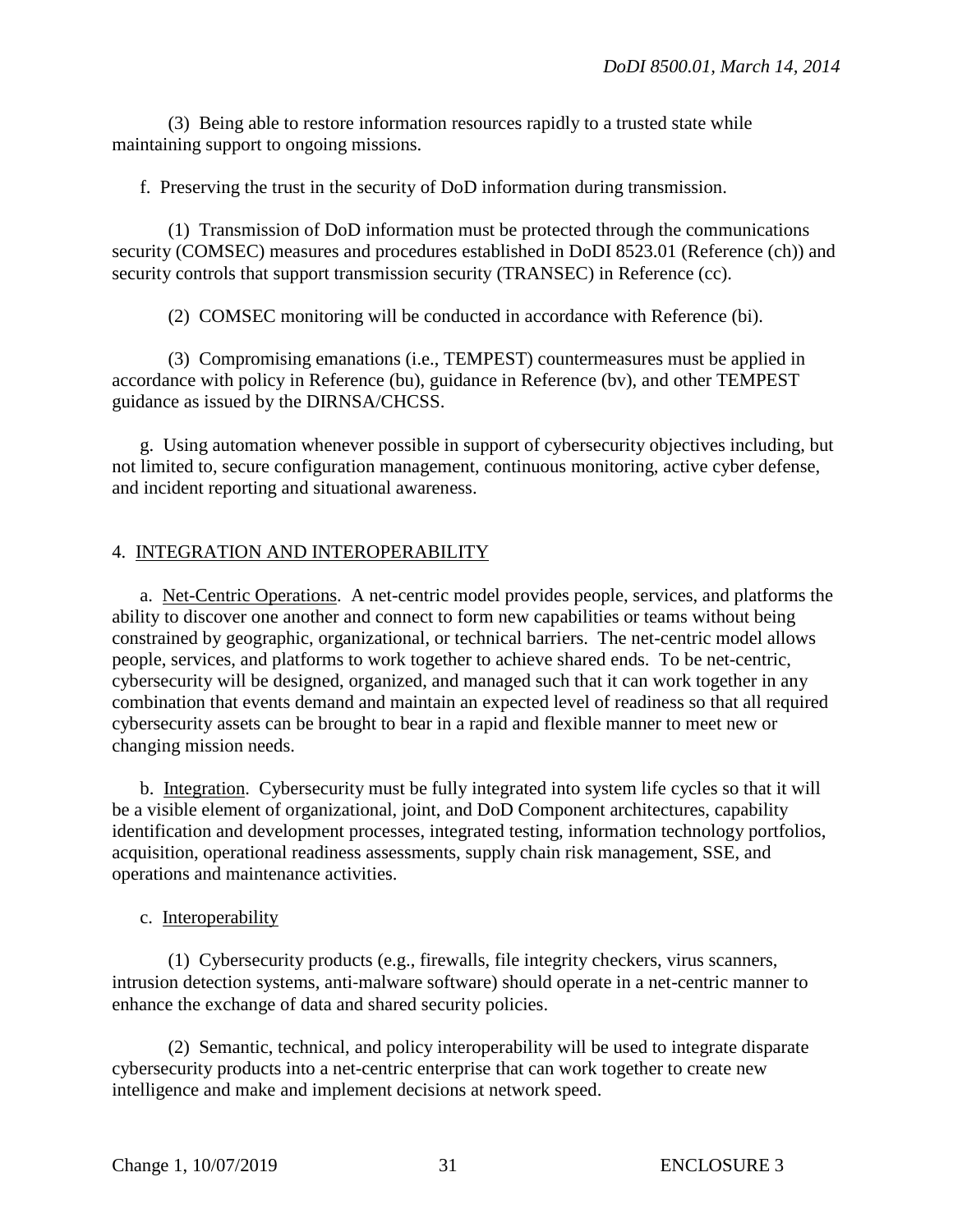(3) Semantic, technical, and policy interoperability support products are designed to provide security for communications between different IT systems. Interoperable communications must be consistent with approved cryptographic design and current system implementation standards. The objective is to ensure the seamless and secure exchange of classified or sensitive information that is critical to the success of DoD mission goals and objectives.

d. Standards-Based Approach. The DoD cybersecurity and cyberspace defense data strategy will enable semantic, technical, and policy interoperability through a standards-based approach that has been refined by many in industry, academia, and government. It is an informationoriented approach (see for example the security content automation protocol (SCAP) discussion in NIST SP 800-126 (Reference (ci)).

e. DoD Architecture Principles. Interoperability and effective management of security content will be achieved through adherence to DoD cybersecurity architectures as issued. All DoD Components must commit to these architectures to facilitate sharing of information necessary to achieve mission success while managing the risk inherent in interconnecting systems.

 f. Knowledge Repositories. These contain a broad collection of best practices, benchmarks, standards, templates, checklists, tools, guidelines, rules, principles, and the like. Examples include the National Vulnerability Database (https://nvd.nist.gov/), the Open Vulnerability and Assessment Language Repository (https://oval.mitre.org/repository), and the DoD's KS as defined in Reference (q). In many respects, knowledge repositories serve as the cybersecurity and cyberspace defense community "memory" and they enable policy or process interoperability and should be used to share information and answer questions.

5. CYBERSPACE DEFENSE. DoD uses architectures, cybersecurity, intelligence, counterintelligence (CI), other security programs, LE, and other military capabilities to harden the DoD Information Enterprise to be more resistant to penetration and disruption; to strengthen the U.S. ability to respond to unauthorized activity and defend DoD information and the DODIN against sophisticated and agile cyber threats; and to recover quickly from cyber incidents.

a. DODIN Cyberspace. DoD Components that own or operate the network are generally authorized to take cyberspace defensive actions except in cases when they would compromise the operations of elements of cyberspace outside their responsibility. USCYBERCOM and its subordinate headquarters (Joint Forces Headquarter-DODIN) coordinates all defensive actions that impact more than one DoD Component or have impacts outside the realm of the network owner. These actions are under the direction of the Commander, USCYBERCOM, in accordance with Reference (bx) and conducted as described in Commander, USCYBERCOM, orders or other directives such as alerts and bulletins and Reference (bg). Cybersecurity activities are integrated and support DODIN operations as described in Reference (bg).

 b. Continuous Monitoring Capability. DoD will establish and maintain a continuous monitoring capability that provides cohesive collection, transmission, storage, aggregation, and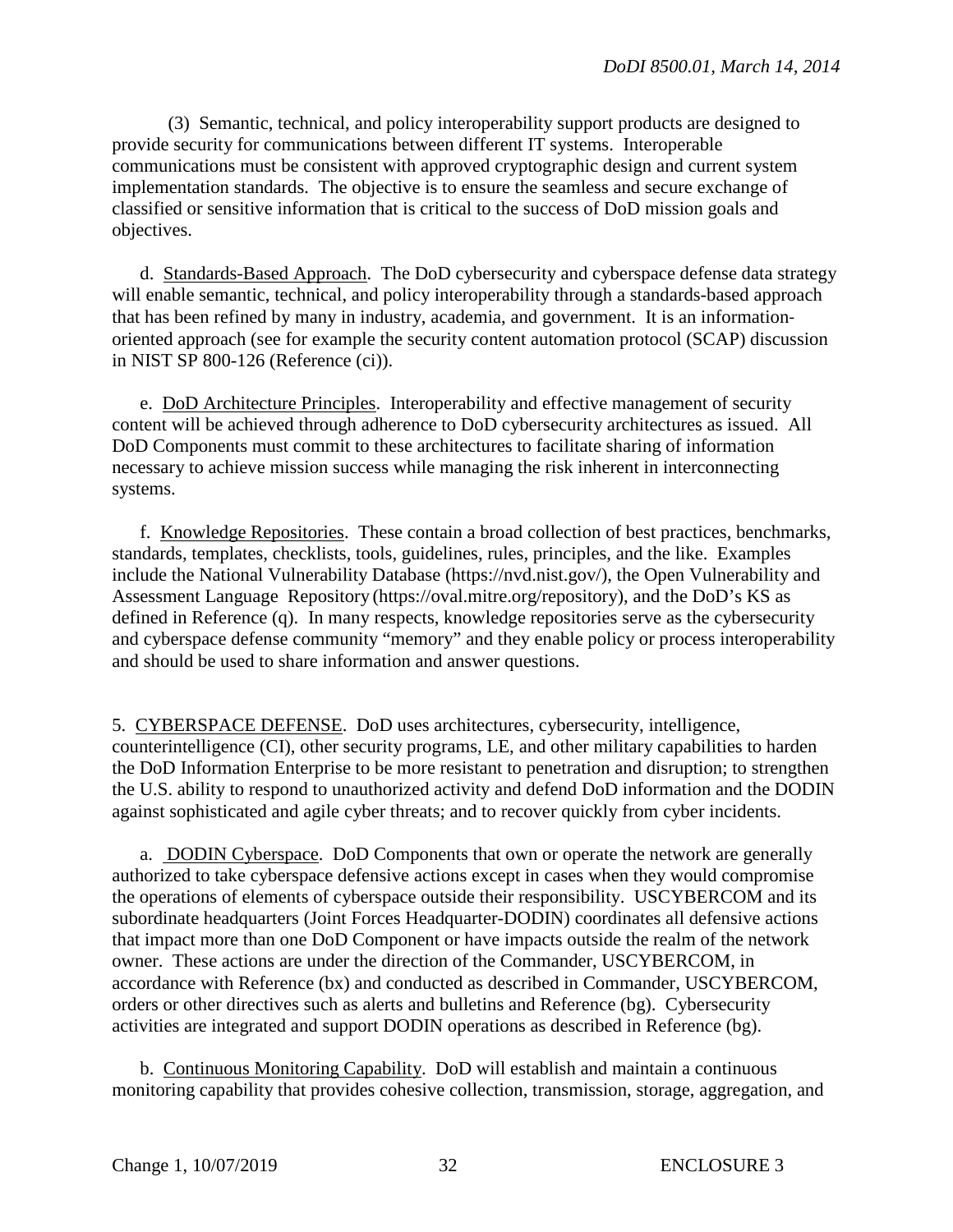presentation of data that conveys current operational status to affected DoD stakeholders. DoD Components will achieve cohesion through the use of a common continuous monitoring framework, lexicon, and workflow as specified in NIST SP 800-137 (Reference (cj)).

c. Penetration and Exploitation Testing. Evaluation of cybersecurity during an acquisition T&E event must include independent threat representative penetration and exploitation testing and evaluation of the complete system cyberspace defenses including the controls and protection provided by cybersecurity service providers. Penetration and exploitation testing must be planned and resourced as part of the DT&E and OT&E via the appropriate program test documentation.

 d. Cyber Defense Personnel. Cyber defense personnel operating on or in DoD IS will be identified using identity authentication methods in DoDI 8520.03 (Reference (ck)).

#### e. LE and CI (LE/CI)

(1) The DoD Cyber Crime Center, as described in DoDD 5505.13 (Reference (cl)), provides digital and multimedia forensics and specialized cyber investigative training and services. In this role it coordinates and facilitates relationships across LE, intelligence, and homeland security communities.

(2) DoD component LE/CI agencies deploy capabilities on the DODIN with the intent to identify and investigate the human element posing a threat to DoD IT and DoD information. Cybersecurity will be used in support of countering espionage, international terrorism, and the CI insider threat in accordance with DoDI 5240.26 (Reference (cm)).

(3) DoD network administrators will accommodate all applicable legitimate and lawful deployment of LE/CI tools and solutions. DoD LE/CI organizations in turn will make all reasonable attempts to coordinate the implementation of LE/CI solutions with their respective AO in a manner consistent with service-level change control processes in order to avoid any disruption to mission critical operational tempo.

 f. Insider Threat. Insider threats must be addressed in accordance with policy and procedures published by the USD(P).

#### 6. PERFORMANCE

a. Organizations will implement processes and procedures to accommodate three conditions necessary to realize effective cybersecurity that is consistently implemented across DoD:

(1) Organization Direction. This includes organizational mechanisms for establishing and communicating priorities and objectives, principles, policies, standards, and performance measures.

(2) A Culture of Accountability. This includes aligning internal processes, maintaining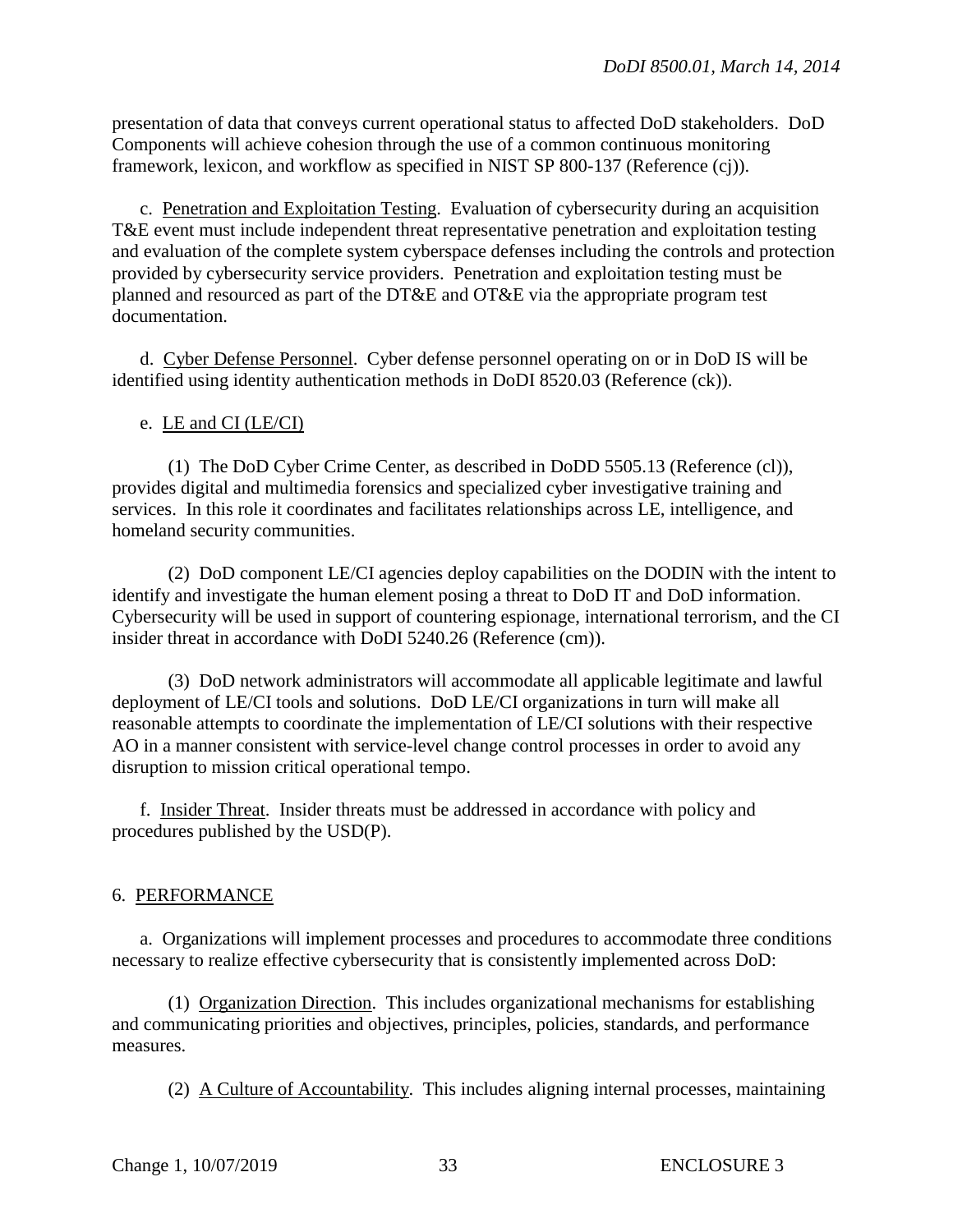accountability, and informing, making, and following through on decisions with implications for cyberspace protection and defense.

(3) Insight and Oversight. This includes measuring, reviewing, verifying, monitoring, facilitating, and remediating to ensure coordinated and consistent cybersecurity implementation and reporting across all organizations without impeding local missions.

b. In addition to the structures that facilitate DoD's major decision processes (e.g., the Joint Chiefs of Staff Joint Capabilities Integration and Development System described in CJCSI 5123.01H (Reference (cn)), DoDD 7045.14 (Reference (co)), Reference (as)) cybersecurity performance is facilitated by the DoD CIO Executive Board in accordance with the DoD CIO Memorandum (Reference (cp)) and its supporting governance bodies (e.g., DoD ISRMC).

c. Strategic cybersecurity metrics will be defined, collected, and reported by the DoD CIO in partnership with the DoD Components. DoD CIO will develop and issue guidance regarding how cybersecurity metrics are determined, established, defined, collected, and reported.

## 7. DoD INFORMATION

a. The DoD Information Security Program is described in DoDI 5200.01 (Reference (cq)). All classified information and CUI must be protected in accordance with References (bn), (bs), (bj), and (bk). Systems processing CUI will be categorized at no less than the moderate confidentiality impact level in accordance with Part 2002 of Title 32, Code of Federal Regulations (Reference (z)).

b. DoD's information sharing policies and procedures are defined in DoDD 8320.02 (Reference (cr)) and DoDI 8320.07 (Reference (cs)). Information sharing actions and activities will be aligned with the DoD Information Sharing Operational Strategy and Guidance (see www.dodcio.defense.gov). A security clearance held is an attribute of any identified DoD person, and that attribute should be discovered and considered when a decision is made to share classified information. If the information intended to be shared is not classified, then other attributes associated with the identity of the sharing recipient may need to be discovered before the sharing is executed.

c. The DoD cybersecurity program provides the mechanisms to measure, monitor, and enforce information security and sharing policies and procedures as they relate to information in an electronic form, primarily through the implementation of security controls.

 d. Information systems must protect classified information and CUI from unauthorized access by requiring authentication in accordance with Reference (ck) prior to making an access decision.

e. All unclassified DoD information that has not been cleared for public release in accordance with DoDD 5230.09 (Reference (ct)) and that is in the possession or control of non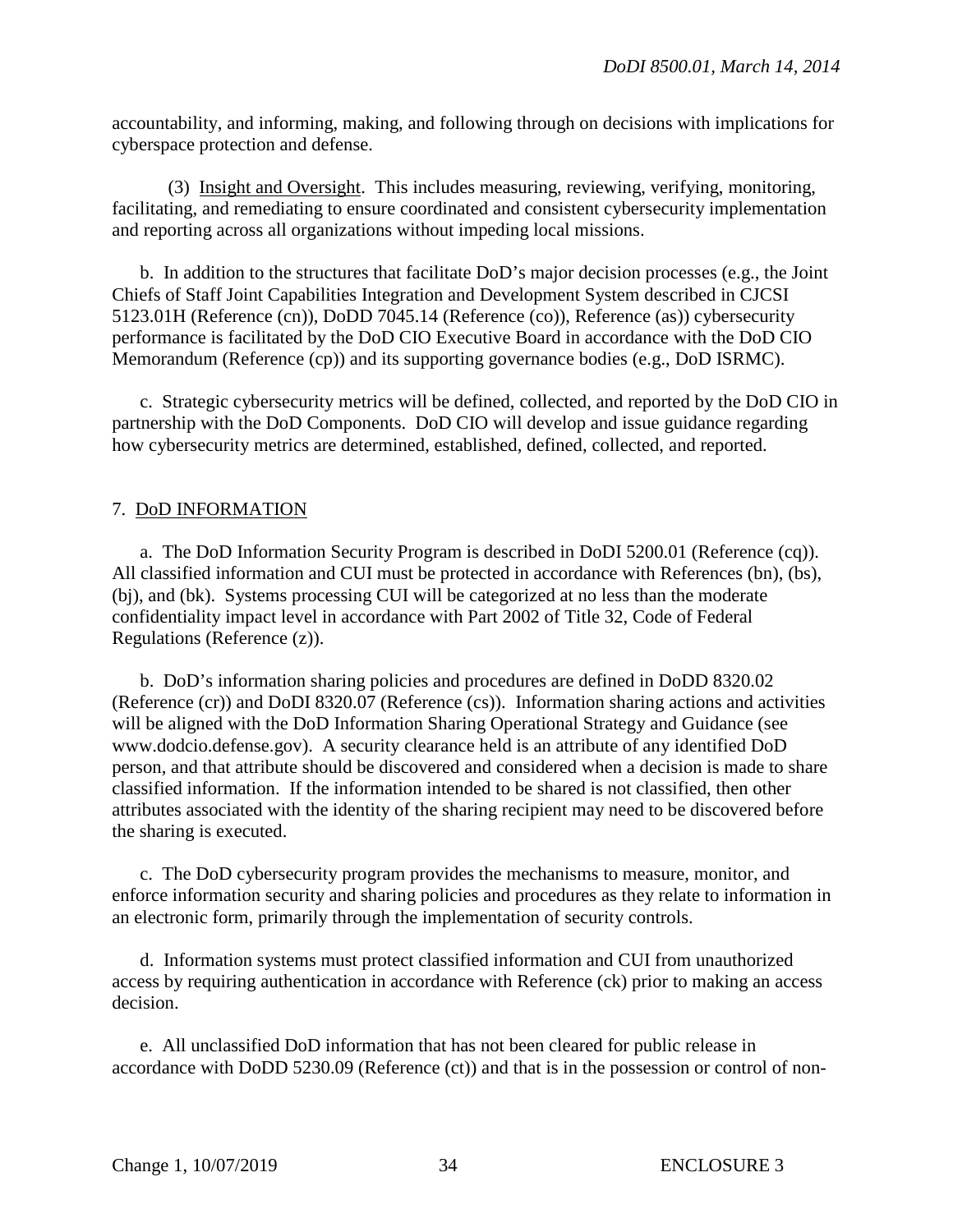DoD entities on non-DoD ISs must be protected in accordance with DoDI 8582.01 (Reference (cu)).

f. Classified information and export controlled unclassified information released or disclosed to industry in connection with contracts under the National Industrial Security Program must be protected in accordance with Reference (bf).

g. Spillage of classified information onto an unclassified IS, of higher-level classified information onto a lower level classified IS, or of classified information onto an IS not authorized to the appropriate level must be handled in accordance with Reference (bj).

h. To enable automated sharing and protection, all DoD information must include marking and metadata as required by References (bk), (bn) and (cr), and that information must be in the format specified in References (bk) and (bs).

i. DoD IT that processes or stores PII or protected health information must comply with Reference (bl), DoDI 5400.16 (Reference (cv)), and DoD 8580.02-R (Reference (cw)).

j. In accordance with Reference (cv), a privacy impact assessment is required for DoD ISs that collect, maintain, use, or disseminate PII about members of the public, federal personnel, contractors, or foreign nationals employed at U.S. military facilities internationally.

k. All non-DoD entities that process unclassified DoD information on non-DoD ISs, to the extent provided by the applicable contract, grant, or other legal agreement or understanding with DoD, must comply with applicable Defense Federal Acquisition Regulation Supplements and will comply with Reference (cu), and, if a cleared contractor, with Reference (bf).

l. Unclassified DoD information in the possession of the DIB will be protected by conducting DIB cybersecurity as established in Reference (ad), and cleared contractor facilities will be protected in accordance with Reference (bf).

m. Cryptography required to protect DoD information will be implemented in accordance with Reference (be).

n. DoD information proposed or projected for publication on public Internet media (e.g., website, blog, social media) must be reviewed and approved for public dissemination in accordance with Reference (ct), DoD Manual 5205.02 (Reference (cx)), and DoDI 8550.01 (Reference (cy)).

o. Cybersecurity scorecard reporting will be accomplished in accordance with Reference (y).

#### 8. IDENTITY ASSURANCE

a. Identity assurance ensures strong identification and authentication, and eliminates anonymity in DoD ISs so that entities' access and access behavior are visible, traceable, and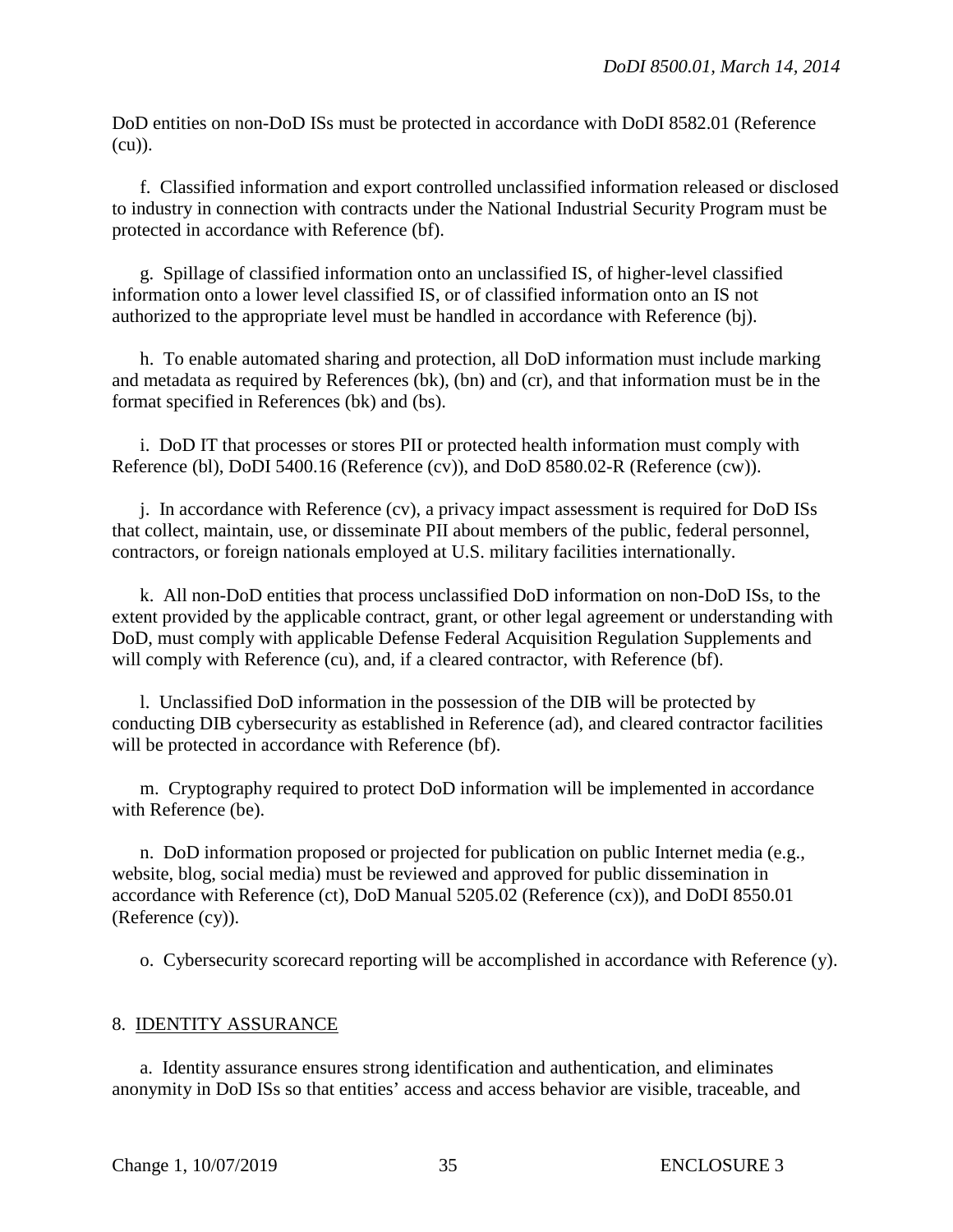enable continuous monitoring for LE and cybersecurity. Person and non-person entity identity policies, standards, information, infrastructure, issuance, and revocation processes and procedures that bind the physical and digital representations of entities will incorporate measures to ensure the integrity, authenticity, security, privacy, and availability of authoritative identity information across the full spectrum of DoD mission environments and operations.

(1) DoD ISs will use only DoD-approved identity credentials to authenticate entities requesting access to or within the Defense information environment. This requirement extends to all mission partners using DoD ISs.

 (2) The identification of entities accessing DoD ISs must be recorded in order to deny anonymity and deter abuse of authorized IS access. DoD will implement capabilities to record, track, and monitor specific entity access to networks, applications, and web servers.

b. DoD IS will employ identity assurance procedures that are aligned with the DoD Identity Management Strategic Plan and the Identity Assurance Implementation Guidance and Roadmap to the extent practical.

c. Information and infrastructure that support identity reliant functions, processes, and procedures used in support of DoD operations, including but not limited to identity credentialing, will incorporate measures to ensure the confidentiality, integrity, authenticity, and availability of identity data or identity credentials.

d. Identity assurance policies and procedures regarding identity authentication for ISs are in Reference (ck).

## 9. INFORMATION TECHNOLOGY

a. IT. Cybersecurity applies to all IT that receives, processes, stores, displays, or transmits DoD information, as shown in Figure 2.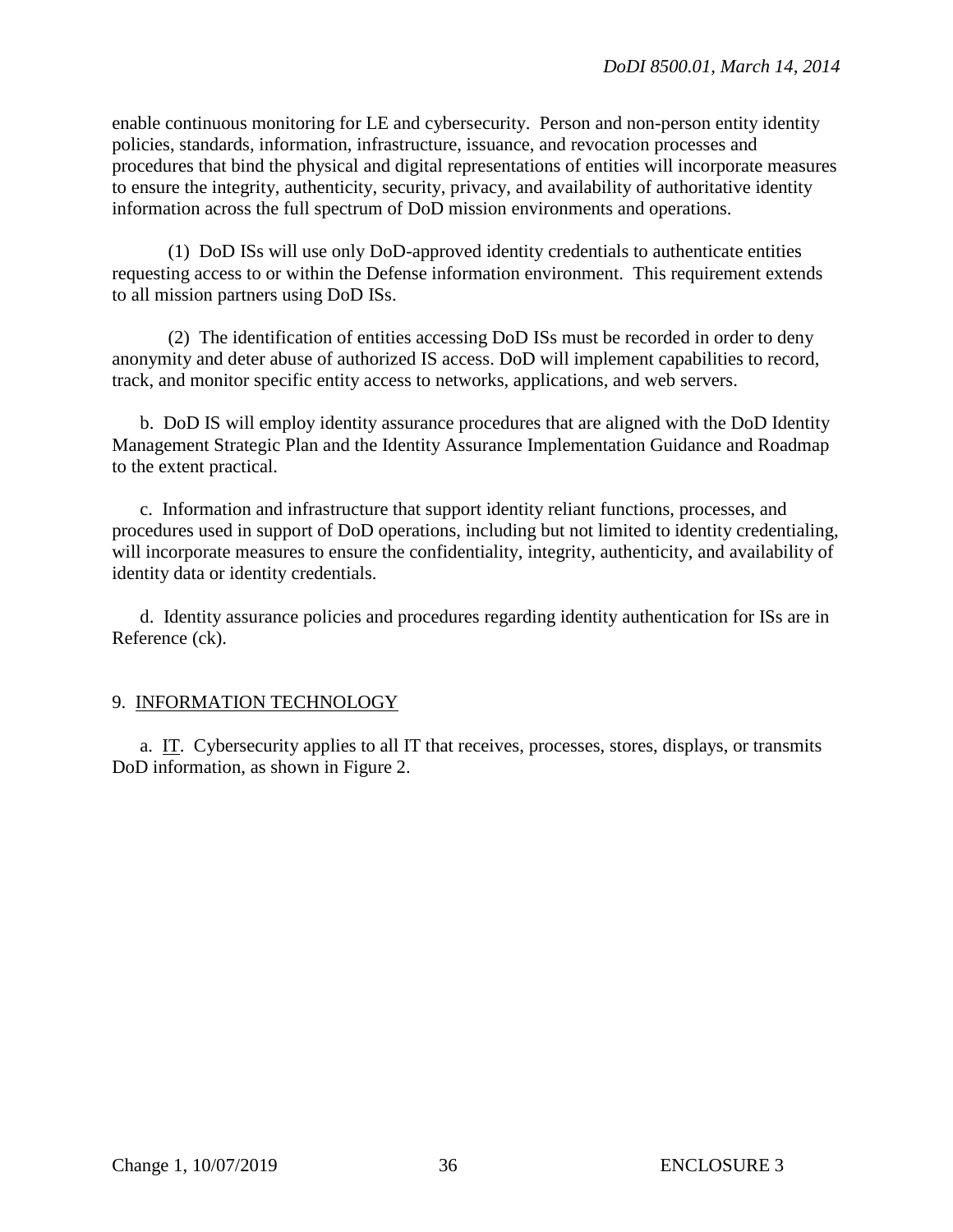

## Figure 2. DoD Information Technology

 (1) Information Systems. Cybersecurity requirements must be identified and included in the design, development, acquisition, installation, operation, upgrade, or replacement of all DoD ISs in accordance with section 3554 of Reference (aa), References (q) and (r), section 2224 of Reference (bd), this instruction, and other cybersecurity-related DoD guidance, as issued.

(a) DoD ISs are typically organized in one of two forms:

1. Enclave

 a. Enclaves provide standard cybersecurity, such as boundary defense, incident detection and response, and key management, and also deliver common applications, such as office automation and electronic mail. Enclaves may be specific to an organization or a mission, and the computing environments may be organized by physical proximity or by function independent of location. Examples of enclaves include local area networks and the applications they host, backbone networks, and data processing centers.

 b. Enclaves always assume the highest security category of the ISs that they host, and derive their security needs from those systems. See Reference (ca) for a discussion of IS boundaries and the application of security controls.

## 2. Major Application (Formerly Automated Information System Application)

 a. Certain applications, because of the information in them, require special management oversight due to the risk and magnitude of the harm resulting from the loss, misuse, or unauthorized access to or modification of the information in the application and should be treated as major applications. A major application may be a single software application (e.g., integrated consumable items support); multiple software applications that are related to a single mission (e.g., payroll or personnel); or a combination of software and hardware performing a specific support function across a range of missions (e.g., Global Command and Control System, Defense Enrollment Eligibility Reporting System).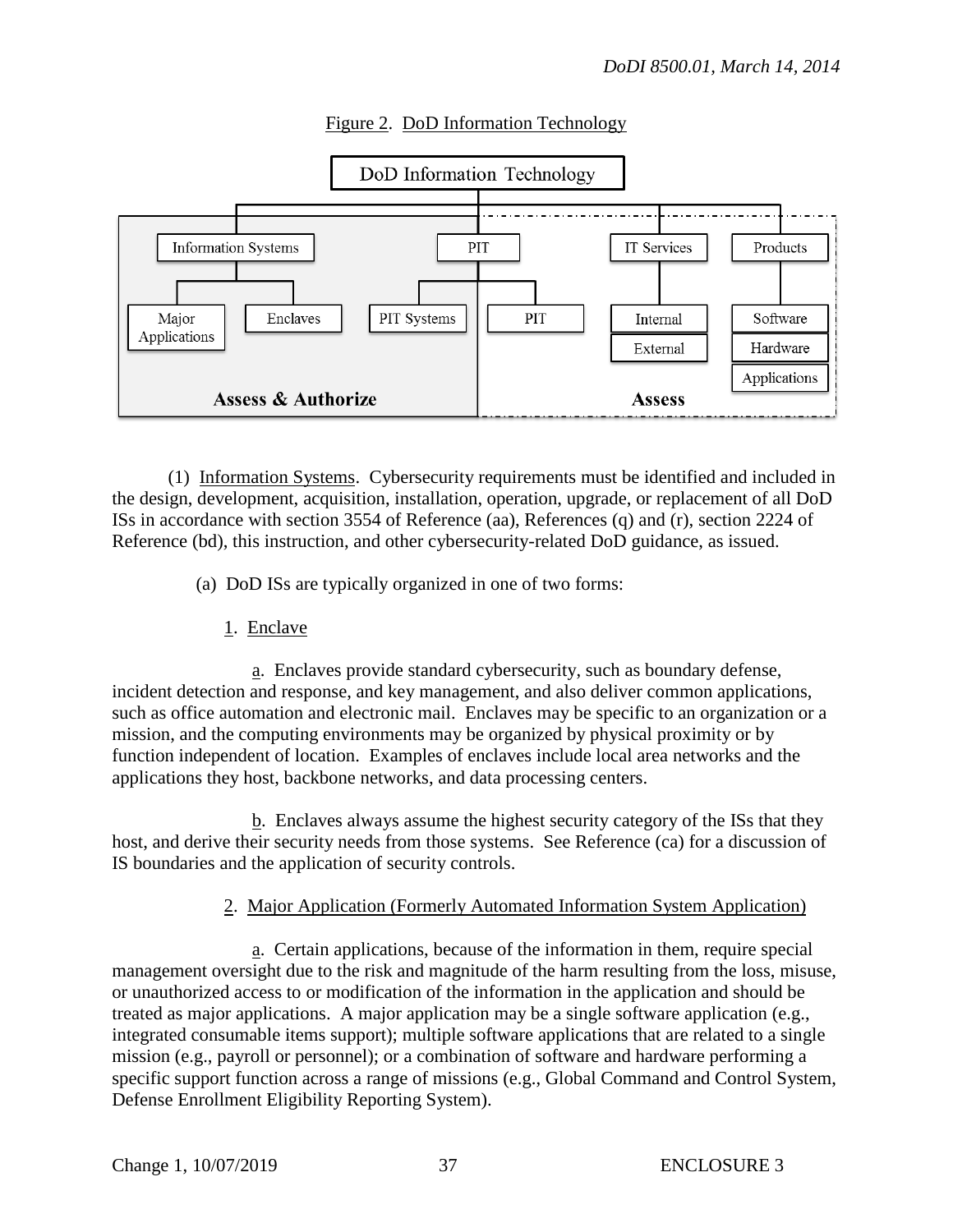b. Major applications include any application that is a product or deliverable of an Acquisition Category I through III program as defined in Enclosure 3 of Reference (at). When operationally feasible all new major applications will be hosted in a Defense Enterprise Computing Center.

 c. All applications, regardless of whether they rise to the level of major application or not, require an appropriate level of protection. Adequate security for other than major applications may be provided by security of the environment in which they operate.

 d. When possible, capabilities should be developed as applications hosted in existing authorized computing environments (i.e., enclaves) rather than designated as major applications requiring new and separate authorizations.

 e. DoD Component CIOs will resolve disputes regarding whether an application rises to the level of a major application.

 (b) DoD IS Registration. All systems will be reported in either the eMASS or ERS. Components using alternate tools for system data are required to work with the DoD CIO to ensure required system data can be regularly imported to ERS via an application programming interface or other method in accordance with Reference (y). New systems will be reported in the eMASS or ERS at the beginning of the system development life cycle.

(c) Stand-Alone Systems. DoD ISs and PIT systems that are stand-alone must be authorized to operate, but assigned security control sets may be tailored as appropriate with the approval of the AO (e.g., network-related controls may be eliminated).

(d) Notice and Consent Banners. Standard mandatory notice and consent banners must be displayed at logon to all ISs and standard mandatory notice and consent provisions will be included in all DoD IS user agreements in accordance with applicable security controls and DoD implementation procedures in the KS. Official DoD standard notice and consent language will be posted on the KS with copies posted to the DoD Cyber Exchange.

(2) PIT

 (a) All PIT has cybersecurity considerations. The DoD cybersecurity program only addresses the protection of the IT included in the platform. See Reference (q) for PIT cybersecurity requirements.

 (b) Examples of platforms that may include PIT are: weapons systems, training simulators, diagnostic test and maintenance equipment, calibration equipment, equipment used in the research and development of weapons systems, medical devices and health information technologies, vehicles and alternative fueled vehicles (e.g., electric, bio-fuel, Liquid Natural Gas that contain car-computers), buildings and their associated control systems (building automation systems or building management systems, energy management system, fire and life safety, physical security, elevators, etc.), utility distribution systems (such as electric, water, waste water, natural gas and steam), telecommunications systems designed specifically for industrial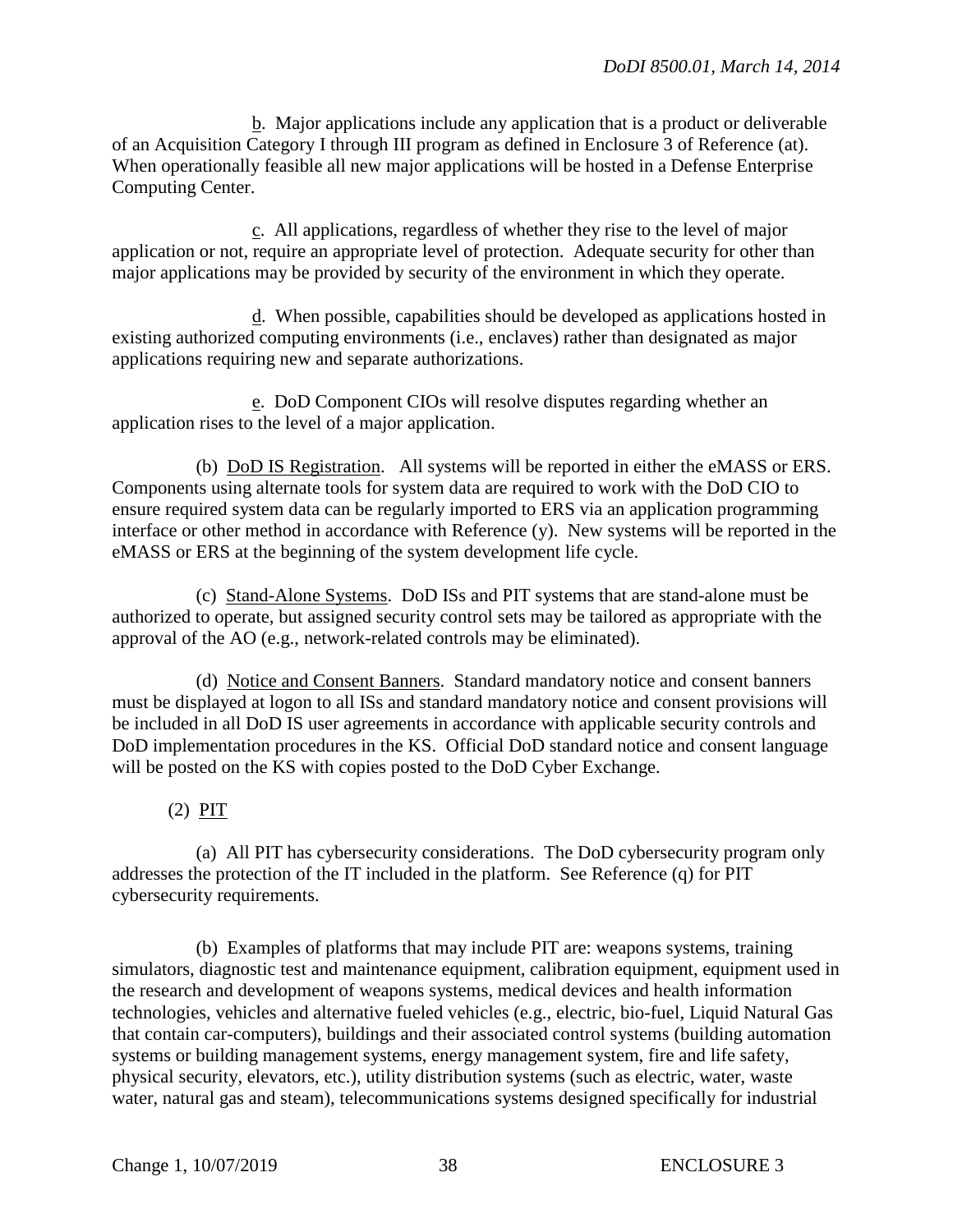control systems including supervisory control and data acquisition, direct digital control, programmable logic controllers, other control devices and advanced metering or sub-metering, including associated data transport mechanisms (e.g., data links, dedicated networks).

 (c) Cybersecurity requirements must be identified, tailored appropriately, and included in the acquisition, design, development, developmental and operational testing and evaluation, integration, implementation, operation, upgrade, or replacement of all DoD PIT in accordance with References (bh) and (aw), this instruction, and other cybersecurity-related DoD guidance, as issued.

 (d) Owners of special purpose systems (i.e., platforms), in consultation with an AO, may determine that a collection of PIT rises to the level of a PIT system.

 1. PIT systems are analogous to enclaves but are dedicated only to the platforms they support. PIT systems must be designated as such by the responsible OSD or DoD Component heads or their delegates and authorized by an AO specifically appointed to authorize PIT systems.

 2. All DoD PIT systems will be categorized as defined in Reference (cb) and authorized in accordance with Reference (q).

 3. Although other federal departments and agencies may treat PIT systems as a type of IS, DoD platforms supporting certain DoD missions have unique operational and security needs. Due to the specialized purpose of their application, PIT systems require uniquely tailored security control sets and control validation procedures and require security control assessors and AOs with specialized qualifications.

 4. Interconnections between PIT systems and other PIT systems or DoD ISs must be protected either by implementation of security controls on the PIT system or the DoD IS.

 5. For PIT systems that are stand-alone, assigned security control sets may be tailored as appropriate with the approval of the AO (e.g., network-related controls may be eliminated).

6. PIT systems must be registered at the DoD Component level.

 (3) IT Service. An IT service is a form of a DoD internet service as described in Reference (cy). It consists of IT capabilities that are provided according to a formal agreement between DoD entities or between DoD and an entity external to DoD. Capabilities may include, for example, information processing, storage, or transmission.

(a) An IT service is provided from outside the authorization boundary of the organizational IS using the IT service and the using organization typically has no direct control over the application of required security controls or the assessment of security control effectiveness.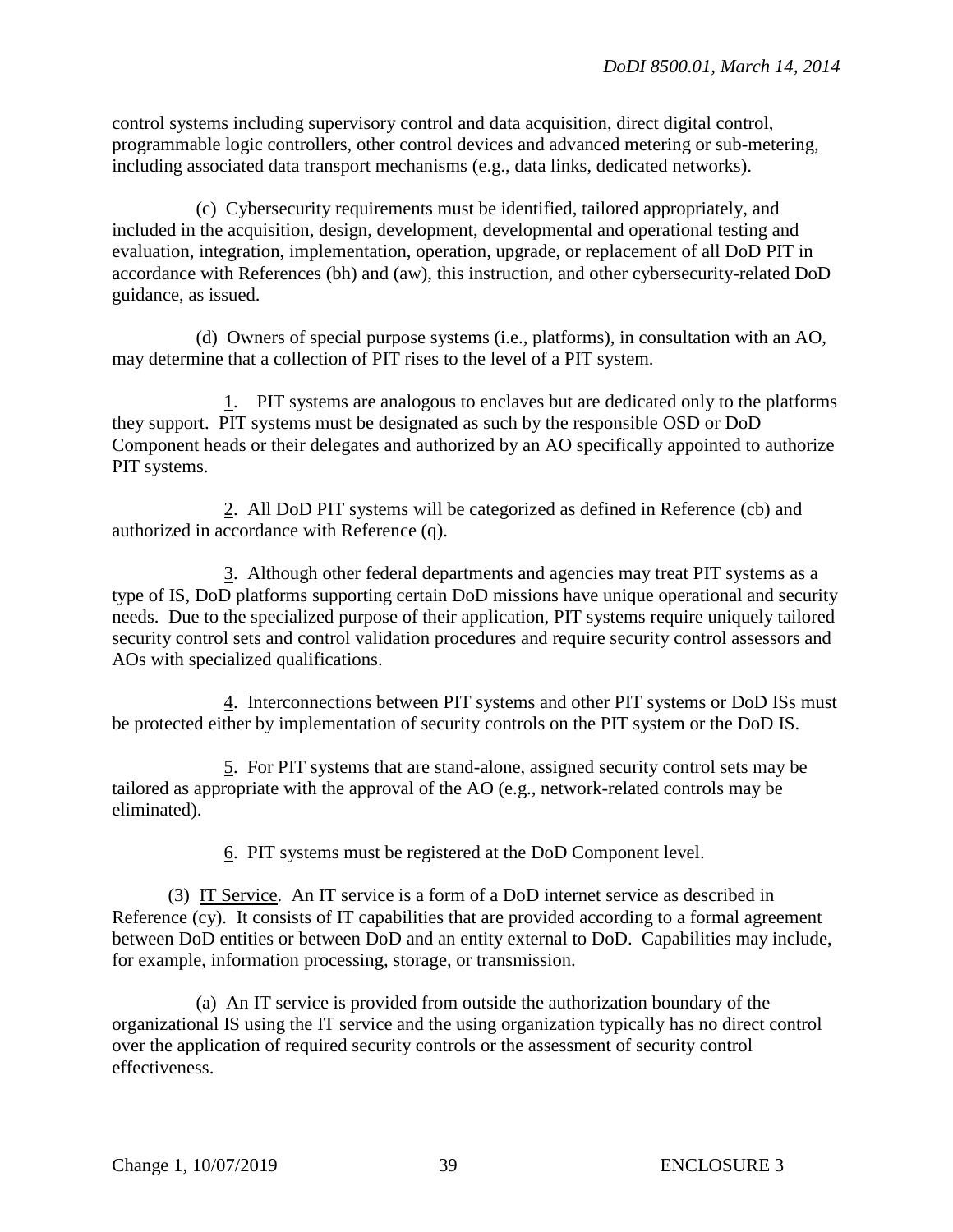(b) IT services are net-centric and may be provided over service oriented or cloud computing architectures and may be Internet-based.

 (c) An internal IT service is implemented within DoD. The DoD entity providing the service is responsible for the application of appropriate security controls and for ensuring that ISs supporting service delivery are assessed and authorized in accordance with Reference (q). Service-level agreements will be executed for internal services.

 (d) An external IT service is implemented outside DoD. The DoD entity using the external service will:

 1. Ensure that interagency agreements or government statements of work for external services incorporate requirements in accordance with this instruction. Requirements for external services must include the application of appropriate security controls to the IT supporting the external service delivery in accordance with Reference (q). Requests for proposals will include sufficient information on which to evaluate each offeror's proposed approach to satisfying the security control requirements.

 2. Ensure that processes, roles, and responsibilities are established between program management office and network operations entities for continued assessment.

 3. Ensure that all security relevant and operational status changes are reported through the organization's network operations chain of command to the Commander, USCYBERCOM.

4. DoD enterprise-level agreements for services should be used when possible.

(4) IT Product

 (a) Unified capability products will receive unified capability certification for cybersecurity in accordance with Reference (am).

(b) Products that protect classified information must comply with Reference (bc).

 (c) Products must meet security configuration guidance in accordance with Chapter 113 of Reference (t) and comply with the connection approval process established in Reference (ak).

(d) Products will comply with the requirements of Reference (bh), as applicable.

b. IT Considerations. These are general considerations that apply to IT.

 (1) All acquisitions of DoD IS will comply with Reference (ar) and USD(AT&L) Memorandum (Reference (cz)).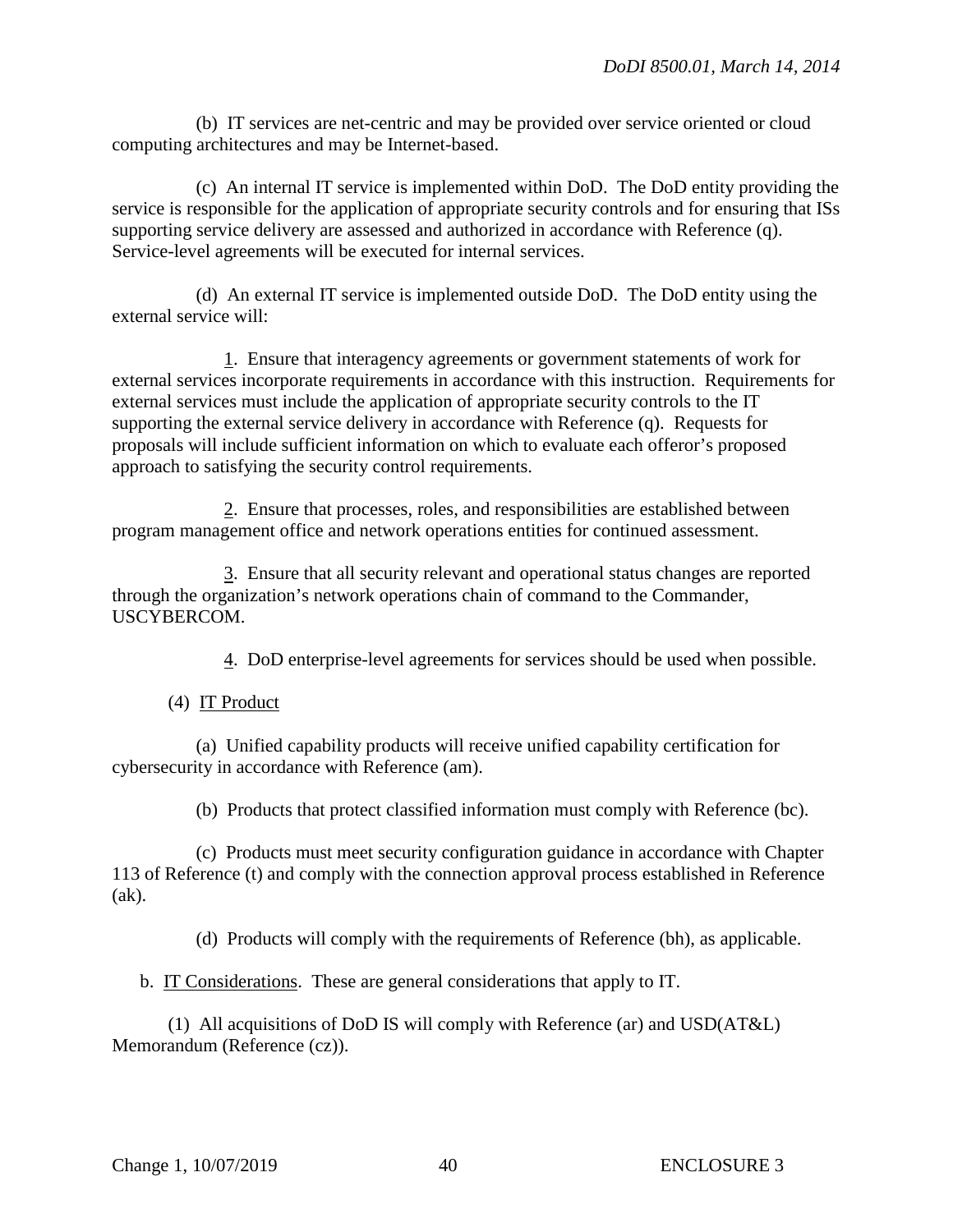(2) SMs and PMs must use TSN tools, techniques, and practices, including the use of allsource threat assessments to inform acquisition and engineering mitigation decisions, for all IT when required in accordance with Reference (bh). During sustainment, TSN practices will be applied prior to integrating IT into operational IS.

(3) Cybersecurity will be implemented in all system and service acquisitions at levels appropriate to the system characteristics and requirements throughout the entire life cycle of the acquisition in accordance with Reference (q).

(4) All acquisitions of qualifying IT must have an adequate and appropriate cybersecurity strategy that will be reviewed prior to acquisition milestone decisions and acquisition contract awards in accordance with References (ar), (at), and Section 811 of Public Law 106-398 (Reference (dd)) and must plan for developmental test oversight by DASD(DT&E) and operational test oversight by DOT&E.

(5) Each mobile code technology used in DoD information systems must undergo a risk assessment, be assigned to a mobile code risk category, and have its use regulated based on its potential to cause damage to DoD operations and interests if used maliciously.

(6) Ports, protocols, and services will be managed in accordance with Reference (al).

 (7) DoD use of space systems will follow cybersecurity policy established in this issuance and CNSSP 12 (Reference (db)).

 (8) Disposal and destruction of classified hard drives, electronic media, processing equipment components, and the like will be accomplished in accordance with Reference (bj), CNSSI 4004.1 (Reference (dc)), and applicable security controls.

 (9) Disposal of unclassified electronic media will be accomplished in accordance with the guidelines provided in NIST SP 800-88 (Reference (dd)) and applicable security controls.

 (10) Cryptographic products used to protect IT and the information that resides in the IT will be acquired and implemented in accordance with Reference (be).

 (11) All IA products and IA-enabled products that require use of the product's IA capabilities will comply with the evaluation and validation requirements of Reference (bc).

(12) All IT will be assigned to and governed by a DoD Component cybersecurity program.

(13) IT below the system level (i.e., IT services and products) will be security configured and reviewed by the cognizant ISSM (under the direction of the AO) for acceptance and connection into an authorized computing environment (i.e., an IS enclave with an ATO).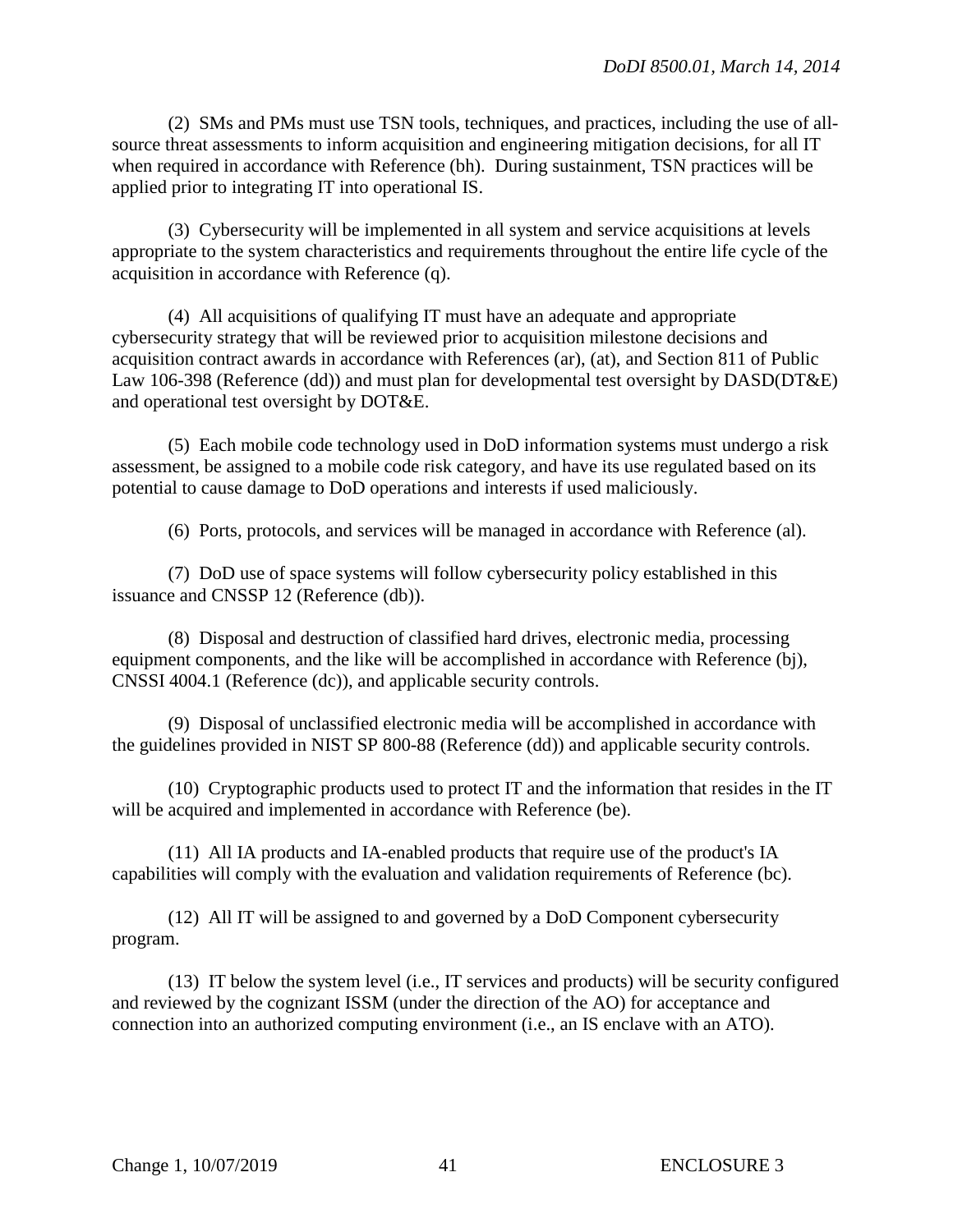(14) Cybersecurity must be consistent with enterprise architecture principles and guidelines within the DoD Architecture Framework (Reference (de)) and DoD cybersecurity architectures developed or approved by the DoD CIO.

(15) Connections to the DISN must comply with connection approval procedures and processes as established in Reference (ak).

(16) The ESSG will oversee development and acquisition of enterprise solutions for use throughout DoD that support cybersecurity objectives.

(17) All persons entrusted with the management of DoD IT will be responsible for proper use, care, physical protection, and disposal or disposition in accordance with DoDI 5000.64 (Reference (de)), DoDI 2030.02 (Reference (dg)) and, when appropriate, Reference (bj).

(18) In addition to complying with the provisions of DoDI 1035.01 (Reference (dh)):

 (a) Telework solutions involving the use of DoD-owned, government-furnished equipment for remote access to unclassified DoD networks will comply with the requirements of applicable security controls defined in Reference (cc).

 (b) Telework solutions involving the use of non-government furnished equipment (i.e., any computer or other telework device not furnished by DoD) for remote access to unclassified DoD networks will be developed by the DoD Components desiring the capability based on the guidance provided in NIST SP 800-114 (Reference (di)) and evaluated and approved by the DoD CIO on a case-by-case basis.

 (19) Basic input and output systems (BIOSs) will be managed in accordance with Section 3.2 of SP 800-147 (Reference (dj)). Specifications for personal computer client systems must include the requirement for BIOS protections compliant with Section 3.1 of Reference (dj).

 (20) In anticipation of emerging trusted platform module (TPM) product capabilities, as well as requirements for device identification, authentication, encryption, measurement, and device integrity, DoD Components will ensure new computer assets (e.g., server, desktop, laptop, thin client, tablet, smartphone, personal digital assistant, mobile phone) procured to support DoD will include a TPM version 1.2 or higher where required by DISA STIGs and where such technology is available.

(a) Vendor TPMs must be in conformance with Trusted Computing Group standards (www.trustedcomputinggroup.org/groups/tpm) and must be approved by the procuring DoD Component. The TPM must be turned on and ready for provisioning when the computer asset is received from the vendor. Written justification must be provided to the responsible AO if assets are procured without TPM technology in cases where it is available.

(b) DIRNSA will identify use cases and implementation standards and plans for DoD to leverage TPM functionality fully to enhance IT device security, including platform integrity verification (BIOS firmware and operating system software), platform identification and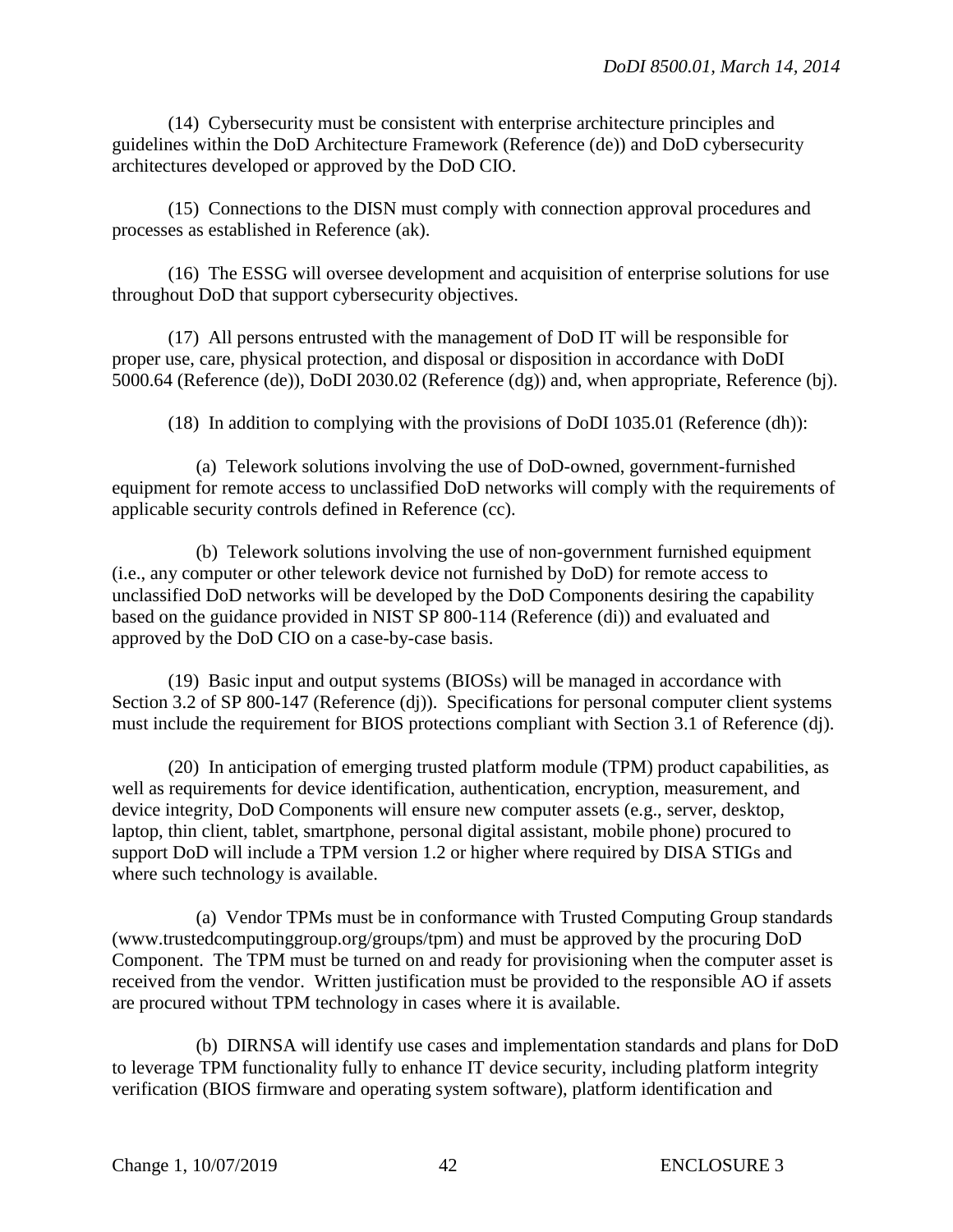authentication, and enhanced encryption (hardware based key generation and certificate and key storage).

 (21) DoD IT must comply with SCAP standards established in Reference (ci). STIGs developed by DISA will use SCAP standards.

 (22) All use of Internet-based capabilities will comply with References (bk), (ct), (cx), and (cy).

 (23) As the NIST and CNSS publications change, the impact of those changes will be incorporated into the KS.

(24) All DoD IT that is designated as an NSS must comply with CNSS policy issuances.

## 10. CYBERSECURITY WORKFORCE

a. The DoD Cyber Workforce Improvement Program develops and maintains a trained and qualified cybersecurity workforce by providing a continuum of learning from basic literacy to advanced skills, recruiting and retaining highly qualified professionals, and keeping workforce capabilities current in the face of constant change as described in References (x) and (ay).

 b. All cybersecurity personnel must be assigned in writing to identified cybersecurity positions, and trained and qualified in accordance with References (x) and (ay).

 c. All authorized users of DoD IS must receive initial cybersecurity awareness orientation as a condition of access and, thereafter, participate in both DoD's and their Component's enterprise cybersecurity awareness program.

d. Cybersecurity functions, as defined in Reference (ay), that may be performed by non-U.S. citizens, non-DoD personnel, contractors, or non-U.S. service providers will be so identified.

e. All cybersecurity positions will be assigned a position designation using the criteria found in References (w) and (bn) and will meet the associated suitability and fitness requirements. The position designation will be documented in the Defense Civilian Personnel Data System. Non-U.S. citizens may not serve as ISSMs, as ISSOs, in supervisory cybersecurity positions, or be responsible for PKI certificate issuance. Non-U.S. citizens may serve as system administrators and perform maintenance on cybersecurity enabled products provided they are under the immediate supervision of a U.S. citizen and meet the investigative requirements of Reference (w).

## 11. MISSION PARTNERS

a. Integral to the success of the DoD cybersecurity program is the promotion of systems and communications interoperability and advancement of operational cybersecurity and cyberspace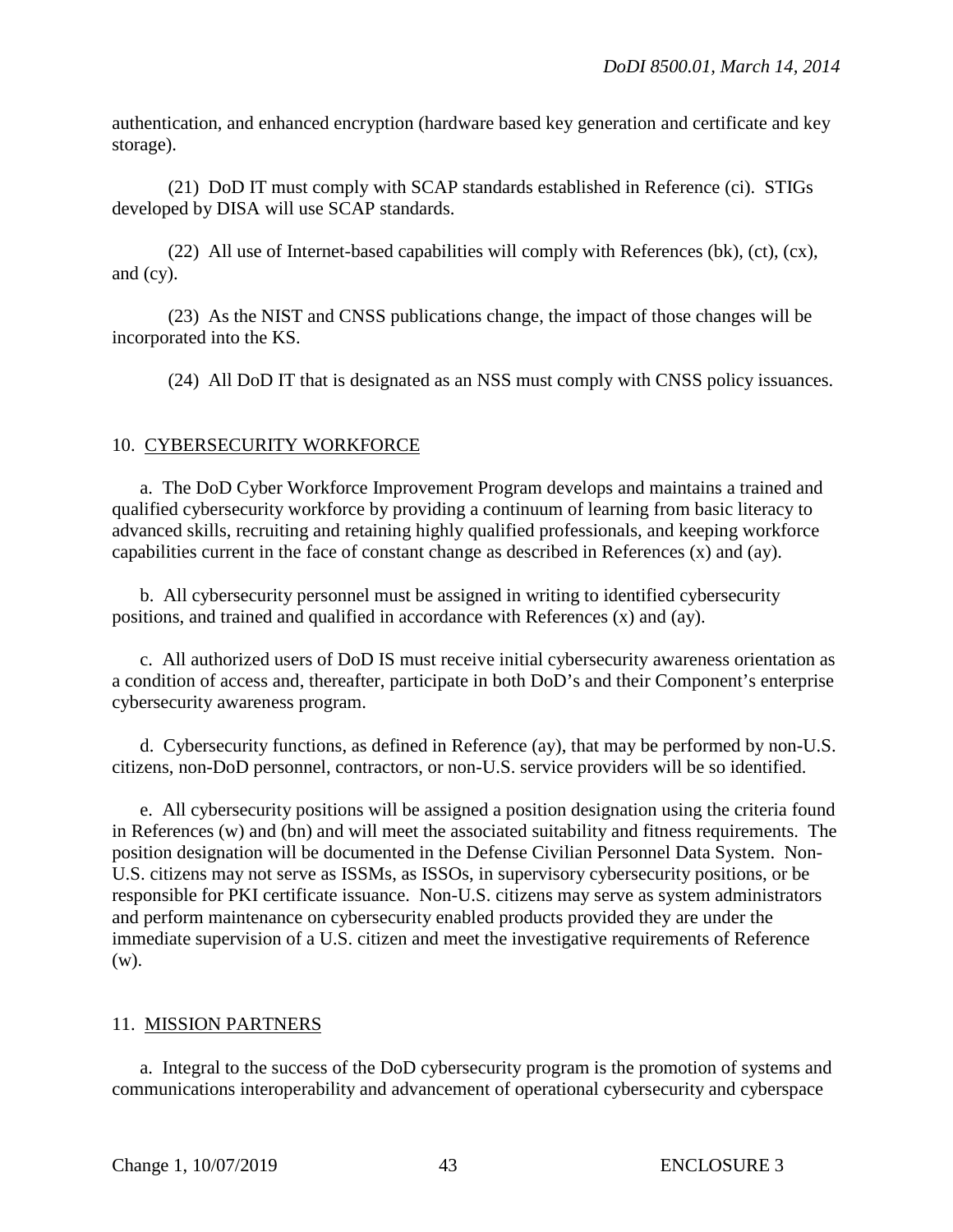defense relationships with all mission partners at both the unclassified and classified levels; integration of cybersecurity and cyberspace defense activities with mission partner critical infrastructure protection initiatives; and creating cybersecurity and cyberspace defense training and exercise opportunities to build mission partner operational capacity, improve global cyber situational awareness, and develop a collective global cybersecurity and cyberspace defense workforce. This will be accomplished through the planning, negotiation, and implementation of cybersecurity and cyberspace defense agreements with mission partners.

b. DoD will operate a PKI for use by foreign national mission partners to communicate with Combatant Commands that will enable use of digital signature, encryption, and PKI-based authentication and be implemented and operated in accordance with DoD Coalition Public Key Infrastructure, X.509 Certificate Policy (Reference (dk)).

c. Foreign exchange personnel and representatives of foreign nations, coalitions or international organizations may be authorized access to DoD ISs containing classified or sensitive information only if these conditions are met:

 (1) Access to DoD ISs is authorized only by the DoD Component head in accordance with DoD, Department of State, and ODNI disclosure guidance, as applicable.

(2) Mechanisms are in place to limit access strictly to information that has been cleared for release to the represented foreign nation, coalition, or international organization (e.g., North Atlantic Treaty Organization) in accordance with Reference (ab) for classified military information, and other policy guidance for unclassified information such as References (bk), (dg), DoDD 5230.20E (Reference (dl)), and DoDI 5230.27 (Reference (dm)).

d. Capabilities built to support cybersecurity objectives that are shared with mission partners will be governed through integrated decision structures and processes described in this instruction, must have formal agreements (e.g., a memorandum of agreement, memorandum of understanding, service-level agreements, contracts, grants, or other legal agreements or understandings) that incorporate considerations for DoD risks, be in accordance with Reference (ak), and will be consistent with applicable guidance contained in References (ab), (bj), (bk), (bp), (bn), (bs), and DoDI 2040.02 (Reference (dn)).

 e. Information systems jointly developed by DoD and mission partners are considered DoDpartnered systems. The cybersecurity risk management considerations for DoD-partnered systems are provided in Reference (q).

f. Agreements with international partners to engage in cooperative international cybersecurity activities must be formally negotiated and concluded in accordance with Reference (ag), and any associated classified military information will be released only in accordance with Reference (ab).

g. The release of cryptographic national security systems technical security material, information, and techniques to foreign governments or international organizations must be approved by the CNSS in accordance with Reference (ai).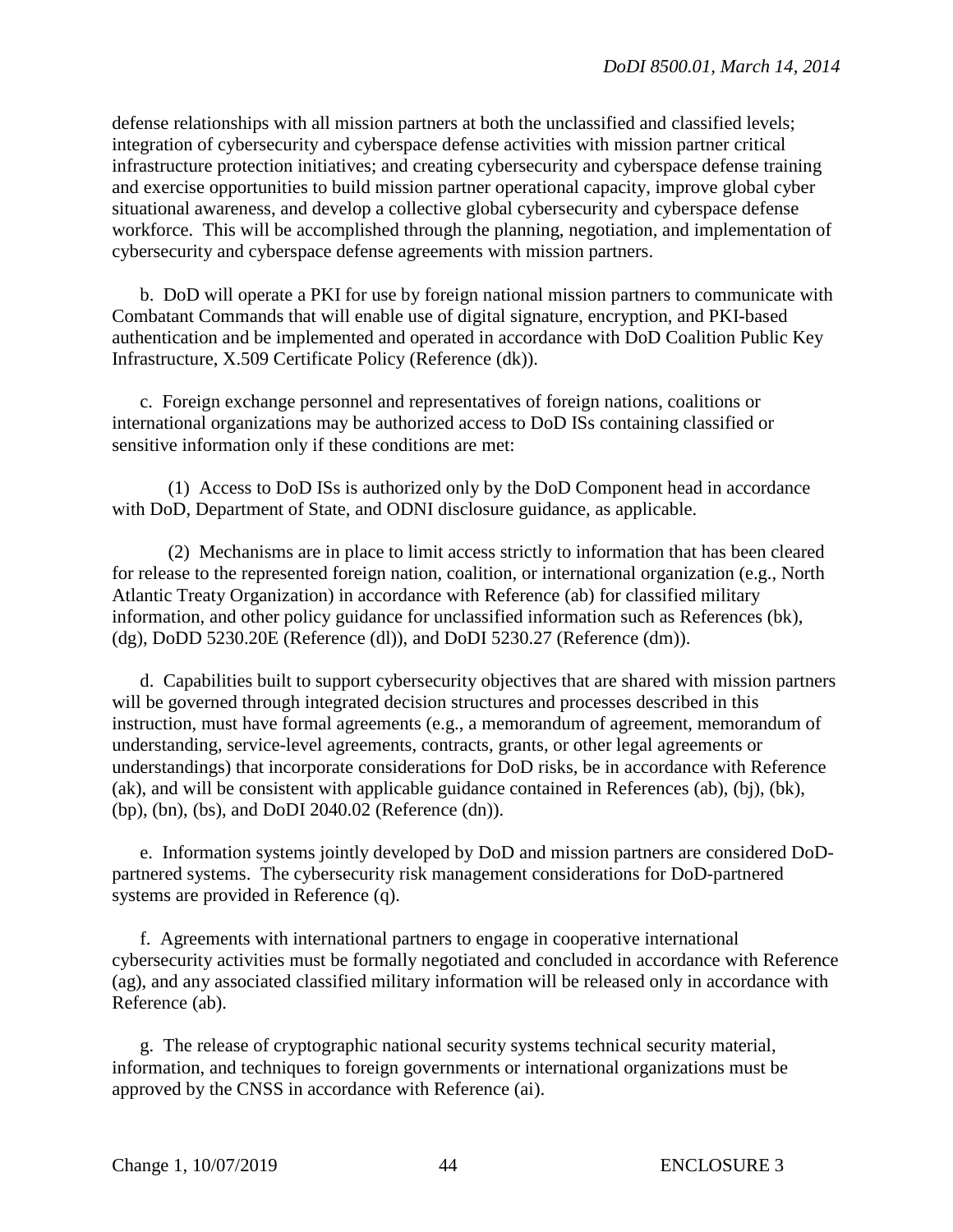12. DoD SISO. On behalf of the DoD CIO, the DoD SISO:

a. Directs and coordinates the DoD cybersecurity program and carries out the DoD CIO's responsibilities pursuant to section 3554 of Reference (aa) that include but are not limited to:

(1) Developing and maintaining the DoD cybersecurity program as required by subsection (b) of section 3554 of Reference (aa).

 (2) Developing and maintaining DoD cybersecurity program policies and implementation and control procedures.

 (3) Assisting senior DoD and DoD Component officials concerning their responsibilities in paragraph (2) of section 3554 of Reference (aa).

b. Serves as the DoD CIO's primary liaison to DoD AOs, ISOs, and ISSOs.

c. Advises, informs, and supports DoD PAOs and their representatives.

d. Ensures that DoD IT is assigned to and governed by a DoD Component cybersecurity program.

e. Maintains liaison with DNI CIO to ensure continuous coordination of DoD and IC cybersecurity activities and programs.

 f. Maintains liaison with NIST to ensure continuous coordination and collaboration on NIST cybersecurity-related issuances.

g. Provides guidance and oversight in the development, submission, and execution of the DoD cybersecurity program budget and advocates for DoD-wide cybersecurity solutions throughout the planning, programming, budget, and execution process.

h. Develops guidance regarding how cybersecurity metrics are determined, established, defined, collected, and reported.

i. Collects and reports cybersecurity metrics in coordination with the DoD Component heads as required by section 3555 of Reference (aa).

j. Coordinates with USD(AT&L) to integrate cybersecurity concepts into the DoD acquisition process by:

(1) Supporting the USD(AT&L) in ensuring the DoD acquisition process incorporates cybersecurity planning, implementation, and testing consistent with References (p), section 3554 of (aa), (q), (ar), (at), and this instruction.

 (2) Supporting the USD(AT&L) in its acquisition oversight of major defense acquisition programs, major automated ISs, or other programs of special interest that are, or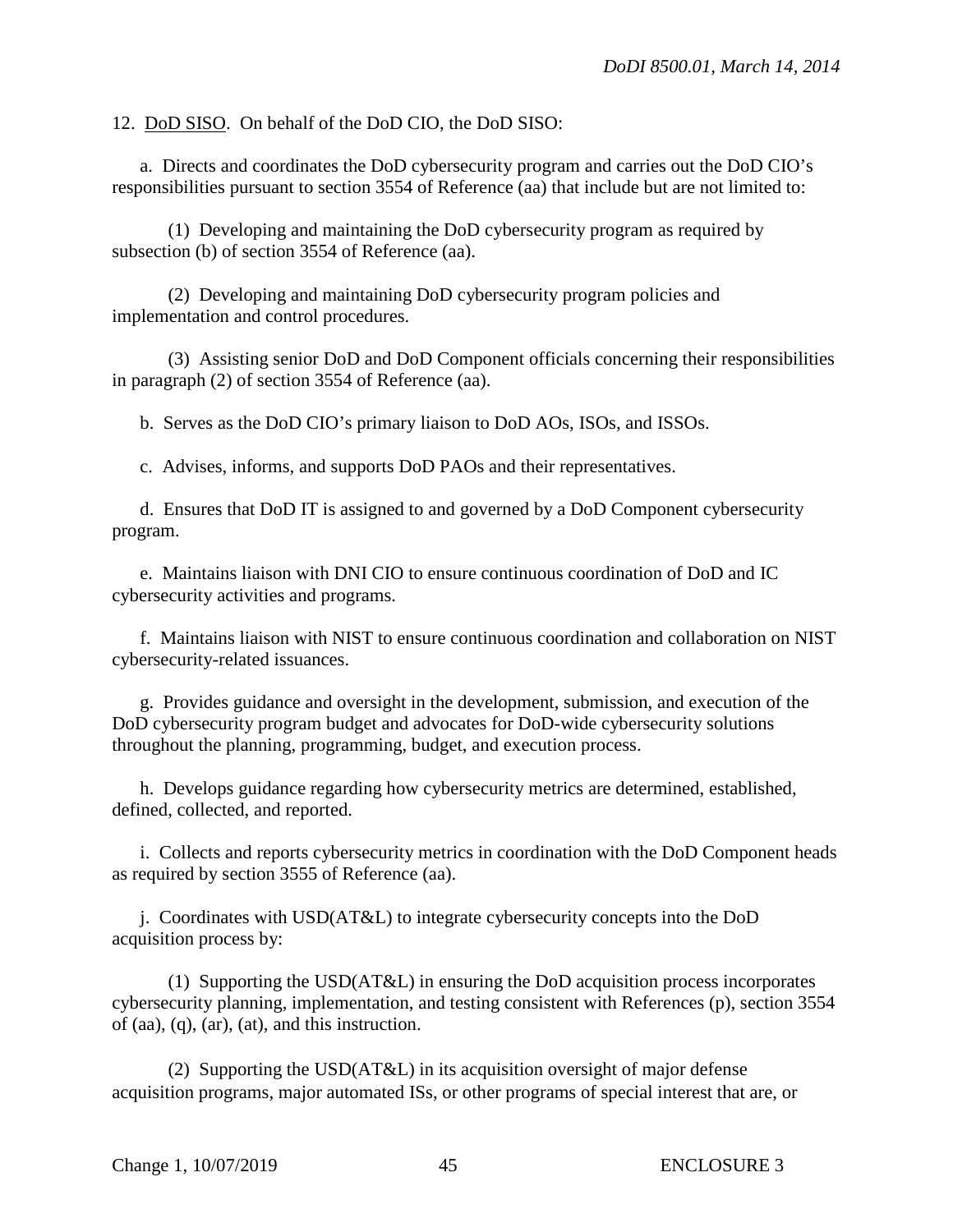include, IT, by:

 (a) Providing subject matter experts to participate in AT&L oversight of system engineering technical reviews and the review of system engineering artifacts to ensure that cybersecurity requirements are incorporated early and that the implementation of those requirements is maturing across the acquisition life cycle.

 (b) Informing USD(AT&L) of acquisition program risk related to a failure to address cybersecurity requirements in accordance with this policy.

k. Coordinates with the DOT&E to ensure cybersecurity testing and evaluation is integrated into the DoD acquisition process in accordance with References (ba), and other DOT&E policies and guidance.

l. Coordinates with USD(P) to ensure cybersecurity policies related to disclosure of classified military information to foreign governments and international organizations is in accordance with Reference (af) and (ab).

 m. Provides recommended updates and additions to NIST for security controls that are published in Reference (cc) and for supporting validation procedures published in Reference (cd) with direct support from NSA/CSS and DISA, and input from the other DoD Components.

 n. Provides recommended updates and additions to the security control baselines and overlays that are published in Reference (cb) and used by DoD with direct support from NSA/CSS and DISA, and input from the other DoD Components.

o. Develops DoD-specific assignment values, implementation guidance, and validation procedures for Reference (cc) security controls and publishes them in the KS at https://rmfks.osd.mil/rmf/Pages/default.aspx with direct support from NSA/CSS and DISA, and input from the other DoD Components.

p. Ensures that organization-wide solutions that support cybersecurity objectives acquired and developed via the ESSG process are consistent with DoD architecture, policy, and guidance developed by the DoD CIO to ensure solutions acquired or developed meet organizational requirements.

q. Manages international cybersecurity and cyberspace defense activities and represents DoD in carrying out assigned international cybersecurity and cyberspace defense responsibilities and functions through the International Cybersecurity Program.

r. Manages and executes DoD DIB Cybersecurity Program activities in accordance with Reference (ad).

13. DoD COMPONENT CIOs. DoD Component CIOs: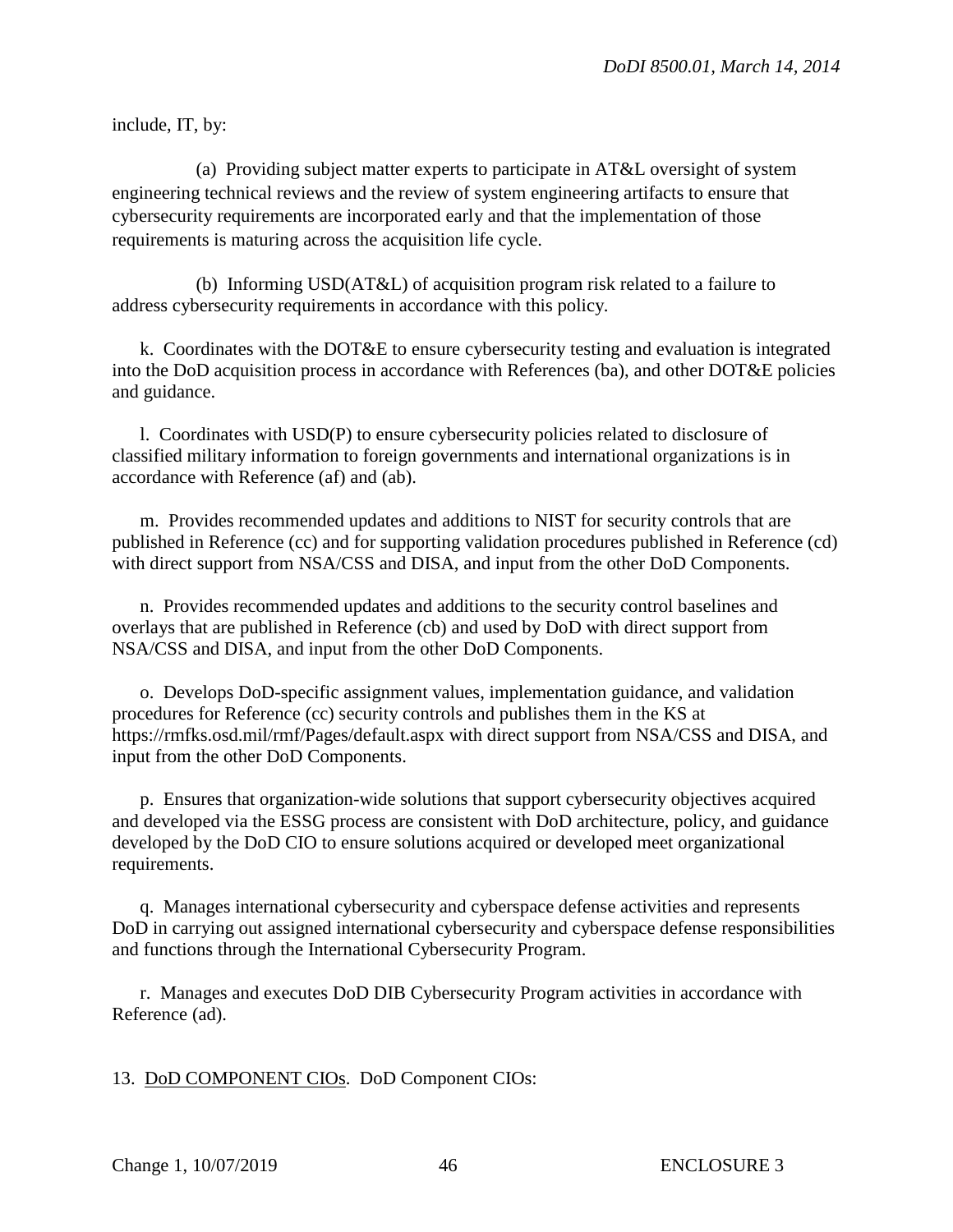a. On behalf of the respective DoD Component heads, develop, implement, maintain, and enforce a DoD Component cybersecurity program that is consistent with the strategy and direction of the DoD SISO and the DoD cybersecurity program, and compliant with this instruction.

b. Appoint DoD Component SISOs to direct and coordinate their DoD Component cybersecurity program.

c. When code signing certificates are used to establish provenance of software code, implement a process to designate individuals authorized to receive code-signing certificates and ensure that such designations are kept to a minimum consistent with operational requirements.

 d. Partner with DoD Component Acquisition Executives to ensure that all IT is acquired in accordance with DoD cybersecurity policy and that program risk relating to the development of cybersecurity requirements is assessed, communicated to the Milestone Decision Authority and managed early in the system development life cycle.

14. DoD RISK EXECUTIVE FUNCTION. The risk executive function, as described in Reference (ca), is performed by the DoD ISRMC. The DoD risk executive:

a. Ensures risk-related considerations for individual ISs and PIT systems, including authorization decisions, are viewed from a DoD-wide perspective with regard to the overall strategic goals and objectives of DoD in carrying out its missions and business functions.

b. Ensures that management of IT-related security risks is consistent across DoD, reflects organizational risk tolerance, and is considered along with other organizational risk in order to ensure mission or business success.

15. PAO. PAOs:

a. Oversee and establish guidance for the strategic implementation of cybersecurity and risk management within their MAs.

 b. Appoint flag-level (e.g., general officer, senior executive) PAO representatives to, and to oversee, the DoD ISRMC.

c. Assist the DoD CIO and DoD SISO in assessing the effectiveness of DoD cybersecurity.

16. AO. AOs:

a. Ensure that:

(1) For DoD ISs and PIT systems under their purview, cybersecurity-related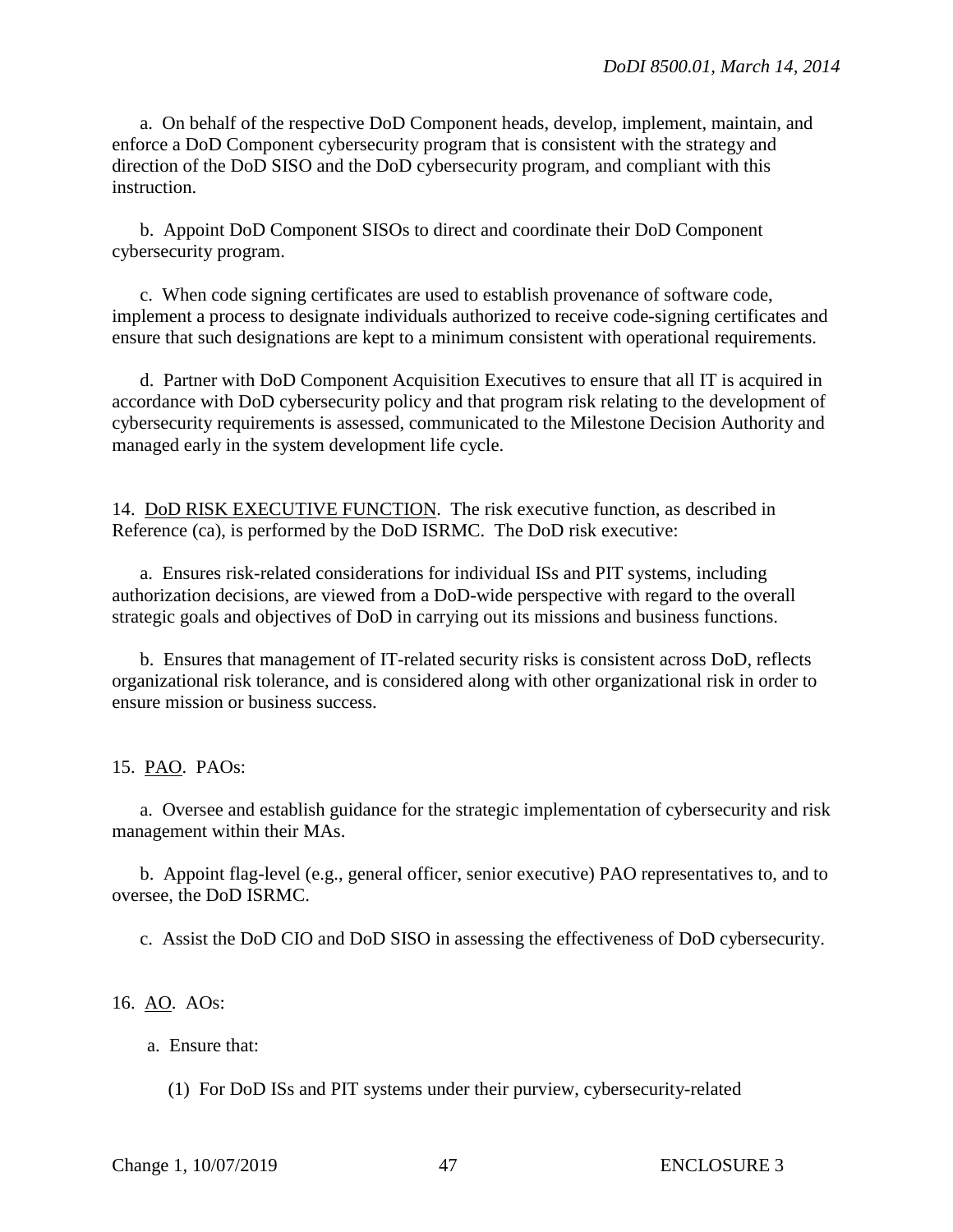positions are identified in their organization's manpower structure in accordance with References (x), (ay), and DoDI 1100.22 (Reference (do)).

 (2) Appointees to cybersecurity-related positions are given a written statement of cybersecurity responsibilities.

(3) ISSMs meet all requirements specified in Reference (w).

b. Render authorization decisions for DoD ISs and PIT systems under their purview in accordance with Reference (q).

 c. Establish guidance for and oversee IS-level risk management activities consistent with Commander, USCYBERCOM, and DoD Component guidance and direction.

 d. Must be U.S. citizens and DoD officials with the authority to assume responsibility formally for operating DoD ISs or PIT systems at an acceptable level of risk to organizational operations (including mission, functions, image, or reputation), organizational assets, individuals, other organizations, and the Nation.

17. ISOs of DoD IT. ISOs of DoD IT:

a. Plan and budget for security control implementation, assessment, and sustainment throughout the system life cycle, including timely and effective configuration and vulnerability management.

 b. Ensure that SSE is used to design, develop, implement, modify, and test and evaluate the system architecture in compliance with the cybersecurity component of the DoD Enterprise Architecture (as described in Reference (r)) and to make maximum use of enterprise cybersecurity.

c. Ensure authorized users and support personnel receive appropriate cybersecurity training.

 d. Coordinate with the DoD Component TSN focal point to ensure that TSN best practices, processes, techniques, and procurement tools are applied prior to the acquisition of IT or the integration of IT into ISs when required in compliance with Reference (bh).

## 18. ISSM. ISSMs:

a. Develop and maintain an organizational or system-level cybersecurity program that includes cybersecurity architecture, requirements, objectives and policies, cybersecurity personnel, and cybersecurity processes and procedures.

b. Ensure that information owners and stewards associated with DoD information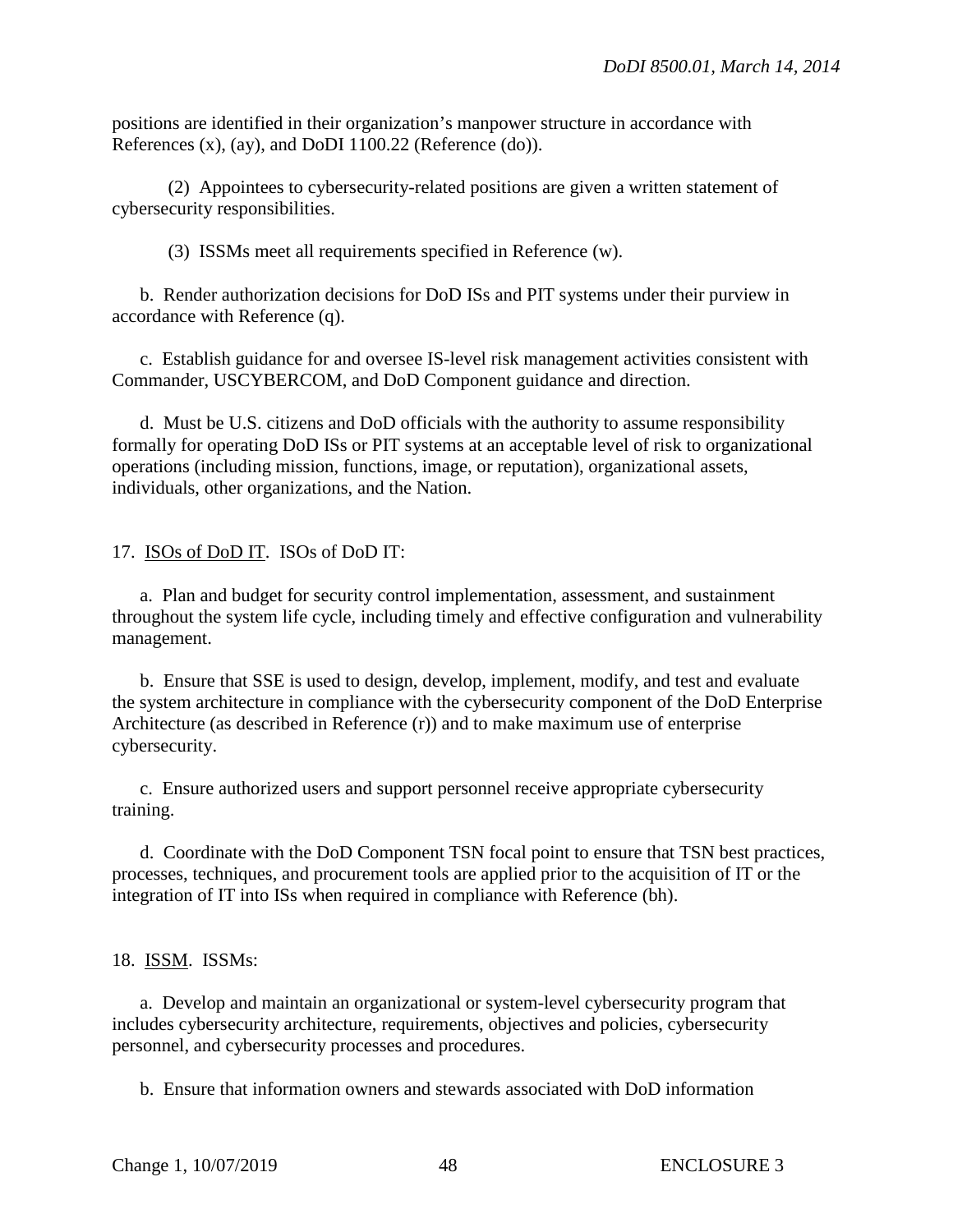received, processed, stored, displayed, or transmitted on each DoD IS and PIT system are identified in order to establish accountability, access approvals, and special handling requirements.

c. Maintain a repository for all organizational or system-level cybersecurity-related documentation.

d. Ensure that ISSOs are appointed in writing and provide oversight to ensure that they are following established cybersecurity policies and procedures.

e. Monitor compliance with cybersecurity policy, as appropriate, and review the results of such monitoring.

f. Ensure that cybersecurity inspections, tests, and reviews are synchronized and coordinated with affected parties and organizations.

g. Ensure implementation of IS security measures and procedures, including reporting incidents to the AO and appropriate reporting chains and coordinating system-level responses to unauthorized disclosures in accordance with Reference (bj) for classified information or Reference (bk) for CUI, respectively.

h. Ensure that the handling of possible or actual data spills of classified information resident in ISs, are conducted in accordance with Reference (bj).

i. Act as the primary cybersecurity technical advisor to the AO for DoD IS and PIT systems under their purview.

j. Ensure that cybersecurity-related events or configuration changes that may impact DoD IS and PIT systems authorization or security posture are formally reported to the AO and other affected parties, such as information owners and stewards and AOs of interconnected DoD ISs.

 k. Ensure the secure configuration and approval of IT below the system level (i.e., products and IT services) in accordance with applicable guidance prior to acceptance into or connection to a DoD IS or PIT system.

19. INFORMATION SYSTEM SECURITY OFFICER (ISSO). When circumstances warrant, a single individual may fulfill both the ISSM and the ISSO roles. ISSOs:

a. Assist the ISSMs in meeting their duties and responsibilities.

b. Implement and enforce all DoD IS and PIT system cybersecurity policies and procedures, as defined by cybersecurity-related documentation.

c. Ensure that all users have the requisite security clearances and access authorization, and are aware of their cybersecurity responsibilities for DoD IS and PIT systems under their purview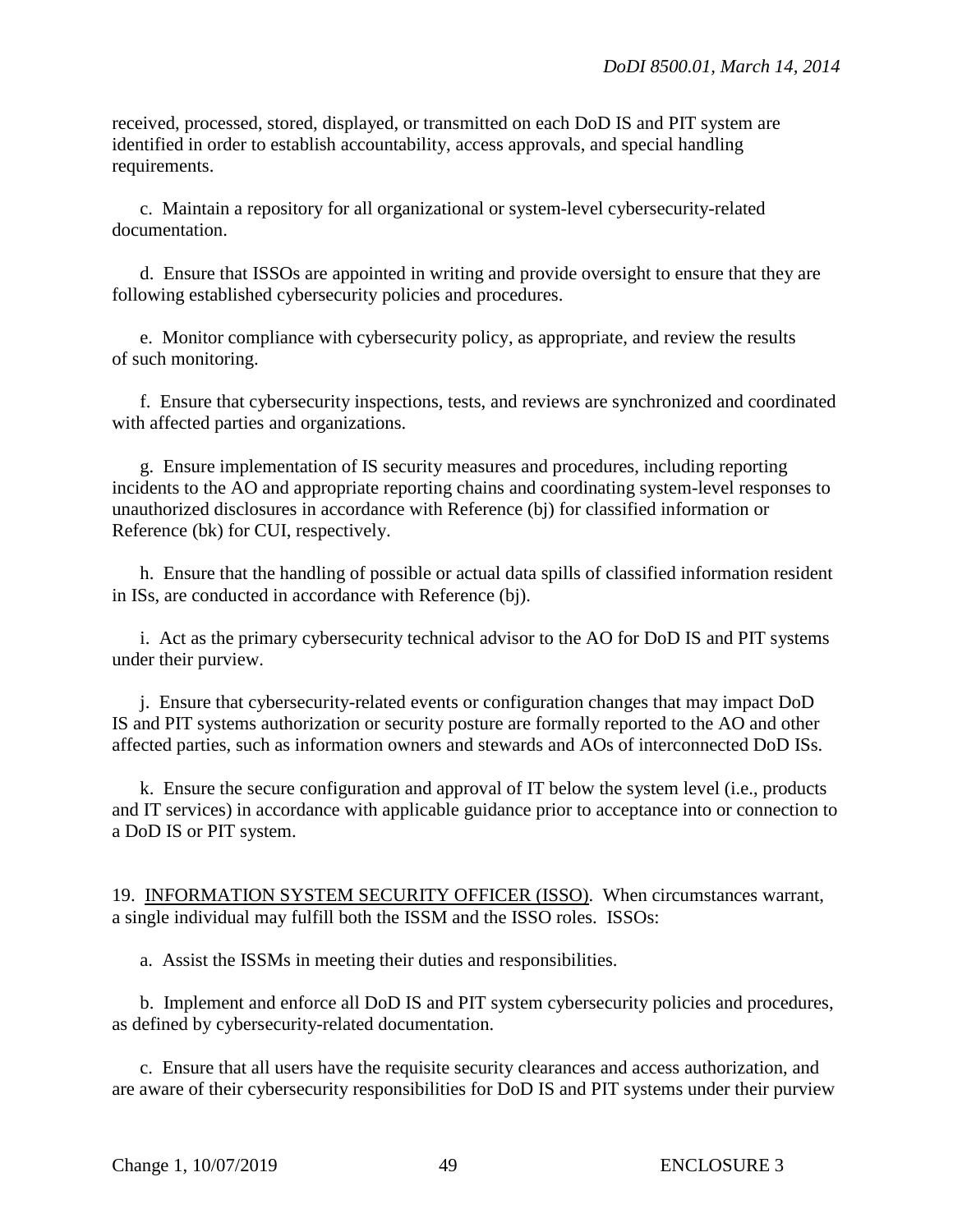before being granted access to those systems.

d. In coordination with the ISSM, initiate protective or corrective measures when a cybersecurity incident or vulnerability is discovered and ensure that a process is in place for authorized users to report all cybersecurity-related events and potential threats and vulnerabilities to the ISSO.

e. Ensure that all DoD IS cybersecurity-related documentation is current and accessible to properly authorized individuals.

20. PRIVILEGED USERS. Privileged users (e.g., system administrators) must:

a. Configure and operate IT within the authorities vested in them according to DoD cybersecurity policies and procedures.

 b. Notify the responsible ISSO or, in the absence of an ISSO, the responsible ISSM, of any changes that might affect security posture.

21. AUTHORIZED USERS. Authorized users must:

a. Immediately report all cybersecurity-related events (e.g., data spill) and potential threats and vulnerabilities (e.g., insider threat) to the appropriate ISSO or, in the absence of an ISSO, the ISSM.

b. Protect authenticators commensurate with the classification or sensitivity of the information accessed and report any compromise or suspected compromise of an authenticator to the appropriate ISSO.

c. Protect terminals, workstations, other input or output devices and resident data from unauthorized access.

d. Inform the responsible ISSO when access to a particular DoD IS or PIT system is no longer required (e.g., completion of project, transfer, retirement, resignation).

e. Observe policies and procedures governing the secure operation and authorized use of DoD IT, including operations security in accordance with Reference (cx) and DoDD 5205.02E (Reference (dp)).

f. Use DoD IT only for official or authorized purposes.

g. Not unilaterally bypass, strain, or test cybersecurity mechanisms. If cybersecurity mechanisms must be bypassed, users will coordinate the procedure with the ISSO and receive written approval from the ISSM.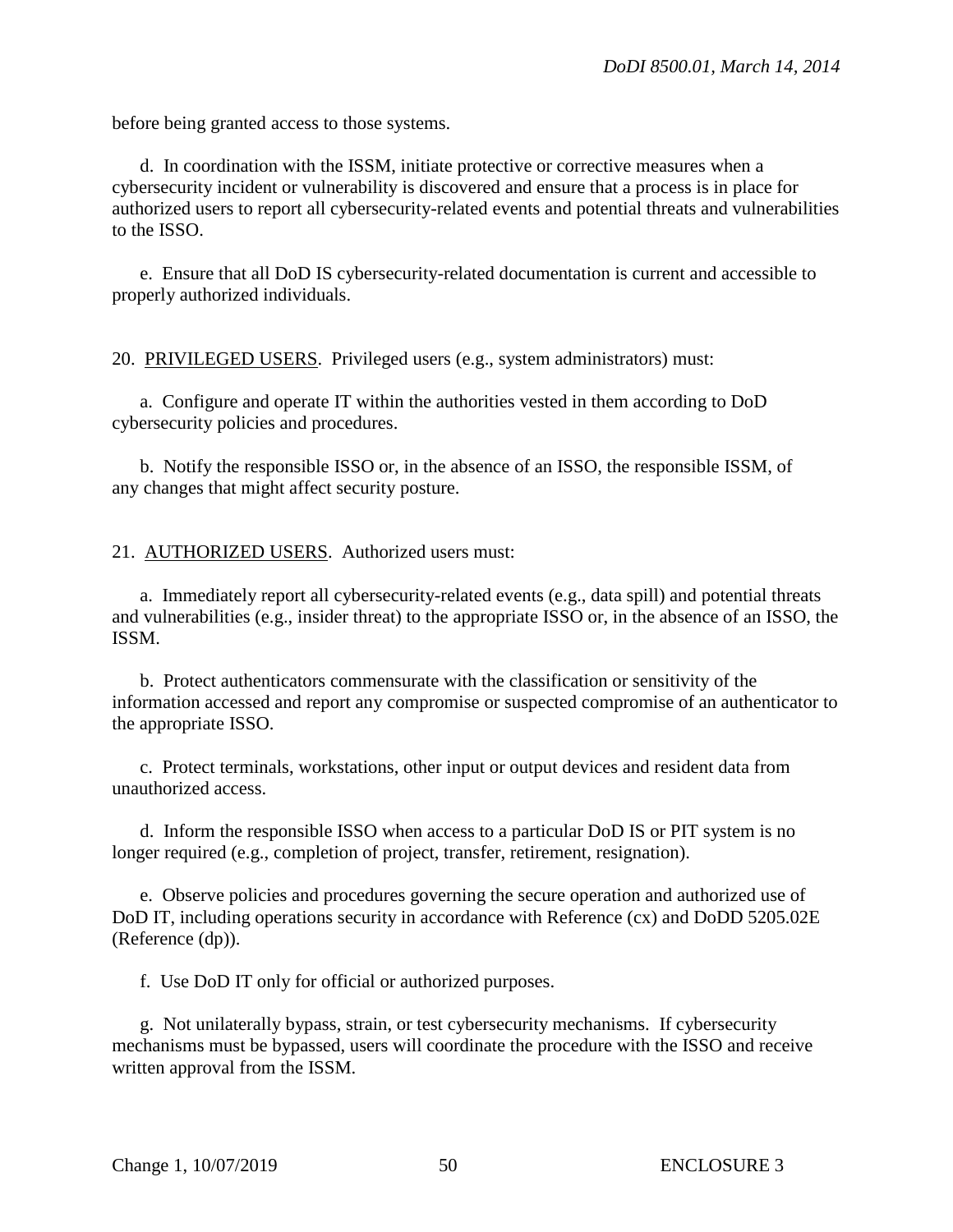h. Not introduce or use software, firmware, or hardware that has not been approved by the AO or a designated representative on DoD IT.

i. Not relocate or change DoD IT equipment or the network connectivity of equipment without proper authorization.

j. Meet minimum cybersecurity awareness requirements in accordance with Reference (ay).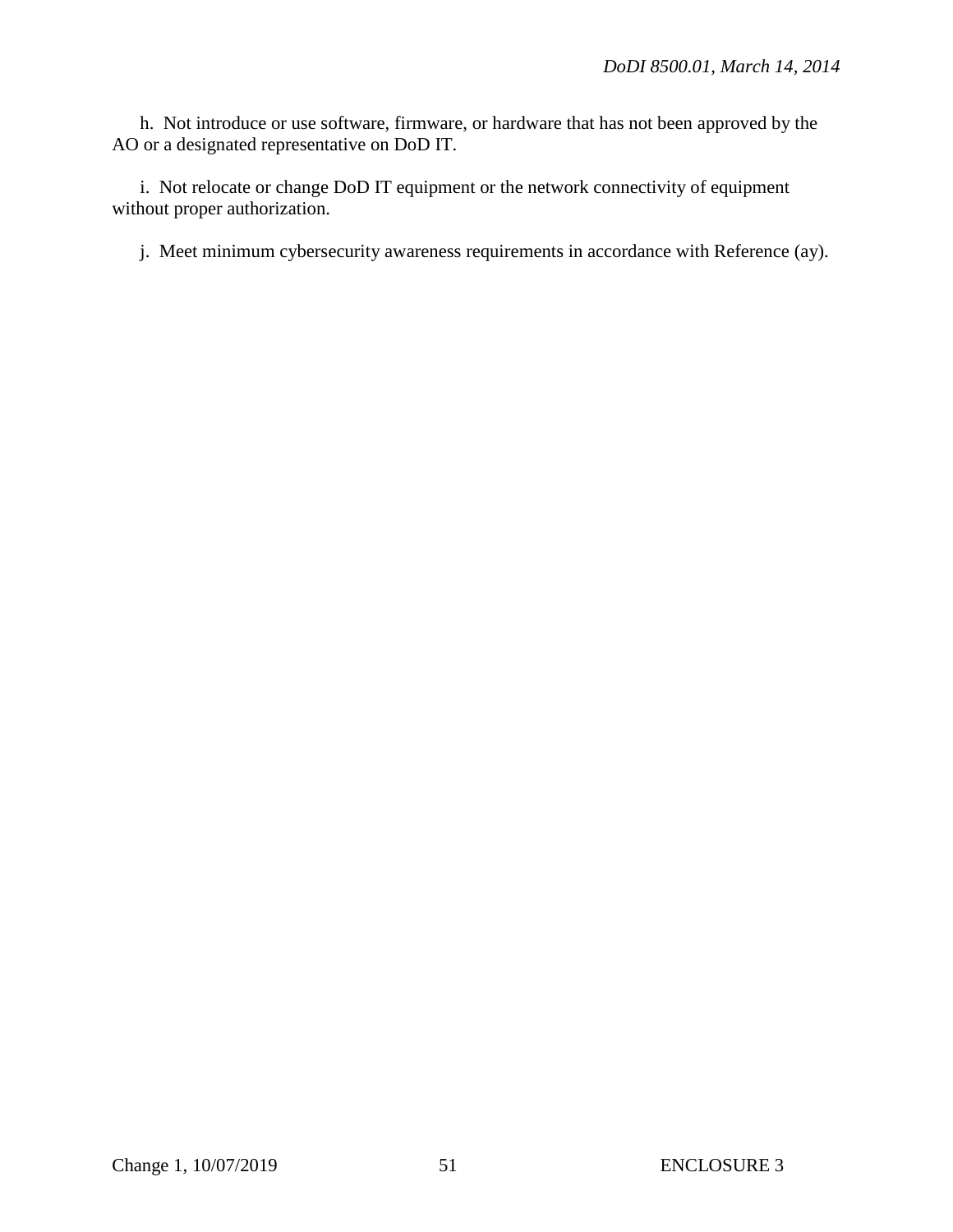# **GLOSSARY**

# PART I. ABBREVIATIONS AND ACRONYMS

| AO                  | authorizing official                                               |
|---------------------|--------------------------------------------------------------------|
| ASD(NII)            | Assistant Secretary of Defense for Networks and Information        |
|                     | Integration                                                        |
| <b>ATO</b>          | authorization to operate                                           |
|                     |                                                                    |
| <b>BIOS</b>         | basic input and output system                                      |
| <b>BMA</b>          | <b>Business Mission Area</b>                                       |
|                     |                                                                    |
| <b>CCI</b>          | control correlation identifier                                     |
| CD                  | cross-domain                                                       |
| <b>CDS</b>          | cross-domain solution                                              |
| CI                  | counterintelligence                                                |
| <b>CIO</b>          | <b>Chief Information Officer</b>                                   |
| <b>CJCS</b>         | Chairman of the Joint Chiefs of Staff                              |
| <b>CJCSI</b>        | Chairman of the Joint Chiefs of Staff Instruction                  |
| <b>CNSS</b>         | <b>Committee on National Security Systems</b>                      |
| <b>CNSSI</b>        | <b>Committee on National Security Systems Instruction</b>          |
| <b>CNSSP</b>        | <b>Committee on National Security Systems Policy</b>               |
| <b>COMSEC</b>       | communications security                                            |
| <b>CSS</b>          | <b>Central Security Service</b>                                    |
| <b>CUI</b>          | controlled unclassified information                                |
|                     |                                                                    |
| DASD(DT&E)          | Deputy Assistant Secretary of Defense for Developmental Test and   |
|                     | Evaluation                                                         |
| <b>DIA</b>          | Defense Intelligence Agency                                        |
| <b>DIB</b>          | Defense Industrial Base                                            |
| <b>DIMA</b>         | DoD portion of the intelligence mission area                       |
| <b>DIRNSA/CHCSS</b> | Director, National Security Agency/Chief, Central Security Service |
| <b>DISA</b>         | <b>Defense Information Systems Agency</b>                          |
| <b>DISN</b>         | <b>Defense Information Systems Network</b>                         |
| <b>DNI</b>          | Director of National Intelligence                                  |
| DoD CIO             | DoD Chief Information Officer                                      |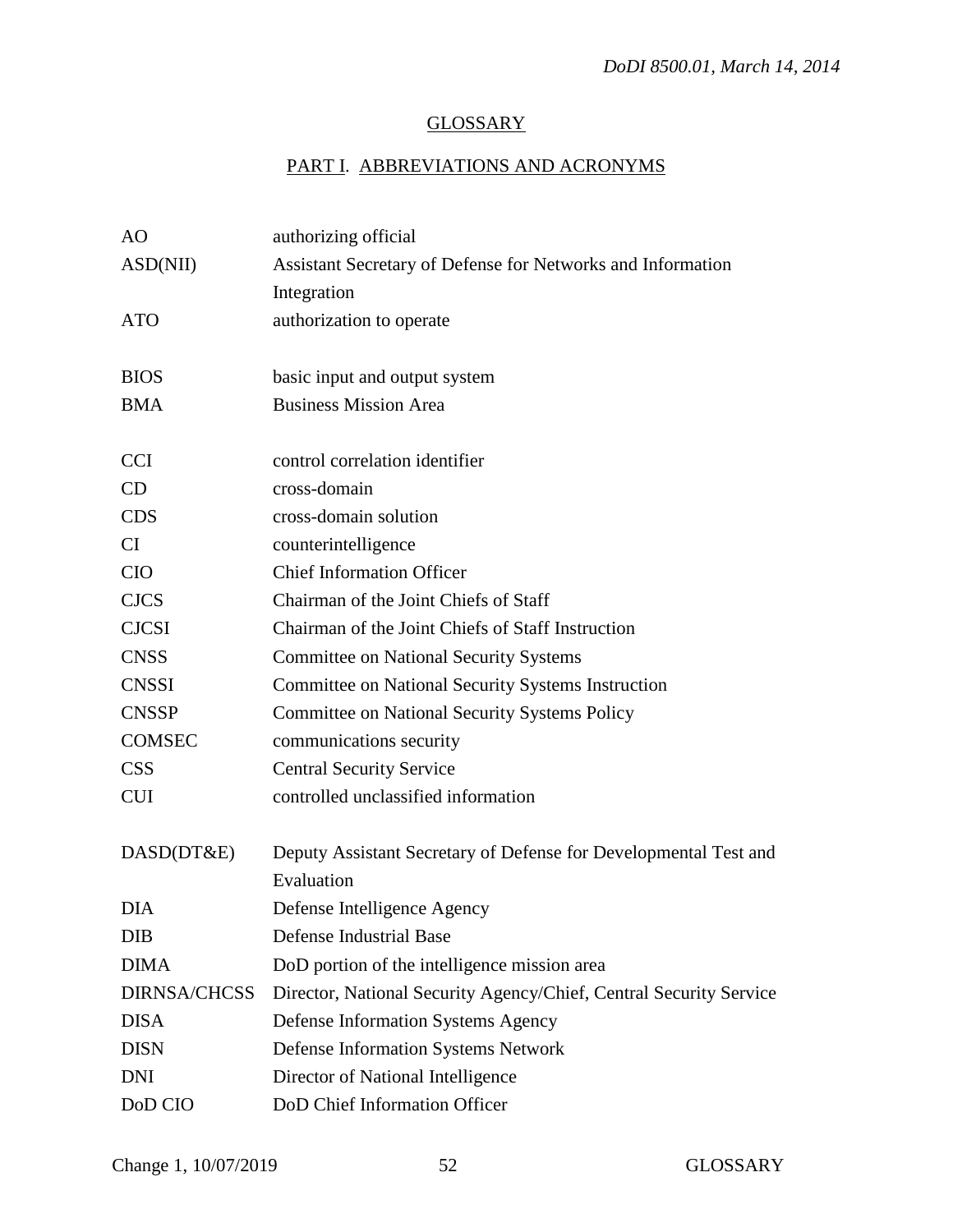| DoD ISRMC      | DoD Information Security Risk Management Committee                 |
|----------------|--------------------------------------------------------------------|
| DoDD           | DoD directive                                                      |
| DoDI           | DoD instruction                                                    |
| <b>DODIN</b>   | DoD information network                                            |
| <b>DoDM</b>    | DoD manual                                                         |
| DOT&E          | Director, Operational Test and Evaluation                          |
| <b>DSAWG</b>   | Defense Information Assurance Security Accreditation Working Group |
| <b>DCSA</b>    | Defense Counterintelligence and Security Agency                    |
| DT&E           | Developmental Test and Evaluation                                  |
| <b>EIEMA</b>   | enterprise information environment mission area                    |
| eMASS          | <b>Enterprise Mission Assurance Support Service</b>                |
| <b>ERS</b>     | <b>Enterprise Reporting System</b>                                 |
| <b>ESSG</b>    | Enterprise-wide Cybersecurity Solutions Steering Group             |
| IA             | information assurance                                              |
| IC             | <b>Intelligence Community</b>                                      |
| IS             | information system                                                 |
| <b>ISO</b>     | information system owner                                           |
| <b>ISSM</b>    | <b>Information System Security Manager</b>                         |
| <b>ISSO</b>    | <b>Information System Security Officer</b>                         |
| IT             | information technology                                             |
| <b>KS</b>      | Knowledge Service                                                  |
| LE/CI          | law enforcement and counterintelligence                            |
| <b>NIPRNet</b> | Non-Classified Internet Protocol Router Network                    |
| <b>NIST</b>    | National Institute of Standards and Technology                     |
| <b>NSA</b>     | <b>National Security Agency</b>                                    |
| <b>NSS</b>     | <b>National Security System</b>                                    |
| OT&E           | operational test and evaluation                                    |
| PAO            | principal authorizing official                                     |
| PII            | personally identifiable information                                |
|                |                                                                    |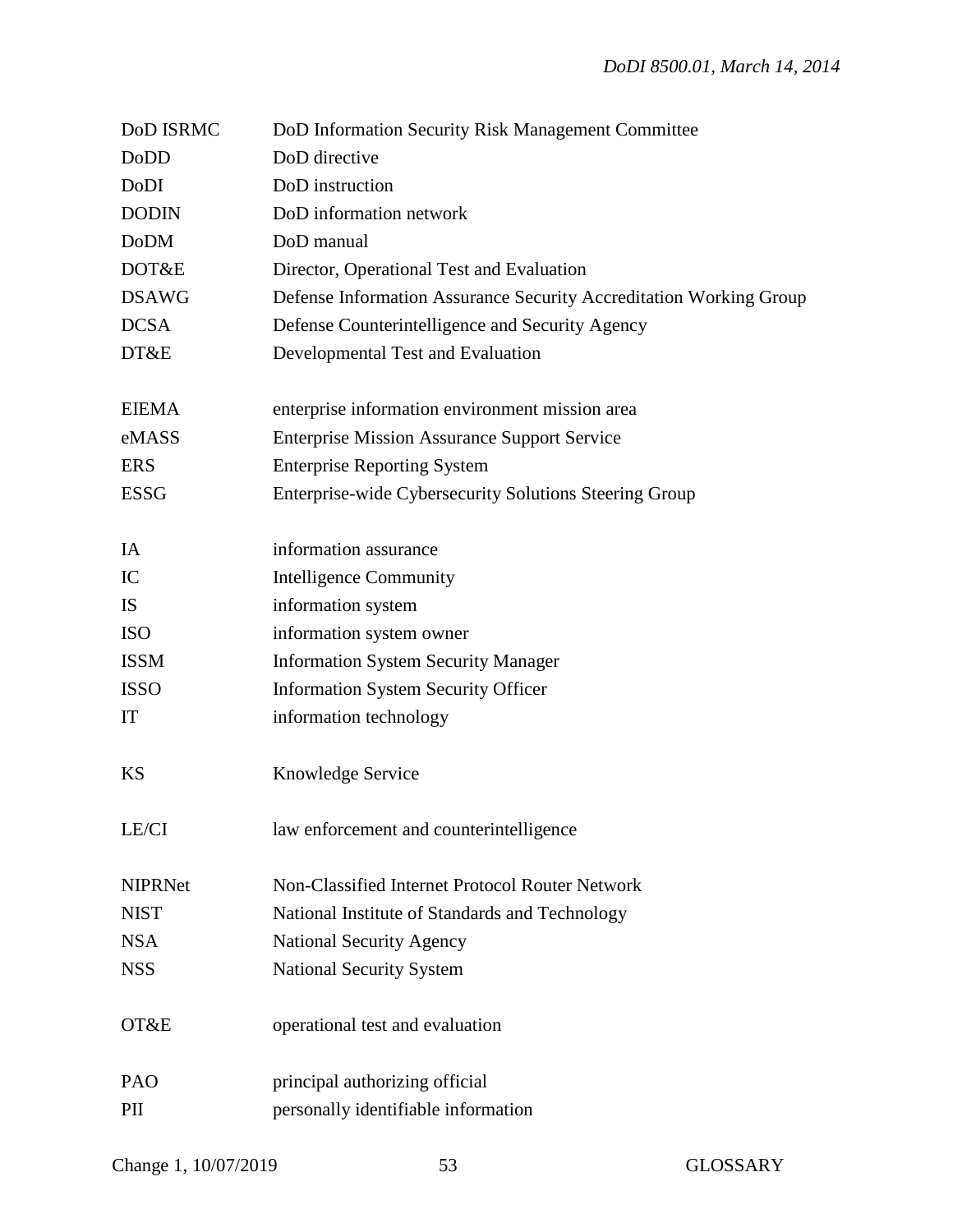| PIT               | platform information technology                                       |
|-------------------|-----------------------------------------------------------------------|
| <b>PKI</b>        | public key infrastructure                                             |
| <b>PM</b>         | program manager                                                       |
| <b>PPP</b>        | program protection plan                                               |
| <b>RMF</b>        | risk management framework                                             |
| <b>SAP</b>        | special access program                                                |
| <b>SCAP</b>       | security content automation protocol                                  |
| <b>SCI</b>        | sensitive compartmented information                                   |
| <b>SIPRNet</b>    | <b>Secret Internet Protocol Router Network</b>                        |
| <b>SISO</b>       | Senior Information Security Officer                                   |
| <b>SM</b>         | system manager                                                        |
| <b>SP</b>         | <b>Special Publication</b>                                            |
| <b>SRG</b>        | security requirements guide                                           |
| <b>SSE</b>        | system security engineering                                           |
| <b>STIG</b>       | security technical implementation guide                               |
| T&E               | test and evaluation                                                   |
| <b>TPM</b>        | trusted platform module                                               |
| <b>TRANSEC</b>    | transmission security                                                 |
| <b>TSN</b>        | trusted systems and networks                                          |
| U.S.C.            | <b>United States Code</b>                                             |
| USD(AT&L)         | Under Secretary of Defense for Acquisition, Technology, and Logistics |
| USD(I)            | Under Secretary of Defense for Intelligence                           |
| USD(P)            | Under Secretary of Defense for Policy                                 |
| $USD(P\&R)$       | Under Secretary of Defense for Personnel and Readiness                |
| <b>USCYBERCOM</b> | <b>United States Cyber Command</b>                                    |

# PART II. DEFINITIONS

Unless otherwise noted, these terms and their definitions are for the purposes of this instruction.

application. Defined in CNSSI 4009 (Reference (dq)).

authenticator. Defined in Reference (dq).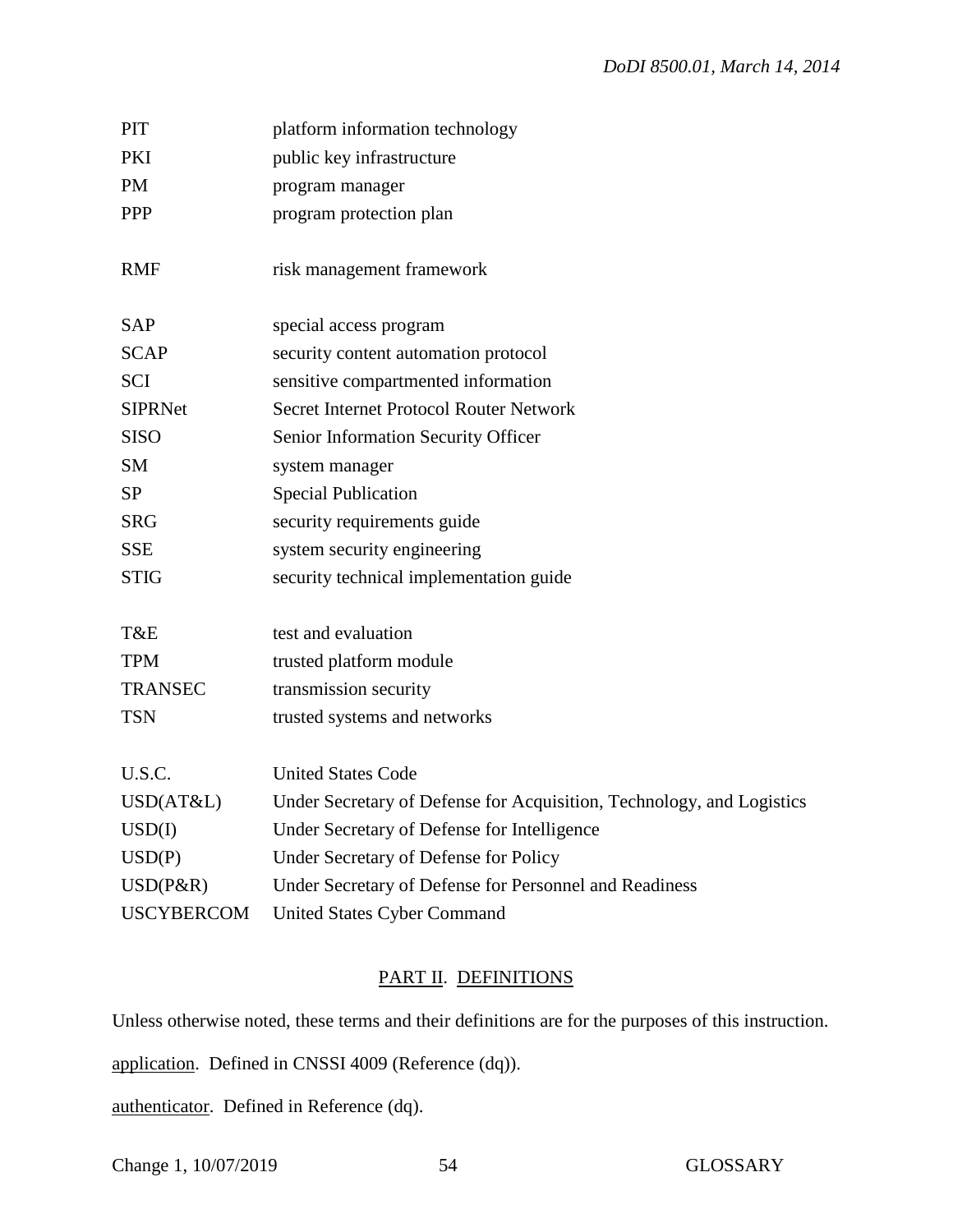authorized user. Defined in Reference (x).

availability. Defined in Reference (dq).

Blue Team. Defined in Reference (dq).

CCI. Decomposition of an NIST control into single, actionable, measurable statement.

confidentiality. Defined in Reference (dq).

continuous monitoring. Defined in Reference (cj).

cybersecurity. Defined in Reference (dr).

cybersecurity architect. See "Information Security Architect" definition in Reference (ca).

cyberspace. Defined in Reference (dq).

cyberspace defense. Defined in the DoD Dictionary of Military and Associated Terms (Reference (dr)).

DoD-controlled. Used only for DoD purposes, dedicated to DoD processing, and effectively under DoD configuration control.

DoD information. Any information that has not been cleared for public release in accordance with Reference (ct) and that has been collected, developed, received, transmitted, used, or stored by DoD, or by a non-DoD entity in support of an official DoD activity.

DoD Information Enterprise. Defined in Reference (r).

DoD IS. DoD-owned IS and DoD-controlled IS. A type of DoD IT.

DoD IT. DoD-owned IT and DoD-controlled IT. DoD IT includes IS, PIT, IT services, and IT products.

DoD-partnered systems. ISs or PIT systems that are developed jointly by DoD and non-DoD mission partners, comprise DoD and non-DoD ISs, or contain a mix of DoD and non-DoD information consumers and producers (e.g., jointly developed systems, multi-national or coalition environments, or first responder environments).

foreign national. Defined in Reference (dr).

enclave. Defined in Reference (dq).

identity assurance. See "assurance" definition in Reference dq).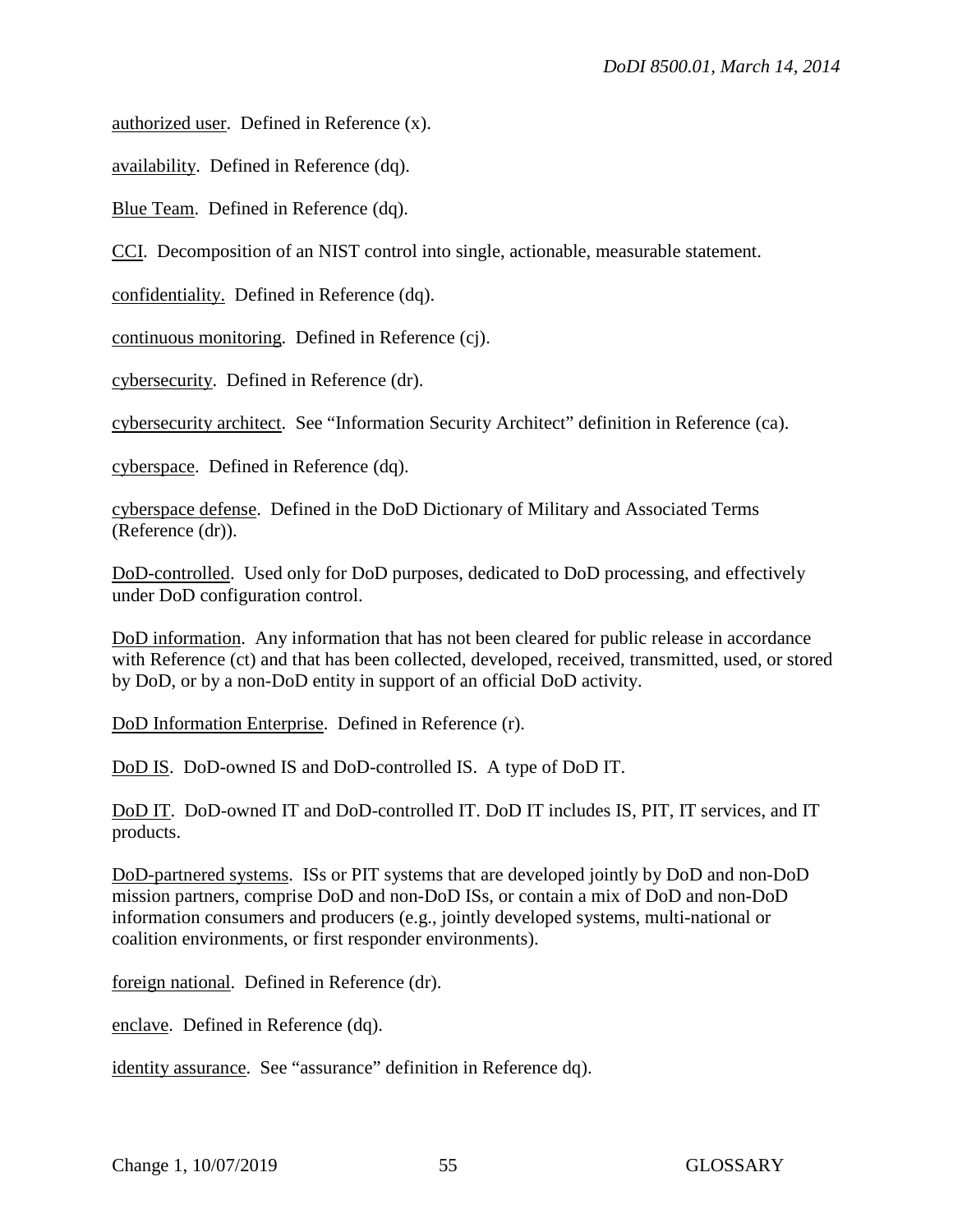IA and IA-enabled product. Defined in Reference (bc).

information owner. Defined in Reference (dq).

information resource. Defined in Reference (dq).

information steward. Defined in Reference (dq).

insider threat. Defined in Reference (cm).

integrity. Defined in Reference (dq) as NIST SP 800-53 definition.

IS. Defined in Reference (dq).

ISO. Defined in Reference (ca), but for the purposes of this instruction is not synonymous with "PM" as indicated in Reference (ca).

IS security engineer. Defined in Reference (dq).

ISSM. Defined in Reference (dq).

ISSO. Defined in Reference (dq).

IT. Defined in Reference (dq).

IT product. Individual IT hardware or software items. Products can be commercial or government provided and include, but are not limited to, operating systems, office productivity software, firewalls, and routers.

IT Service. A capability provided to one or more DoD entities by an internal or external provider based on the use of information technology and that supports a DoD mission or business process. An IT Service consists of a combination of people, processes, and technology.

key management infrastructure. Defined in Reference (dq).

major application. Defined in Reference (dq).

mission area. Defined in Reference (ac).

mission partners. Defined in Reference (r).

mobile code. Defined in Reference (dq).

mobile code risk categories. Categories of risk associated with mobile code technology based on functionality, level of access to workstation, server, and remote system services and resources, and the resulting threat to information systems.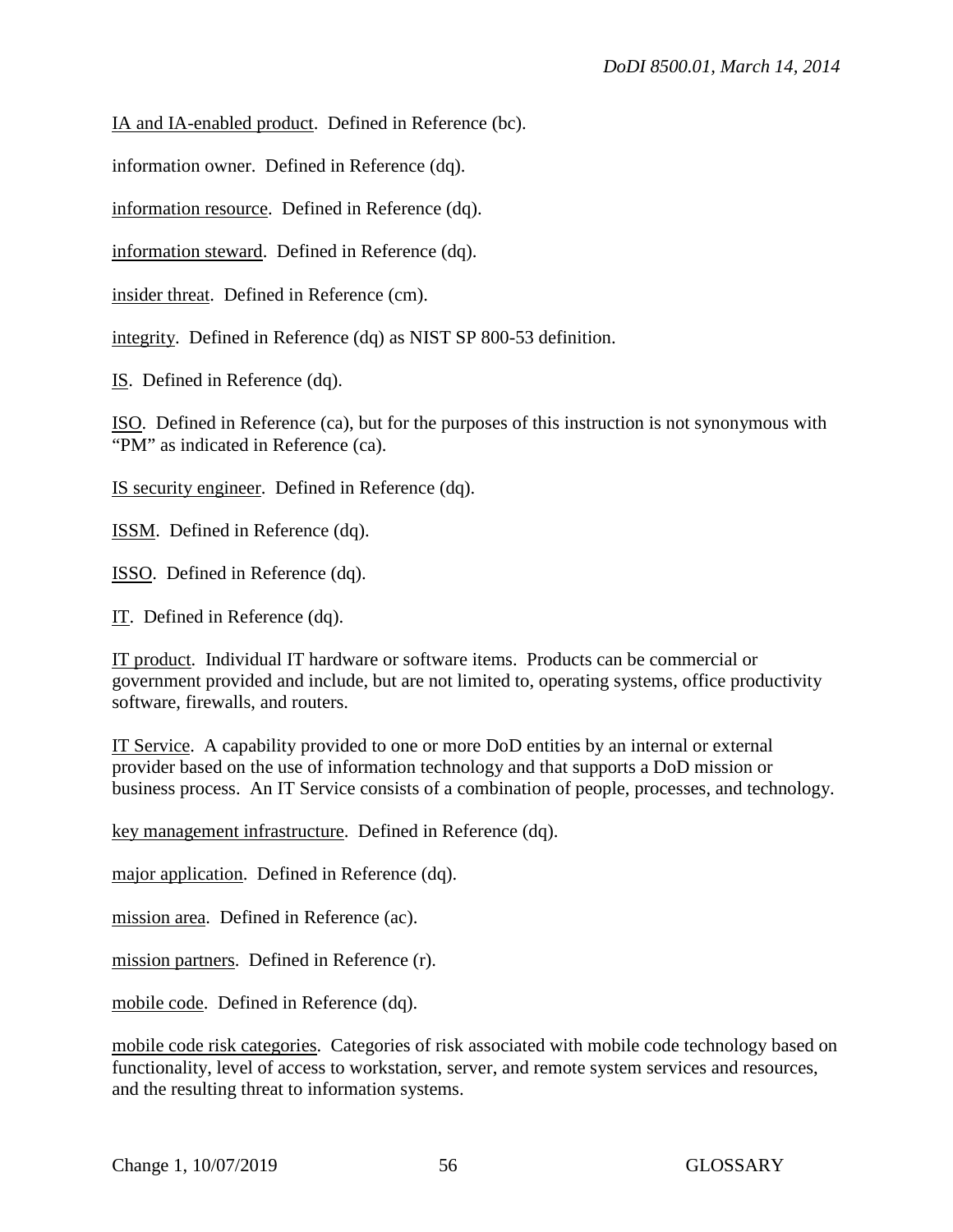NSS. Defined in Reference (dq).

network. Defined in Reference (dq).

operational resilience. The ability of systems to resist, absorb, and recover from or adapt to an adverse occurrence during operation that may cause harm, destruction, or loss of ability to perform mission-related functions.

overlay. Defined in Reference (cb).

privacy impact assessment. Defined in Reference (cv).

PIT. IT, both hardware and software, that is physically part of, dedicated to, or essential in real time to the mission performance of special purpose systems.

PIT system. A collection of PIT within an identified boundary under the control of a single authority and security policy. The systems may be structured by physical proximity or by function, independent of location.

policy interoperability. Common business processes related to the transmission, receipt, and acceptance of data among participants.

privileged user. Defined in Reference (dq).

private DoD internet service. Defined in Reference (cy).

PM or SM. The individual with responsibility for a0nd authority to accomplish program or system objectives for development, production, and sustainment to meet the user's operational needs.

PPP. Defined in Reference (aw).

public key enabling. Defined in Reference (dq).

reciprocity. Defined in Reference (dq).

Red Team. Defined in Reference (dq).

risk executive function. Defined in Reference (dq).

security category. Defined in Reference (dq).

security control assessor. Defined in Reference (ca).

security controls. Defined in Reference (dq).